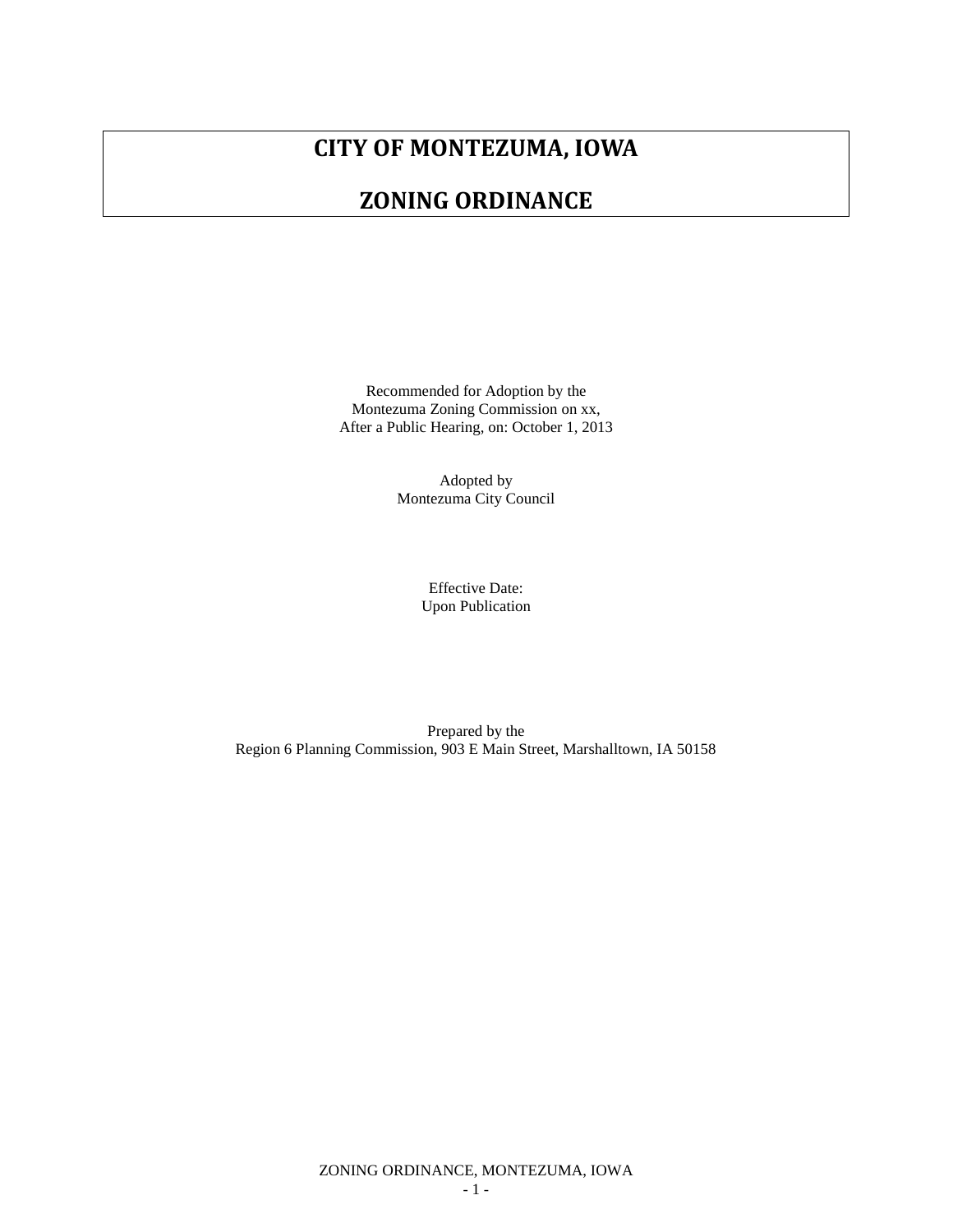| <b>Chapters</b>                                                                | Page |
|--------------------------------------------------------------------------------|------|
|                                                                                |      |
| 2 Establishment of Districts, Zoning Map, Rules for Interpretation of District |      |
|                                                                                |      |
|                                                                                |      |
|                                                                                |      |
|                                                                                |      |
|                                                                                |      |
|                                                                                |      |
|                                                                                |      |
|                                                                                |      |
|                                                                                |      |
|                                                                                |      |
|                                                                                |      |
|                                                                                |      |
|                                                                                |      |
|                                                                                |      |
|                                                                                |      |
|                                                                                |      |
|                                                                                |      |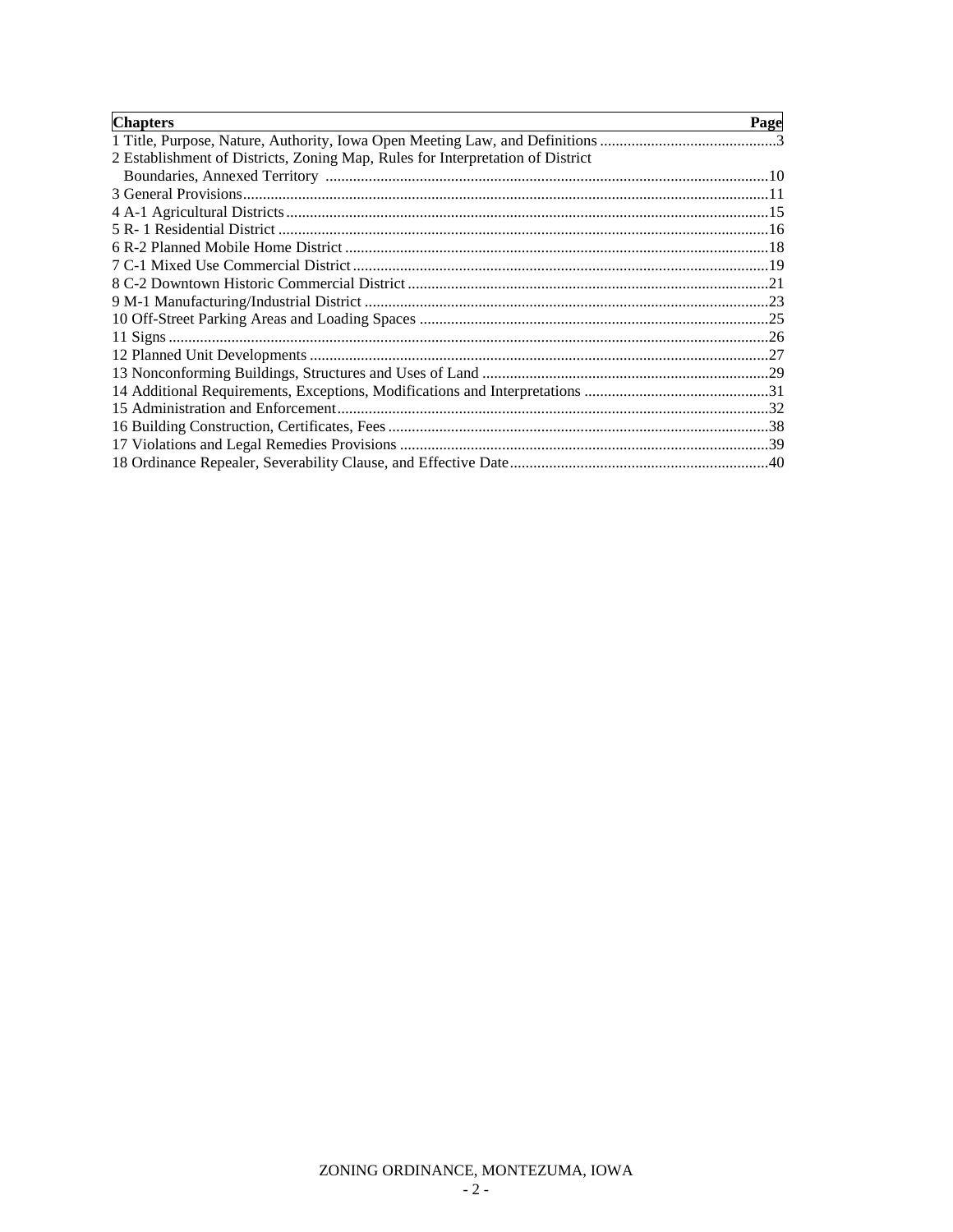## **Chapter 1 TITLE, PURPOSE, NATURE, AUTHORITY, IOWA OPEN MEETING LAW AND DEFINITIONS**

#### 1.1 Title.

This Ordinance shall be known as and may be referred to and cited as the "Zoning Ordinance of the City of Montezuma, Iowa."

## 1.2 Purpose.

The various use districts, which are created by this Ordinance and the various articles and sections of this Ordinance, are adopted for the purpose among others of:

- 1. Carrying out the Comprehensive Plan for the City of Montezuma, Iowa;
- 2. Promoting the public health, safety, morals, comfort, general welfare, and preserving the natural, scenic and historically significant areas of the City;
- 3. Helping to achieve greater efficiency and economy of land development by promoting the grouping of those activities, which have similar needs.
- 4. Encouraging such distribution of population, classification of land use, and distribution of land development throughout the City that will tend to facilitate adequate and economic provision of transportation, communication, water supply, drainage, sanitation, education, recreation, and other public requirements;
- 5. Lessening, or avoiding congestion in public streets and highways;
- 6. Protecting against fire, explosion, noxious fumes, flood, panic, and other dangers in the interest of public health, safety, comfort, and general welfare;
- 7. Helping to insure that all residential, commercial, and manufacturing structures as well as other types of structures will be accessible to fire fighting and other emergency equipment.
- 8. Prohibit the formation or expansion of nonconforming uses of land, buildings, and structures which are adversely affecting the character and value of desirable development in each district;
- 9. Promoting the development of residential neighborhoods which are free of noise, dust, fumes and heavy traffic volumes in which each dwelling unit is assured of light, air, and open spaces;
- 10. Helping to prevent land development activities, which lead to roadside blight, and to minimize the effects of nuisance-producing activities;
- 11. To prevent, whenever possible, land boundary disputes or real estate title problems;
- 12. Promoting and guiding the continued growth and expansion of the City while protecting the natural, economic, historic and scenic resources of the City; Conserving the taxable value of land and buildings throughout the City; and Defining the powers and duties of the zoning officer and other bodies as provided herein.

#### 1.3 Nature.

This Ordinance classifies and regulates the use of land, buildings and structures within the corporate limits of the City of Montezuma, Iowa, and hereinafter set forth. The regulations contained herein are necessary to promote the health, safety, convenience, morals and welfare of the inhabitants, and to preserve the natural, scenic and historically significant areas of the City by dividing the City into zoning districts and regulating therein the use of the land and the use and size of the buildings as to height and number of stories, the coverage of the land by buildings, the size of yards and open spaces, the location of buildings, and the density of population.

#### 1.4 Authority.

This title, in pursuance of the authority granted by the Revised Statutes of the State of Iowa, Chapter 414, Section 1, shall be known and cited as the "Zoning Ordinance of the City of Montezuma, Iowa."

#### 1.5 Iowa Open Meetings Law.

The Montezuma City Council, Zoning Commission and Board of Adjustment, which are public bodies, are subject to the terms, regulations, and restrictions of the Iowa Open Meeting Law, Chapter 21 of the Code of Iowa as amended. Wherever in this Ordinance a conflict appears between the Ordinance and the open meeting law, the open meeting law shall control.

#### 1.6 Definitions.

For the purpose of this title and in order to carry out the provisions contained herein, certain words, terms, phrases, and illustrations are to be interpreted and defined herein. Words used in the present tense shall include the future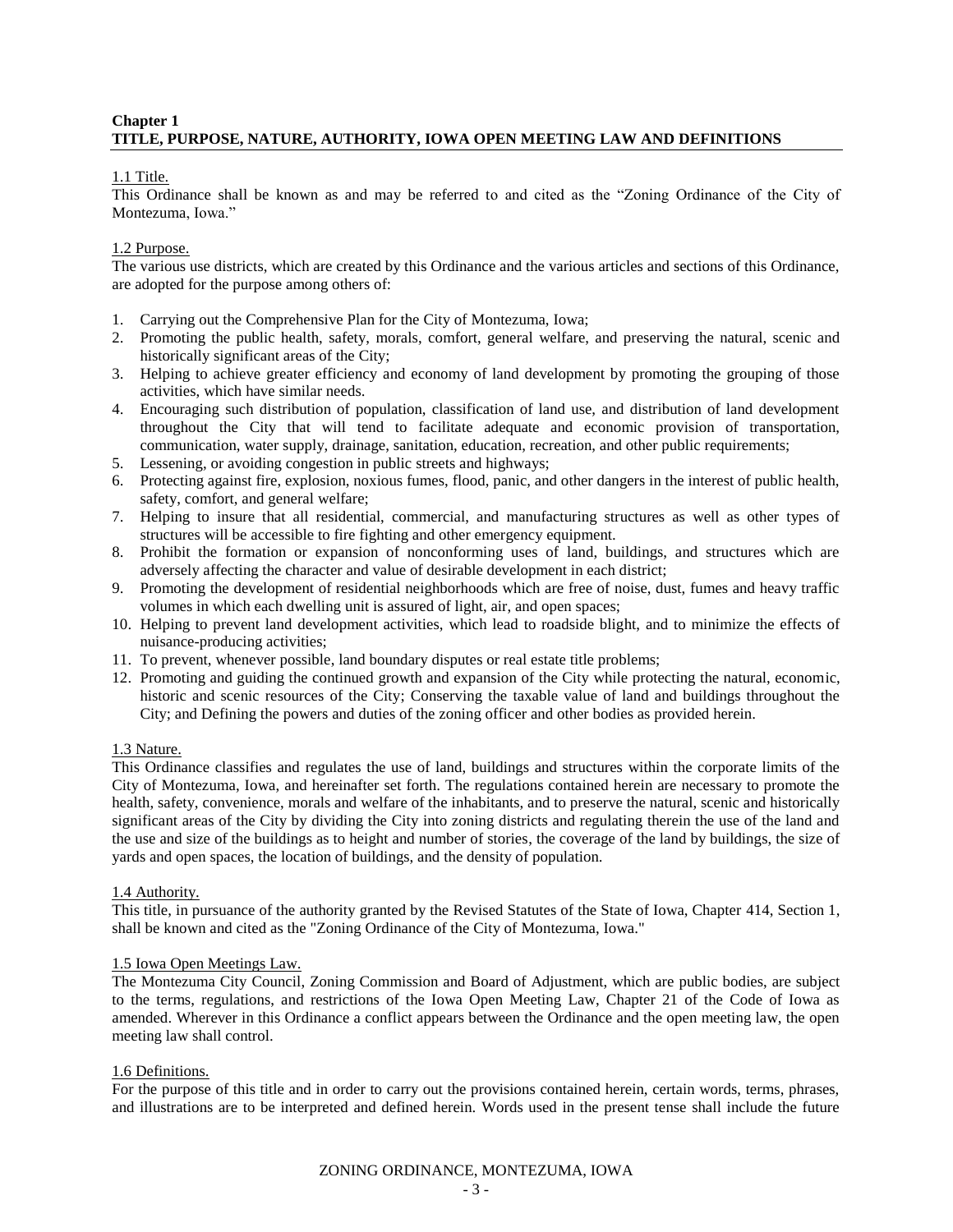tense; the singular number includes the plural, and the plural number includes the singular. The word "lot" includes the word "plot" or "parcel" and the word "building" includes "structure." The word "shall" is mandatory, and the word "may" is permissive. The following words, terms, and phrases are hereby defined as follows and shall be interpreted as such throughout these regulations. Terms not herein defined shall have the meaning customarily assigned to them.

- 1. "Accessory building" or use is a building or use of the same lot with, and of a nature customarily incidental and subordinate to, the principal building or use.
- 2. "Alterations, Structural" "Structural alterations" means any change in the supporting members of a building such as bearing walls, columns, beams, or girders.
- 3. "Apartment" means a room or suite of rooms used as the dwelling of a family, including bath and culinary accommodations, located in a building in which there are three or more such rooms or suites.
- 4. "Appeal" a request for review by the Board of Adjustment of the Zoning Administrator's interpretation of any provision of this Ordinance.
- 5. "Auto Body Repair Shop" any building, structure or land use for automobile body repair, restoration, and painting.
- 6. "Bed and Breakfast" a private residence which provides lodging and meals for guests only, in which the host or hostess resides. A bed and breakfast does not hold itself to the public to be a restaurant, hotel, or motel and serves only food to overnight guests. For the purposes of this Ordinance, a bed and breakfast shall be considered a home occupation.
- 7. "Board of adjustment" shall mean the zoning board of adjustment of the City of Montezuma, Iowa.
- 8. "Building height," means the vertical distance from the grade to the highest point of the coping of a flat roof or to the deck line of a mansard roof, or to the mean height level between eaves and ridge for gable, hip and gambrel roofs.
- 9. "Building Line" a line on a plat between which said line and street, alley, or private place no building or structure may be erected.
- 10."Car Wash" a building, or portion thereof, containing facilities for washing two (2) or more automobiles; using production line methods with a chain conveyor, blower, steam cleaning device, or other mechanical devises, or providing space, water, equipment, or soap for the complete or partial hand-washing of such automobiles, whether by operator or by a customer.
- 11. "Child Care Center (Institutional)" Any established institution, such as a church or nonprofit organization, which receives three (3) or more children under the age of sixteen (16) years for care apart from their natural parents, legal guardian, or custodians, when received for regular periods of time for compensation. An institutional child care center shall not be conducted in a dwelling unit or private home.
- 12."Child Care Center (In-Home)" An organization located in a dwelling unit, or private home, which provides care services for children under the age of sixteen (16) years for care apart from their natural parents, legal guardian, or custodians, when received for regular periods of time for compensation. For the purposes of this Ordinance, a child care center operated in the home shall be considered a "home occupation" and shall follow the provisions outlined in this Ordinance.
- 13."Clinic" means a building or buildings used by physicians, dentists, veterinarians, osteopaths, chiropractors and allied professions for out-patient care of persons requiring such professional service.
- 14. "Comprehensive Plan" The general plan outlining the development of the community, which may also be titled or referred to as the master plan, comprehensive land use plan or some other title, which has been adopted by the City Council. Said Comprehensive Plan shall include any part of such plan separately adopted, and any amendment to such plan or parts thereof.
- 15."Convenience Store"A retail store that is designed and stocked to sell primarily food, beverages, fuel, and other household supplies to customers who purchase only a relatively few items. It is designed to attract and depends on a large volume of stop-and-go traffic.
- 16."Court" An open, unobstructed, and unoccupied space other than a yard which is bounded on two (2) or more sides by a building on the same lot.
- 17."Deck" An outdoor structure that is attached or unattached to a house or accessory building which is generally constructed of wood or structurally approved materials and used for recreational or relaxation purposes. A deck is not an accessory building unless it is a minimum of five (5) feet away from other buildings or structures. An attached deck shall be considered part of the principal building for setback measurement purposes.
- 18."Development" Any human-made change to improved or unimproved real estate, including but not limited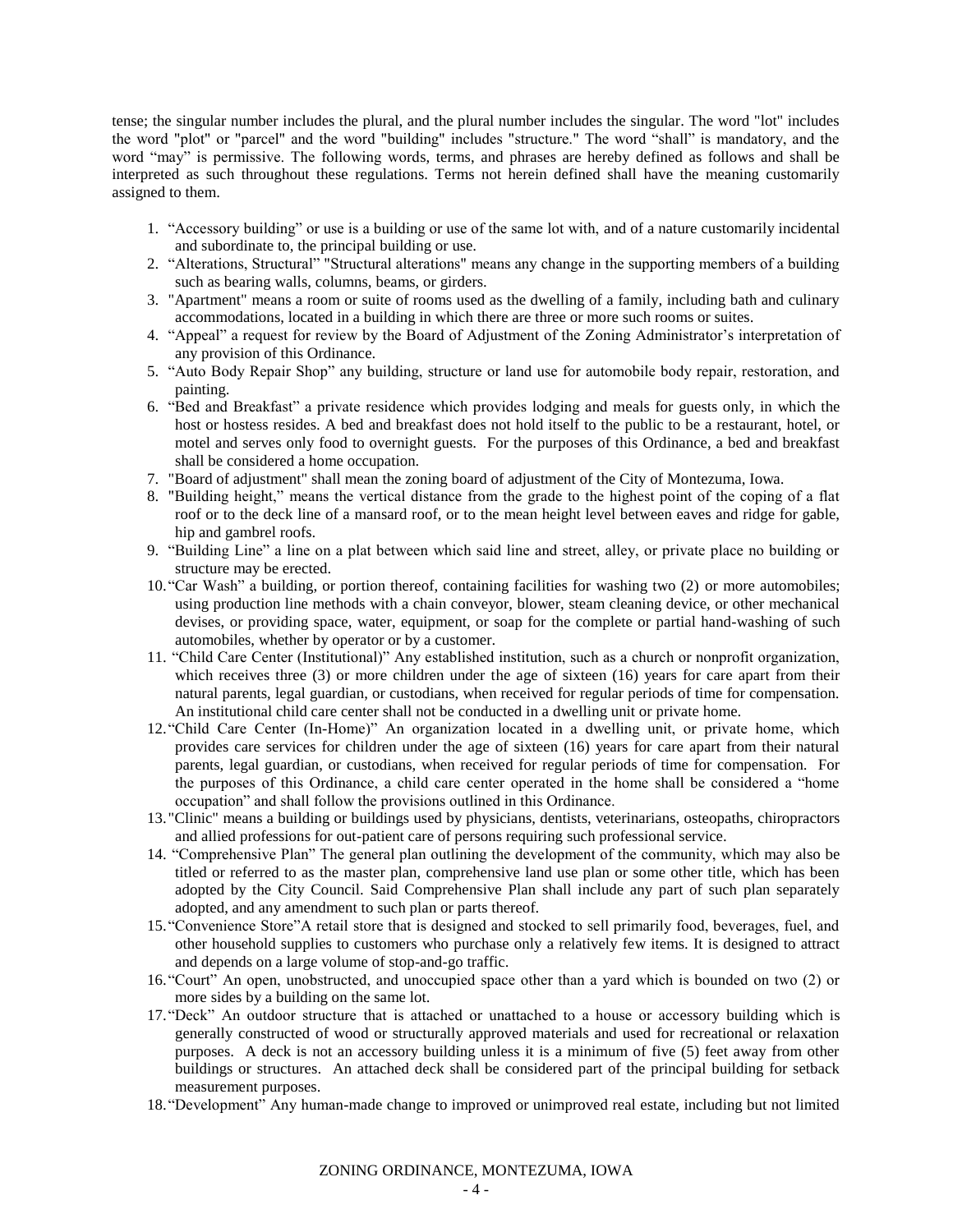to buildings or other structures, mining, dredging, filling, grading, paving, excavation, or drilling operations or storage of equipment or materials.

- 19."District" A section or sections of the City within which certain uniform regulations and requirements governing the use of buildings and premises or the height and areas of buildings and premises are enforced.
- 20."Driveway" means a private roadway, providing access for vehicles to a parking space, garage, dwelling or other structure.
- 21."Dwelling" is any building or portion thereof which is designed for, or used for, residential purposes and is not less than twenty-four feet in width. Does not include a tent, cabin, trailer, or mobile home.
- 22."Dwelling, Attached" A dwelling that is physically attached by a common roof, wall, or floor to another dwelling or accessory building.
- 23."Dwelling, Condominium" a multiple dwelling as defined herein whereby the title to each dwelling unit is held in separate ownership, and the real estate on which the units are located is held in common ownership solely by the owners of the units with each owner having an undivided interest in the common real estate.
- 24."Dwelling, Rowhouse or Townhouse" Any one of two (2) or more attached dwellings in a continuous row, each dwelling designed and erected as a unit on a separate lot and separated from one another by an approved wall or walls.
- 25."Dwelling unit" is a dwelling which consists of one (1) or more rooms which are arranged, designed, or used as living quarters for one (1) family only.
- 26."Dwelling, Single-Family" is a detached residential dwelling unit, other than a mobile home, designed for occupancy by one (1) family only.
- 27."Dwelling, Two-Family" is a detached residential building containing two (2) dwelling units, designed for occupancy by not more than two (2) families with separate housekeeping and cooking facilities for each.
- 28."Dwelling, Multiple-Family" is a residential building designed for occupancy by three (3) or more families, with separate housekeeping and cooking facilities for each.
- 29."Dwelling, detached" means a dwelling, which is not attached to any other dwelling, by any means. The detached dwelling does not have any roof, wall, or floor in common with any other dwelling unit.
- 30."Exotic Animals" Domesticated animals kept for commercial or personal purposes that are not common domesticated animals including, but not limited to: emus, ostriches, llamas, monkeys, snakes, spiders, chinchillas, and mink.
- 31."Family" means one (1) or more persons occupying a single dwelling unit, provided that unless all members are related by blood, marriage or adoption, no such family shall contain over eight (8) persons.
- 32."Family home" means a community-based residential home which is licensed as a residential care facility under Chapter 135C of the Code of Iowa or as a child foster care facility under Chapter 237 of the Code of Iowa to provide room and board, personal care, rehabilitation services, and supervision in a family environment exclusively for not more than eight (8) developmentally disabled persons and any necessary support personnel. A "family home" does not mean an individual foster care family as licensed under Chapter 237 of the Code of Iowa.
- 33."Farm or Farmland" means a parcel of land used for agricultural purposes and the growing and production of all agricultural products thereon, and their storage on the area, or for the raising thereon of livestock.
- 34."Farm animal" means the production, keeping or maintenance for sale, lease or personal use of animals useful to humans, including but not limited to: dairy animals, poultry, livestock, including beef cattle, sheep, swine, horses, ponies, mules, or goats or any mutations or hybrids thereof, including the breeding and grazing of any or all of such animals; and fur animals but not including rabbits kept as pets.
- 35. "Feedlot" means any parcel of land or premises on which the principal use is the concentrated feeding within a confined area of cattle, hogs, sheep or poultry. The term does not include areas which are used for the raising of crops or other vegetation, and upon which livestock are allowed to graze or feed.
- 36."Fence, residential" means a barrier and/or structure erected in an "R" district intended to provide security, mark a boundary or as a means of landscaping with the centerline of said barrier to be located on the designated property line. Such fence shall be constructed of materials commonly used for landscape fencing such as masonry block, lumber, and chain link, but shall not include corrugated sheet metal, barbed wire, or salvage material.
- 37."Fence, nonresidential" A barrier and/or structure erected in a district other than an "R" district intended to provide security, mark a boundary, or as a means of landscaping with the centerline of said barrier to be located on the designated property line provided no such fence is constructed of salvaged material or uses barbed wire closer than six (6) feet to the ground except a fence used purely for agricultural purposes.

ZONING ORDINANCE, MONTEZUMA, IOWA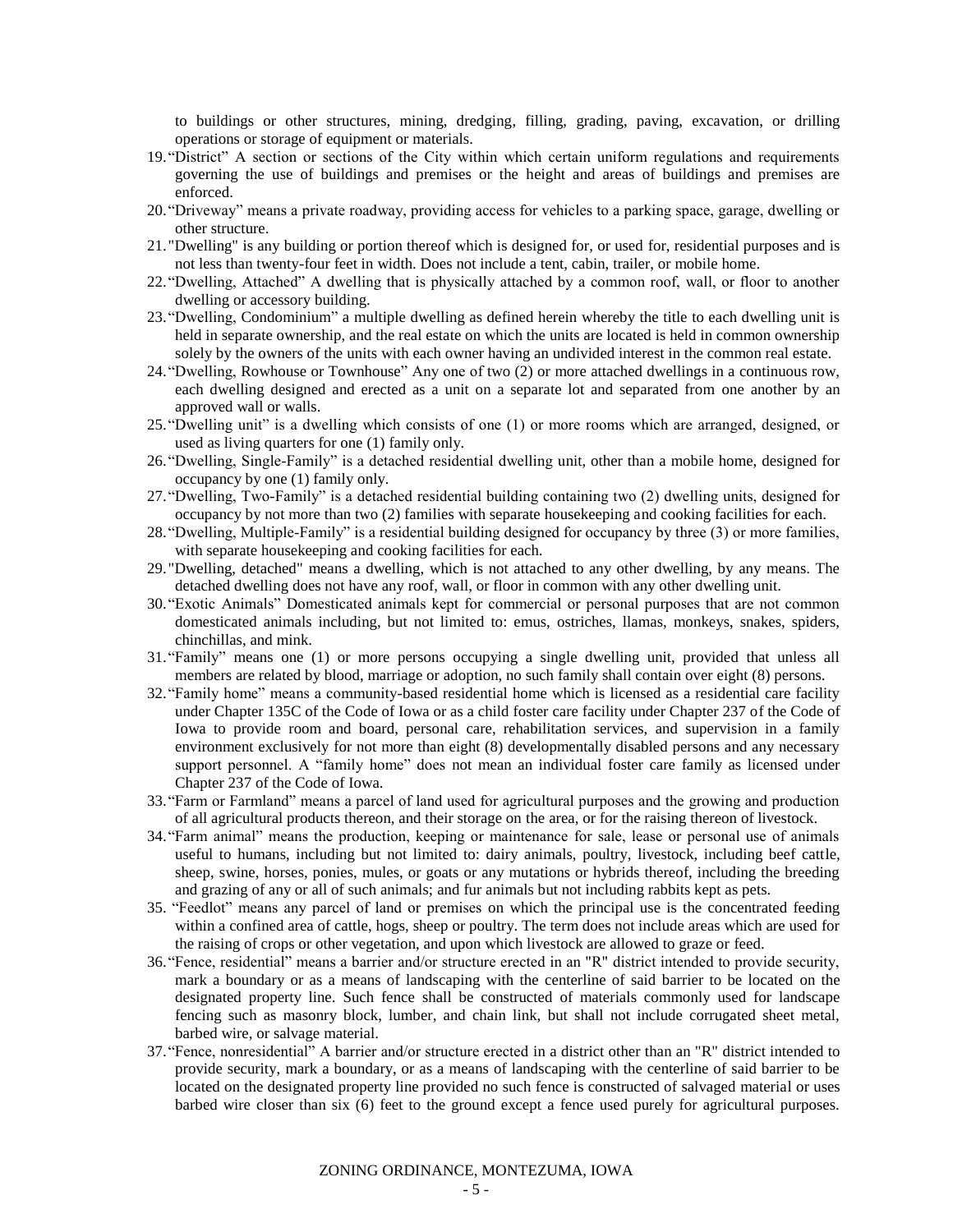Such fence shall be constructed of materials commonly used for landscape fencing such as masonry block, lumber, and chain link, but shall not include corrugated sheet metal, barbed wire, or salvage material. Barbed wire is allowed in zoned A-1 areas.

38. "Floodplain" The channel and the relatively flat area adjoining the channel of a natural stream or river which has been or may be covered by floodwater. See Figure 1 below.

#### **Figure 1: Floodplain Definitions**



- 39."Frontage" That side of a lot abutting on a street; the front lot line.
- 40."Garage, Attached" An attached structure designed or used for the storage of motor-driven vehicles owned and used by the occupants of the primary building.
- 41."Garage, Detached" A detached accessory building designed or used for the storage of motor-driven vehicles owned and used by the occupants of the primary building.
- 42. "Governing Body" The City Council of the City of Montezuma, Iowa.
- 43. "Group care facility" A facility, which provides resident services to seven (7) or more individuals of whom one or more, are unrelated. These individuals are handicapped, aged or disabled, are undergoing rehabilitation, and are provided services to meet their needs. This category includes any licensed or supervised federal, state or county health/welfare agencies, such as group homes (all ages), halfway houses, resident schools, resident facilities and foster or boarding homes.
- 44."Home Industry" An occupation or profession conducted entirely within an enclosed accessory building(s) and/or an attached garage of a dwelling unit that is clearly incidental and secondary to the residential occupancy and does not change the character thereof.
- 45."Home Occupation" An occupation or profession conducted entirely within an enclosed dwelling unit that is clearly incidental and secondary to residential occupancy and does not change the character thereof.
- 46."Hotel" A building in which lodging is provided and offered to the public for compensation, and which is open to transient guests, in contradistinction to a boarding house or rooming house
- 47."Household" A family living together in a single dwelling unit, with common access to and common use of, all living and eating areas and all areas and facilities for the preparation and storage of food within the dwelling unit.
- 48."Improvements" Changes to land necessary to prepare it for building sites including but not limited to grading, filling, street paving, curb paving, sidewalks, walk ways, water mains, sewers, storm sewers, sanitary sewers, drainage ways, and other public works and appurtenances.
- 49."Junk or Salvage" All old or scrap copper, brass, lead, broken glass, rope, rags, batteries, paper trash, tires and rubber, debris, waste, tin-ware, plastics, appliances, furniture, equipment, building demolitions materials including wood and lumber, structural steel materials, or similar materials. This definition shall also include junked, dismantled, or wrecked motor vehicles, or parts of motor vehicles, and iron, steel, or other scrap ferrous or nonferrous material.
- 50."Junkyard" means any area where waste, discarded or salvaged materials are bought, sold, exchanged, stored or abandoned, baled or packed, disassembled, or handled, including the dismantling or "wrecking" of automobiles or other vehicles or machinery, house wrecking yards, house wrecking and structural steel

ZONING ORDINANCE, MONTEZUMA, IOWA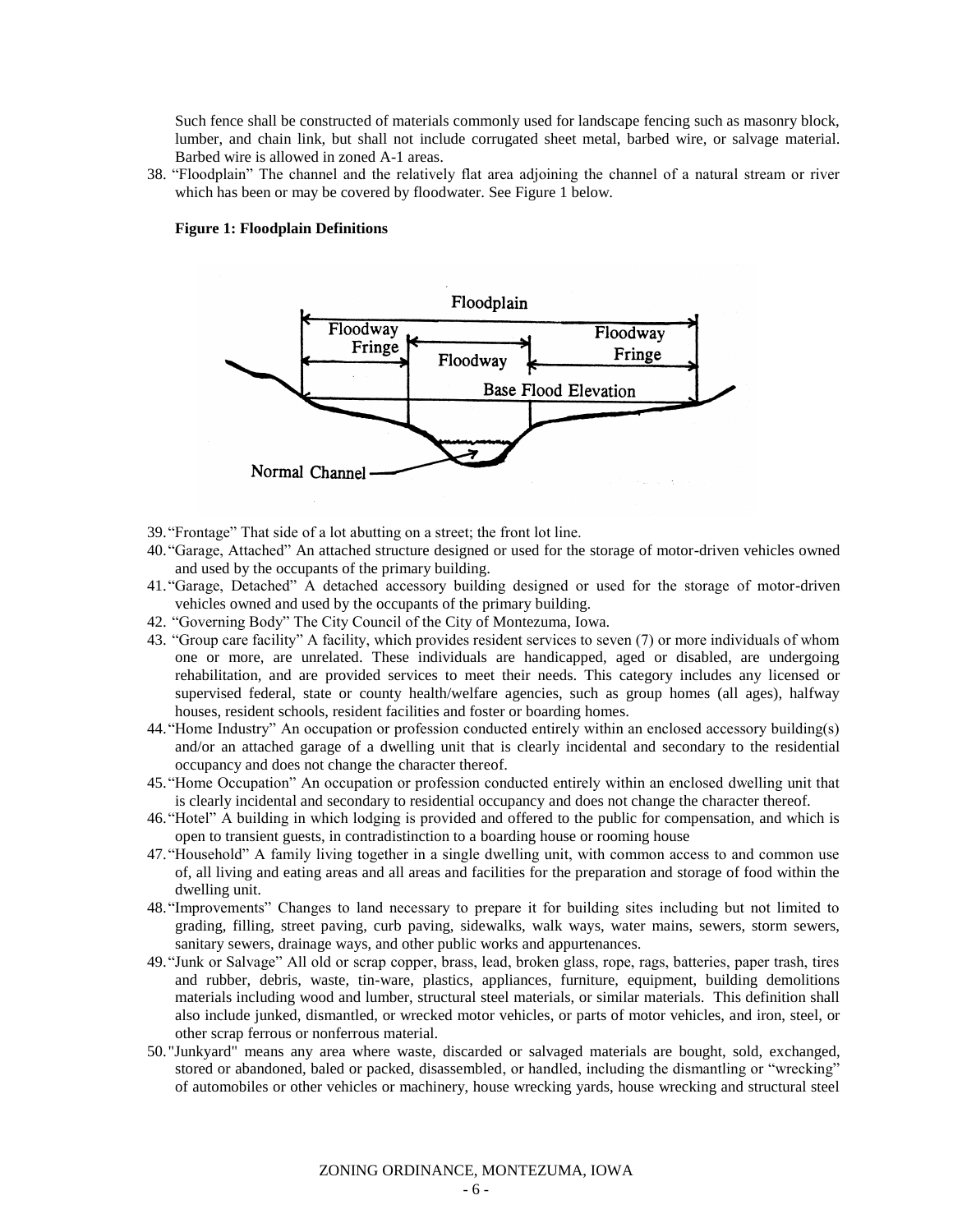materials and equipment; but not including areas where such uses are conducted entirely within a completely enclosed building.

- 51."Junk Vehicle" As defined in Chapter 51 of the Montezuma Code of Ordinances.
- 52."Kennel, Dog Commercial" means any parcel of land on which three (3) or more dogs, six (6) months old or older are kept for the purposes of breeding, grooming, boarding or other activities associated with the care of dogs for commercial purposes.
- 53."Kennel, Dog Private" means any parcel of land on which three (3) or more dogs are kept, however, this shall not include breeding, grooming, boarding or other activities associated with the care of dogs other than the owner's dogs.
- 54."Laundromat" An establishment providing washing, drying and/or dry cleaning machines on the premises for rental use to the general public for family laundering and/or dry cleaning purposes.
- 55."Lot area" The total area within the lot lines of a lot, excluding any street rights-of-way. (See Figure 2.)
- 56."Lot Corner" means a lot abutting upon two (2) or more streets at their intersections.
- 57."Lot depth," means the mean horizontal distance between the front and rear lot lines. (See Figure 2.)
- 58."Lot, Double Frontage" means a lot having a frontage on two (2) nonintersecting streets, as distinguished from a corner lot.
- 59."Lot frontage" the length of the front line measured at the street right-of-way line. (See figure 2)
- 60."Lot, Interior," means a lot other than a corner lot.
- 61."Lot line" A line of record bounding a lot which divides one lot from another lot or from a public or private street or any other public space.(See Figure 2)
- 62."Lot line, rear" The lot line opposite and most distant from the front lot line; or in the case of triangular or otherwise irregularly shaped lots, a line ten (10) feet in length entirely within the lot, parallel to and at a maximum distance from the front lot line. (See Figure 2.)
- 63."Lot lines, side" Any lot line other than a front or rear lot line. (See Figure 2)
- 64."Lot, minimum area" The smallest lot area established by the Zoning Ordinance on which a use or structure may be located in a particular district.
- 65."Lot of record" means a lot which is a part of a subdivision, the plat of which has been recorded in the office of the county recorder of the county in which it is located.
- 66."Lot width," means the width of a lot measured at the building line and at right angles to its depth. (See Figure 2)





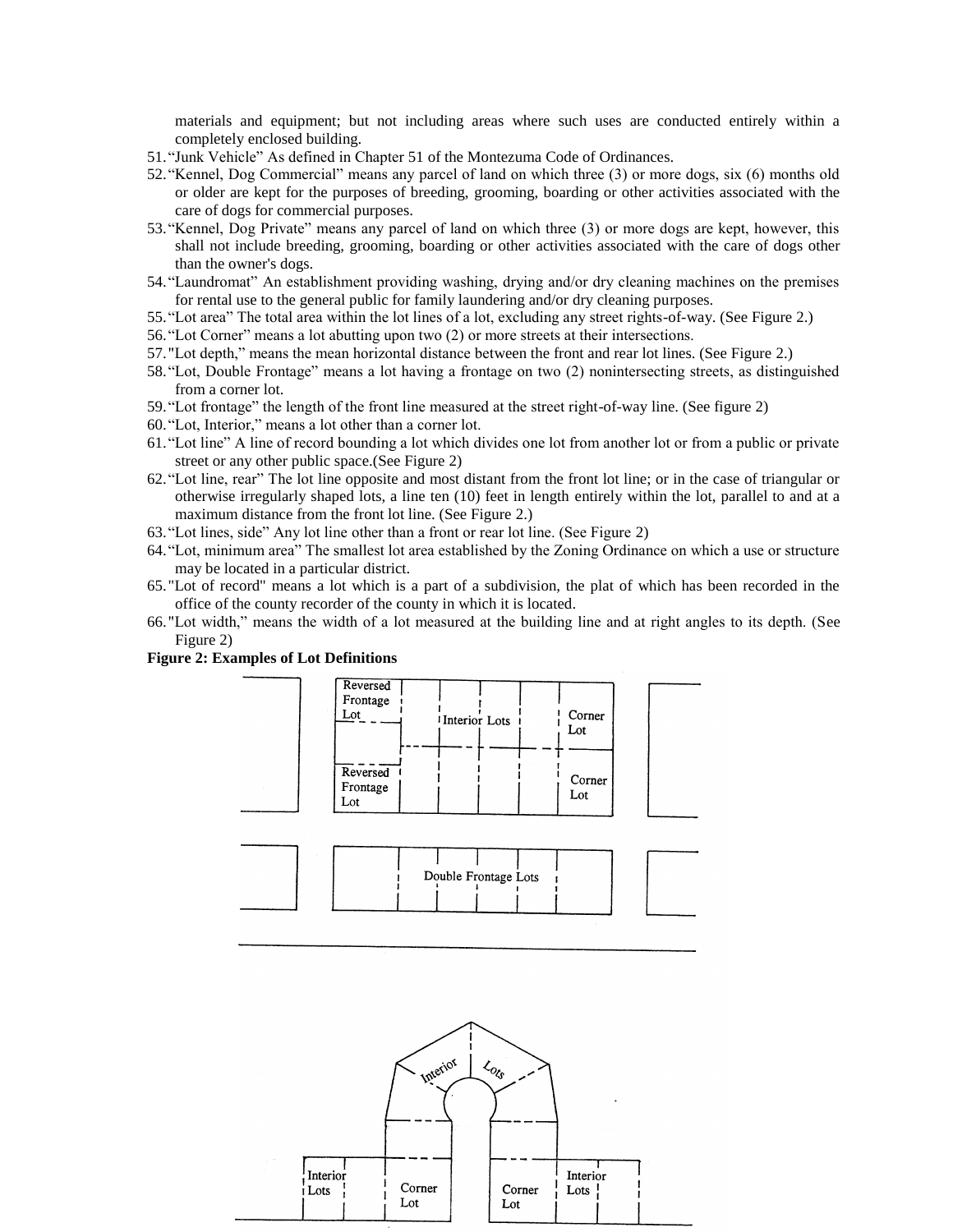- 67. "Manufactured Home" A single-family structure which is manufactured or constructed under the authority of 42 U.S.C. Section 5403 and is to be used as a place for human habitation, but which is not constructed with a permanent hitch or other device allowing it to be moved other than for the purpose of moving it to a permanent site, and which does not have permanently attached to its body or frame any wheels or axles. The home shall also be converted to real estate and taxed as such, as required by Chapter 435 of the Iowa Code. For the purposes of this Ordinance, a manufactured home may also be known as a modular home. The principal portion of such building shall have a continuous and complete frost protected perimeter foundation. A manufactured home as defined in this ordinance shall be placed upon piers per the manufacturer's requirements but said home must meet the foundation requirements contained herein, namely it shall also have a complete permanent perimeter foundation with piers. The building shall have for the exterior wall covering either:
	- i. Wood or masonry finish, or its appearance, and/or
	- ii. Vertical or horizontal grooved siding or lap siding, or its appearance.
- 68. "Mobile home" A structure, transportable in one or more sections, which is at least eight feet in width and thirty-two feet in length, which is built on a permanent chassis and designed to be used as a dwelling unit.
- 69. "Motor Court or Motel" is a building or group of buildings used primarily for the temporary residence of motorists or travelers with parking facilities conveniently located to each unit, and may include accessory facilities such as swimming pool, restaurant, meeting rooms, etc.
- 70."Nonconforming Building" A building which was lawful prior to the adoption, revision or amendment of the Zoning Ordinance, but which fails, by reason of such adoption, revision or amendment, to conform to the present requirements of the zoning district in which it is situated.
- 71."Nonconforming Use" A use or activity which was lawful prior to the adoption, revision or amendment of the Zoning Ordinance, but which fails, by reason of such adoption, revision or amendment, to conform to the present requirements of the zoning district in which it is situated
- 72. "Owner" The legal entity holding title to the property, or such representative or agent as is fully empowered to act on its behalf.
- 73."Parcel" A part of a tract of land.
- 74."Parking Lot" A parcel of land devoted to unenclosed parking spaces.
- 75."Parking Space" A surfaced area, enclosed in the principal building, an accessory building, or an unenclosed area of not less than one hundred eighty (180) square feet exclusive of driveways, permanently reserved for the temporary storage of one (1) automobile and connected with a street or alley by a surfaced driveway which affords satisfactory ingress and egress for automobiles.
- 76."Planned unit development" (PUD) An area of a minimum contiguous size, as specified by ordinance, to be planned and developed as a single entity containing one (1) or more residential clusters or planned unit residential developments and one (1) or more public, quasi-public, commercial or industrial areas in such ranges of ratios of nonresidential uses to residential uses as shall be specified.
- 77. "Sidewalk" A paved or surfaced area, paralleling and usually separated from the street, used as a pedestrian walkway.
- 78."Sign" means any structure or part thereof or device attached thereto or painted, or represented thereon, which displays or includes any letter, work model, banner, flag, pennant, insignia, device or representation used as, or which is in the nature of an announcement, direction or advertisement. Sign includes "billboard" but does not include the flag, pennant or insignia of any nation, state, City or other political unit, or of any political, educational, charitable, philanthropic, civic, professional, religious or like campaign, drive, movement or event.
- 79."Site plan" A plan (to scale) showing uses and structures proposed for a parcel of land as required by the regulations involved.
- 80."Special Exception" A listed use that may not be in exact compatibility with other principal permitted uses of a zoning district, but which may be allowed according to the provisions and requirements of this Ordinance by the Board of Adjustment.
- 81."Stable, Private" A building, incidental to an existing residential, principal use, that shelters equine for the exclusive use of the occupants of the premises.
- 82."Stable, Public" An accessory building in which equine are kept for commercial use including boarding, hire, and sale.
- 83. "Structure" Anything constructed or erected with a fixed location on the ground, or attached to something having a fixed location on the ground. Among other things, structures include buildings, mobile homes, billboards and poster panels.

ZONING ORDINANCE, MONTEZUMA, IOWA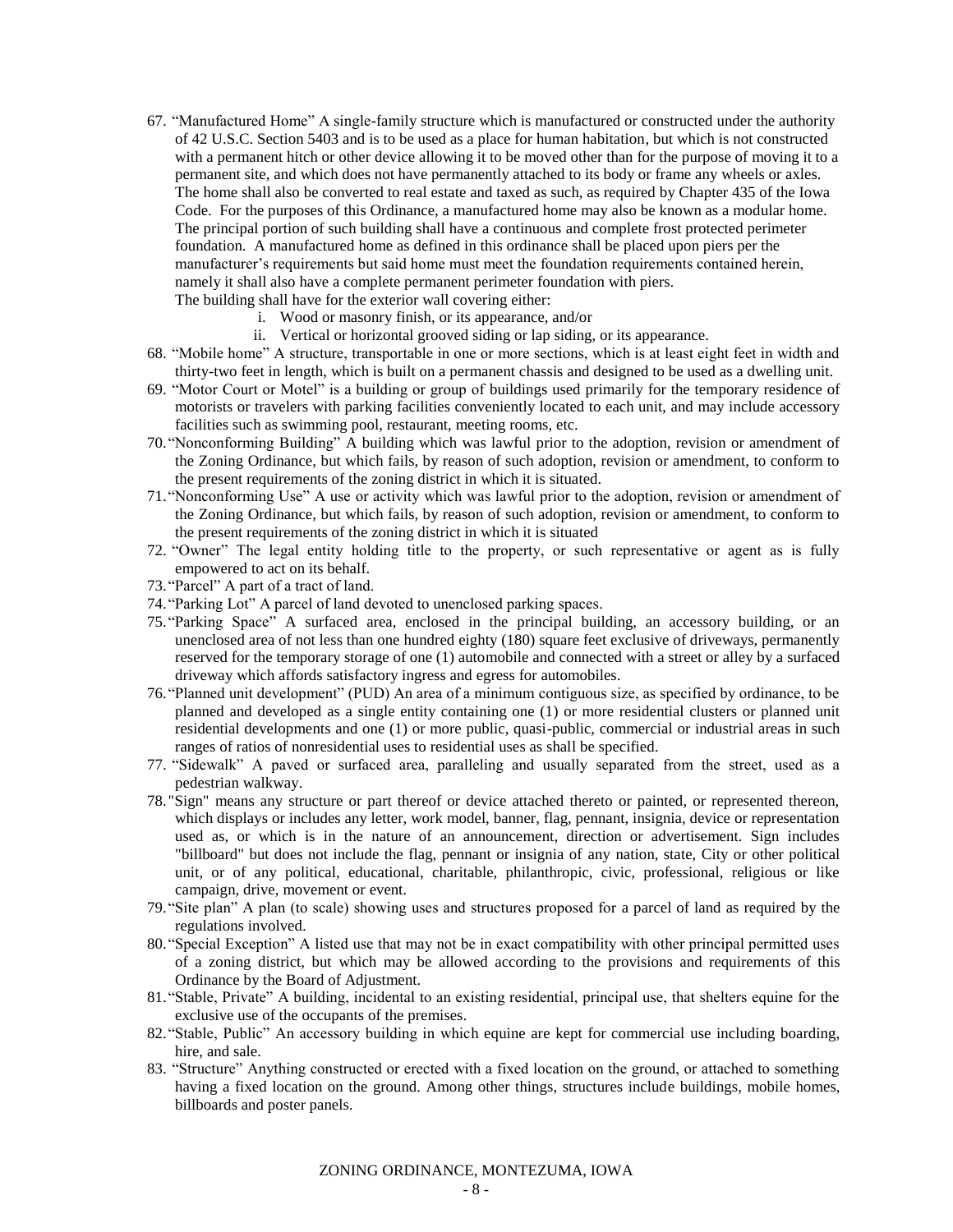- 84."Structural Alteration" Any change in the supporting members of a building such as bearing walls, columns, beams, or girders.
- 85. "Towers" Any radio, television, telephone, short-wave, cellular telephone, wind generation, or microwave antenna or tower.
- 86. "Utilities" Systems for the distribution or collection of water, gas, electricity, wastewater, stormwater, telephone and cablevision.
- 87."Variance" A grant of relief considered by the Board of Adjustment to an applicant from the terms of this Ordinance which permits construction in a manner otherwise prohibited by this Ordinance where specific enforcement would result in unnecessary hardship.
- 88."Violation" An intentional or deliberate failure of a structure or other development to be fully compliant with the provisions of this Ordinance.
- 89. "Yard, front" A yard extending across the full width of the lot and measured between the front lot line and the building.
- 90."Yard, Rear" means a yard extending across the rear of a lot and being the required minimum horizontal distance between the rear lot line and the rear of the main building or any projections thereof other than the projections of uncovered steps, unenclosed balconies or unenclosed porches. On all lots the rear yard shall be in the rear of the front yard. (See Figure 3.)
- 91."Yard, Side" means a yard between the main building and the side line of the lot, and extending from the required front yard to the required rear yard, and being the minimum horizontal distance between a side lot line and the side of the main building or any projections thereto. (See Figure 3.)
- 92."Zoning Administrator" The administrative officer designated or appointed by the City Council to administer and enforce the regulations contained in this Ordinance.

#### **Figure 3: Yard Definitions**

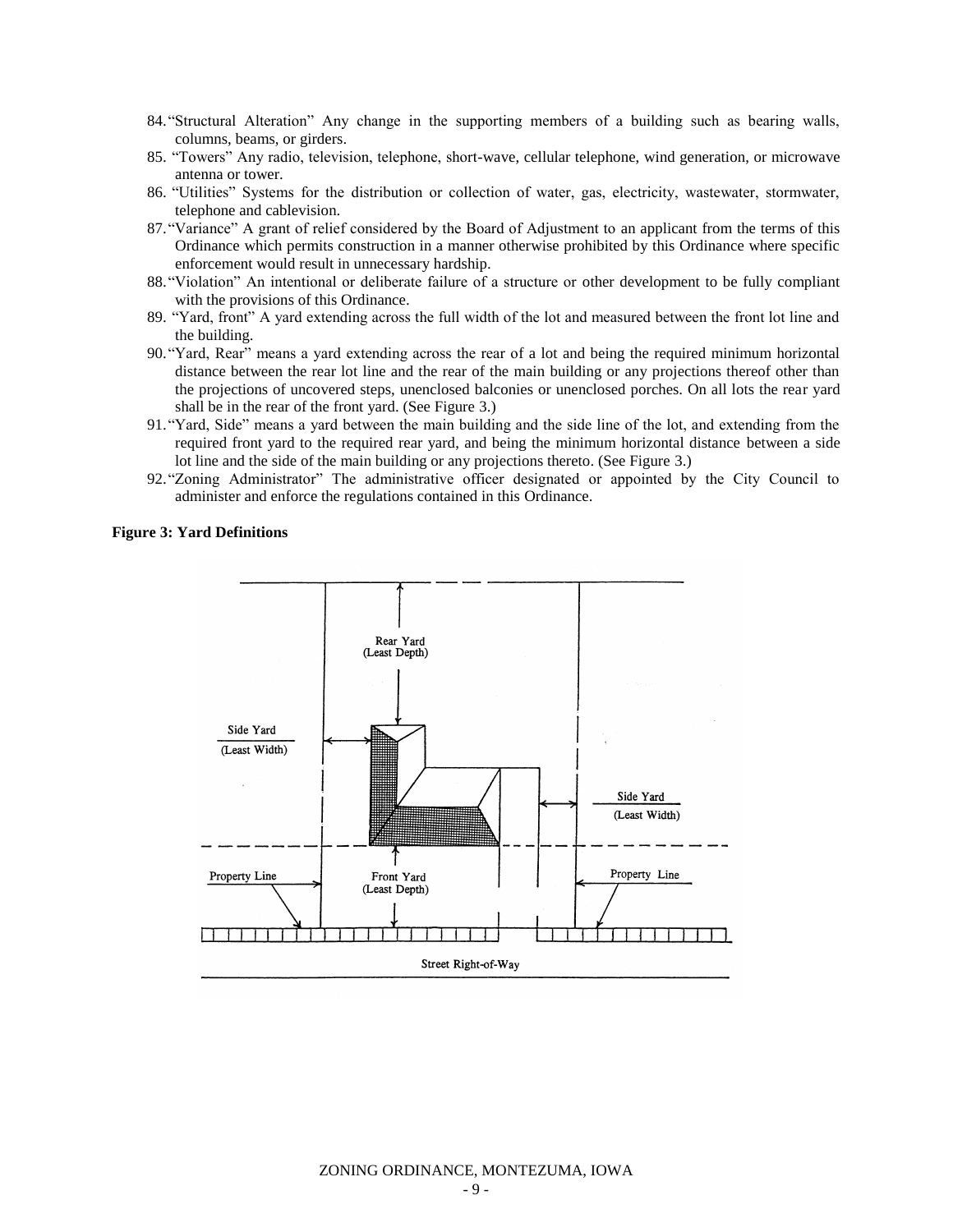# **Chapter 2 ESTABLISHMENT OF DISTRICTS, ZONING MAP, RULES FOR INTERPRETATION OF DISTRICT BOUNDARIES, ANNEXED TERRITORY**

## 2.1 Establishment of Districts.

For the purposes of this Ordinance, the City of Montezuma is hereby organized into the following zoning districts:

- A-1 Agricultural district;
- R-1 Residential district;
- R-2 Planned Mobile Home district:
- C-1 Mixed Use Commercial district,
- C-2 Downtown Historic Commercial district; and
- M-1 Manufacturing/Industrial district.

# 2.2 Zoning Map.

The location and boundaries of the zoning districts established by this title are set forth on the map entitled "Zoning Map" which is located in the Montezuma City Hall and made a part of this title. Said map, together with everything shown thereon and all amendments thereto, shall be as much a part of this title as though fully set forth and described herein.

# 2.3 Rules for Interpretation of District Boundaries.

Where uncertainty exists with respect to the precise location of any of the aforesaid districts shown on the zoning map, the following rules shall apply:

- 1. Boundaries shown as following or approximately following streets, highways, or alleys shall be construed to follow the center lines of such streets, highways or alleys;
- 2. Boundaries shown as following or approximately following platted lot lines or other property lines shall be construed to follow said boundary lines;
- 3. Boundaries shown as following or approximately following railroad lines shall be construed to lie midway between the main tracks of such railroad lines;
- 4. Boundaries shown as following or approximately following the center lines of streams, rivers, or other continuously flowing water courses shall be construed as following the channel center line of such water courses taken at a mean low water mark;
- 5. Boundaries shown as following or closely following the City limits of Montezuma shall be construed as following such City limit lines;
- 6. Distances not specifically indicated on the official zoning map shall be determined by the scale of the map;
- 7. Where physical or cultural features existing on the ground are at variance with those shown on the Official Zoning Map, the Board of Adjustment shall interpret the district boundaries;
- 8. Whenever any street, alley or other public easement is vacated, the district classification of the property to which the vacated portions of land accrue shall become the classifications of the vacated land.

# 2.4 Annexed Territory.

All territory, which may hereafter be annexed to the City of Montezuma, shall be classed automatically as being in an "A-l" Agricultural District until such classification shall have been changed by amendment of this Ordinance as provided hereafter.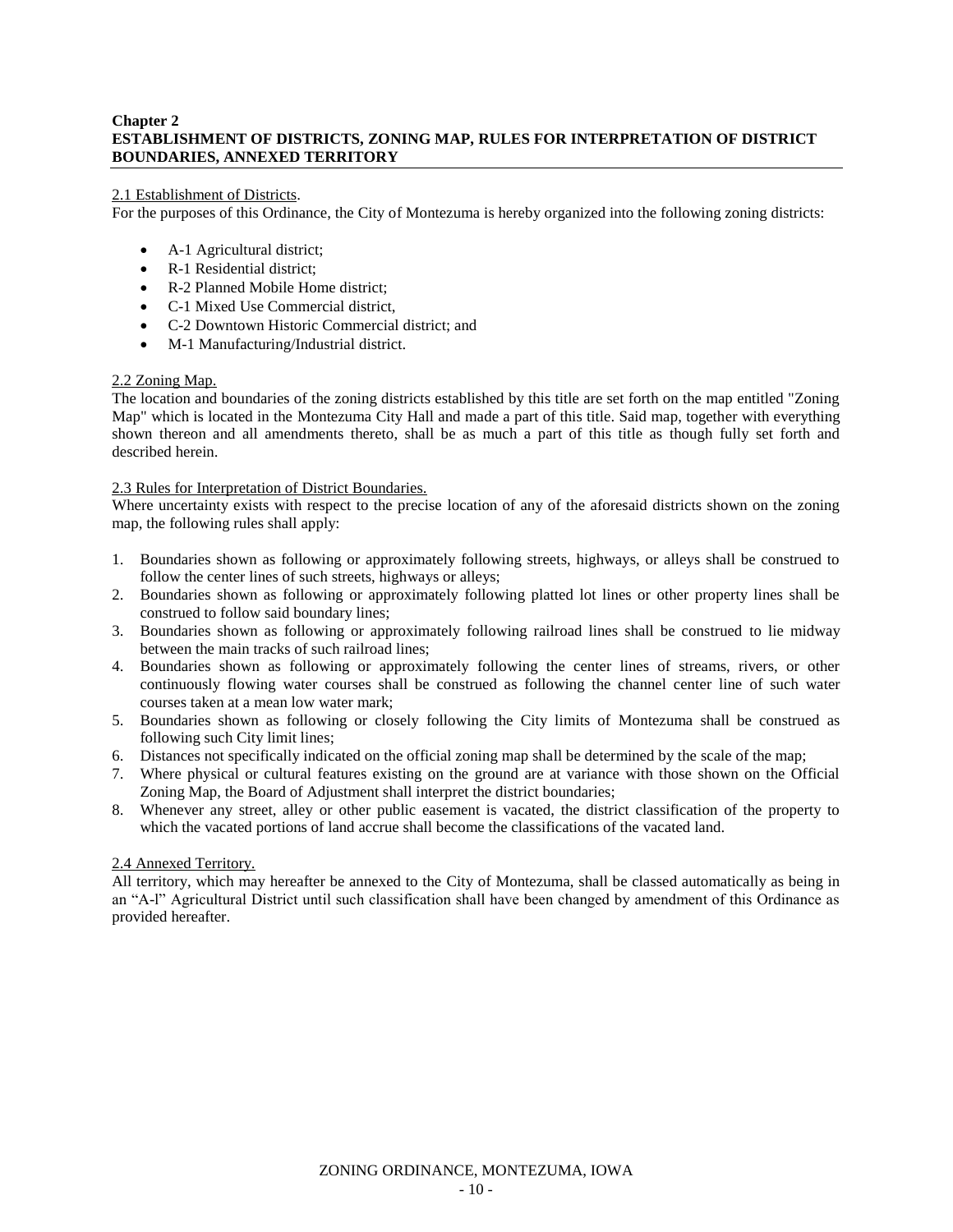## **Chapter 3 GENERAL PROVISIONS**

#### 3.1 Zoning Affects Every Structure.

Except as hereinafter provided, no building, structure, or land shall be erected, constructed, reconstructed, occupied, moved, altered, or repaired, except in conformity with the regulations herein specified for the class of District in which it is located.

#### 3.2 Minimum Street Frontage, Lot of Record, Number of Buildings on Lot and Lots Unserved by Sewer or Water.

- 1. Minimum Street Frontage. No lot shall be created after the adoption of this Ordinance unless it abuts at least thirty (30) feet on a public street.
- 2. Lot of Record: in any Residential District on a lot of record at the time of enactment of this Ordinance, a single-family dwelling may be established regardless of the size of the lot, provided all other requirements of this Ordinance are met.
- 3. Further, where two (2) or more contiguous recorded lots are held in common ownership, they may be combined into a zoning lot and shall thereafter be maintained in common ownership by deed restriction and shall be so joined and developed for implementing this section. The razing of a building on a substandard lot shall constitute the formation of a vacant lot.
- 4. Lots Unserved by Sewer and/or Water. In any residential district where neither public water supply nor public sanitary sewer is reasonably available, one (1) single dwelling may be constructed, provided the otherwise specified lot area and width requirements shall be a minimum of two (2) acres.

# 3.3 Required Yard Cannot be Reduced or Used by Another Building.

No lot, yard, court, parking area or other open space shall be so reduced in area or dimension as to make any such area or dimension less than the minimum required by this title, and if already less than the minimum required it shall not be further reduced. No required open space provided around any building or structure shall be included as part of any open space required for another building or structure.

# 3.4 Yard and Parking Space Restriction.

No part of any yard, or other open space, or off-street parking or loading space required about or in connection with any building for the purpose of complying with this title, shall be included as part of yard, open space, off-street parking or loading space similarly required for any other building.

# 3.5 Traffic Visibility Across Corner Lots.

In a residential or agricultural district on any corner lot, no fence, wall, hedge or other planting or structure that will obstruct vision between a height of two and one-half  $(2 \frac{1}{2})$  feet and ten  $(10)$  feet above the centerline grades of the intersecting streets shall be erected, placed or maintained within the triangular area formed by the right-of-way lines at such corner and a straight line joining the right-of-way lines at points which are twenty-five (25) feet distant from the intersection of the right-of-way lines, and measured along the right-of-way lines.

# 3.6 Essential Services.

Essential services shall be permitted as authorized and regulated by law and other ordinances of the community. With the exception of buildings and telecommunication towers, it is the intent to exempt such essential services from the application of this Ordinance. Associated buildings and telecommunication towers must be located in the appropriate Zoning District, and must abide by the corresponding requirements thereof.

# 3.7 Validity of Existing Building Permits.

Nothing contained in this title shall require any change in the overall layout, plans, construction, size or designated uses of any development, building, structure or part thereof, for which the official approvals and required building permits have been granted before the enactment of this Ordinance, the construction of which, conforming with such plans, shall have been started prior to the effective date of the title and the completion thereof carried on in a normal manner within the subsequent six (6) month period, and not discontinued until completion, except for reasons beyond the builder's control.

# 3.8 Height Exceptions.

The height limitations contained in Chapter 3.16 does not apply to spires, belfries, cupolas, chimneys, antennas,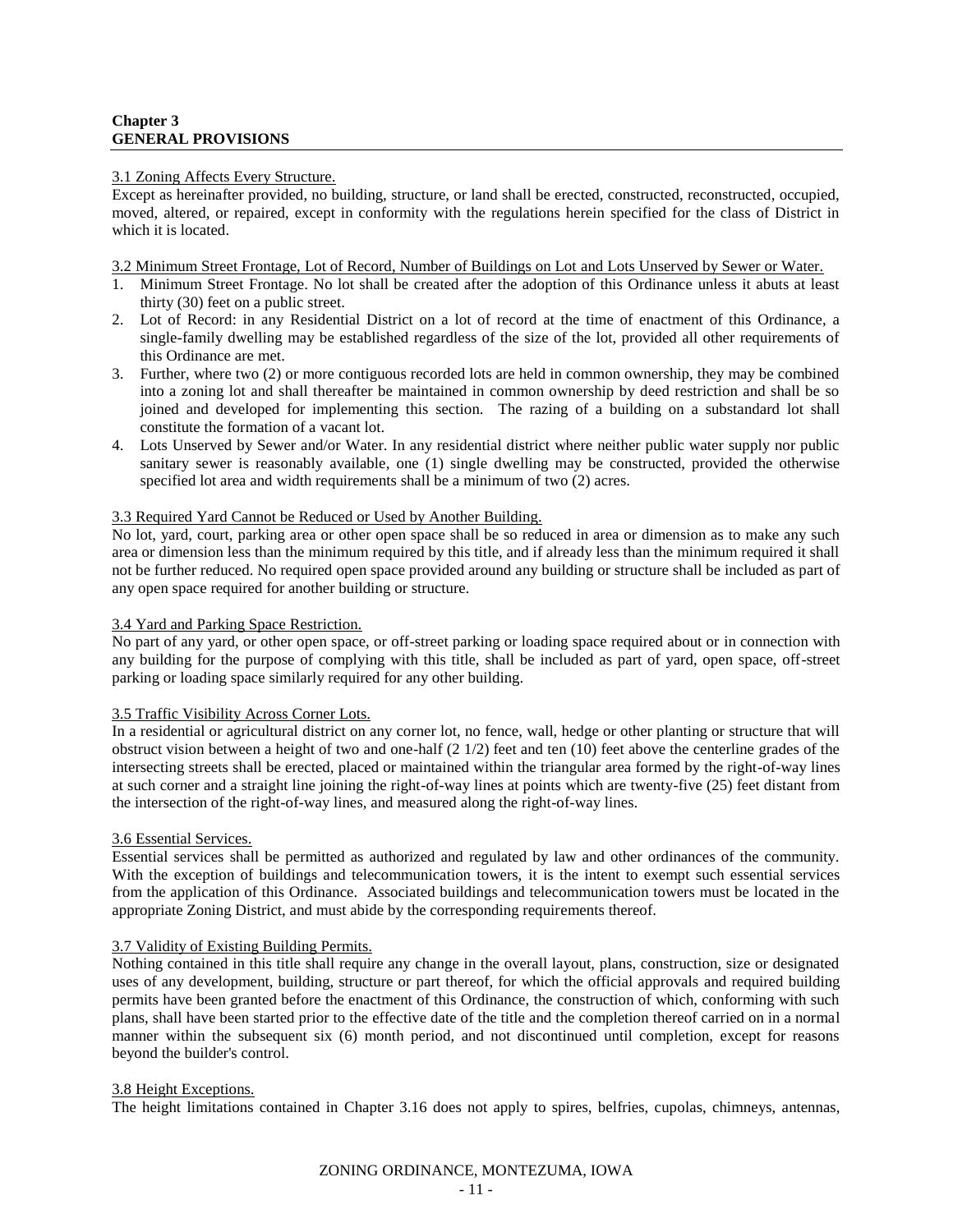water tanks, ventilators, elevator housing or other structures placed above roof level and not intended for human occupancy.

### 3.9 Public Right-of-Way Use.

No portion of the public street or alley right-of-way shall be used or occupied by an abutting use of land or structures for storage or display purposes, or to provide any parking or loading space required by this title, or for any other purpose that would obstruct the use or maintenance of the public right-of-way. No structure, building, sign, fencing or landscaping shall be placed in an easement. The City will not bear any responsibility, financial or otherwise, for moving or reconstructing any of these types of structures when access is required to an easement

#### 3.10 Fences.

- 1. Fences in a "R" District. Residential fences or landscape features such as sculpture or walls may be erected or constructed on the property line. A fence in the front yard shall not exceed four (4) feet in height and six (6) feet in height in the case of side and rear yards.
- 2. Fences in Districts other than a "R" District. Fences cannot exceed eight (8) feet in height and may be erected directly on property line.

#### 3.11 Proposed Use Not Covered By Title.

Any proposed use not specifically addressed or listed in this Ordinance as a principal permitted use or special exception shall be referred to the Zoning Commission for a recommendation as to the proper District in which said use should be permitted. The Ordinance shall be amended as provided herein, before a request is made or permit is issued for the proposed use.

#### 3.12 Access Required.

Every building hereinafter erected or structurally altered shall be accessible from a public right-of-way, either directly or by easement.

#### 3.13 Application of Regulations.

The regulations within each district of this Ordinance shall apply uniformly to each class or kind of structure or land, except as hereinafter provided.

#### 3.14 Permitted Uses.

- 1. Use is permitted in all zoning districts for the purposes of the distribution of public utilities. However design and placement of said equipment and devices shall be reviewed by the Zoning Commission and approved by the City Council.
- 2. All other uses are permitted only as listed under each specific zoning district.

# 3.15 Temporary Special Exceptions.

The following uses may by permitted by a temporary special exception permit, valid for ten (10) days or less to the applicant, subject to the review and approval of the application by the Board of Adjustment:

- 1. Carnival, circus;
- 2. Festivals;
- 3. In determining whether a temporary special exception permit shall be granted, the board of adjustment shall give consideration to the health, safety, morals and comfort of area residents, any adverse impact on land uses, possibility of traffic congestion, harm to public roads, erosion of adjacent property and threat to any source of water supply. Conditions and restrictions as determined necessary to protect the public health, safety, morals, and comfort may be attached to the permit.

#### 3.16 Bulk Requirements.

- 1. All new buildings shall conform to the building regulations established herein for the district in which each building shall be located. Further, no existing building shall be enlarged, reconstructed, structurally altered, converted or relocated in such a manner as to conflict or to further conflict with the bulk regulations of this title for the district in which such buildings shall be located.
- 2. Minimum bulk requirements are listed on Table 1, Bulk Requirements, Montezuma, Iowa, on the following pages.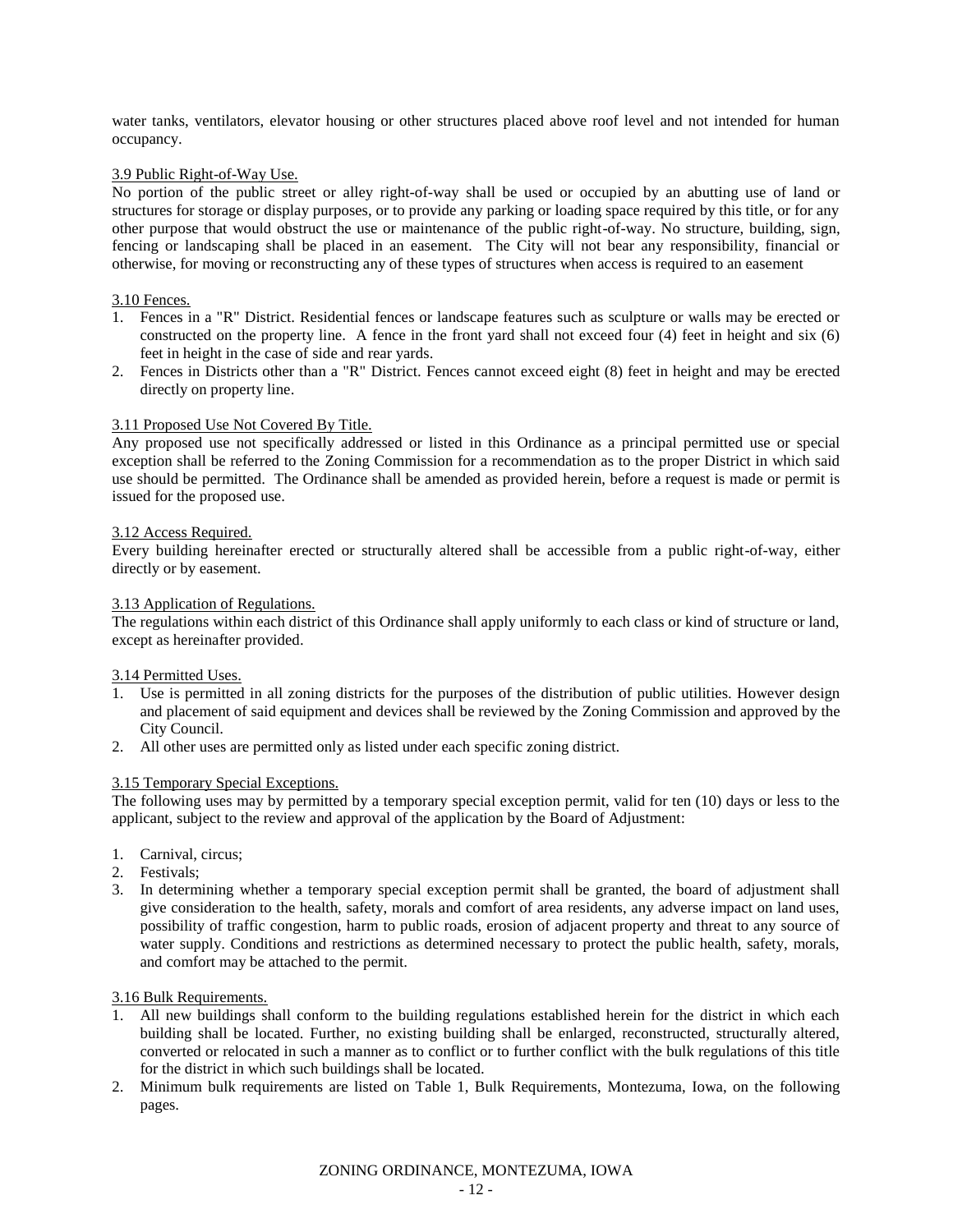# **Table 1: Bulk Requirements.**

| District Use                                                  | Maximum<br><b>Building</b><br>Height <sup>4</sup> | Minimum<br>Lot Area | Minimum<br>Lot Width | Minimum<br>Front<br>Yard                   | Minimum<br>Side Yard | Minimum<br>Side<br>Yard on a<br>Corner $Lot5$ | Minimum<br>Rear Yard |
|---------------------------------------------------------------|---------------------------------------------------|---------------------|----------------------|--------------------------------------------|----------------------|-----------------------------------------------|----------------------|
| $A-1$                                                         |                                                   |                     |                      |                                            |                      |                                               |                      |
| Single Family                                                 | ---                                               | 2 Acres             | 180 Ft.              | 25 Ft.                                     | 8 Ft.                | 25 Ft.                                        | 30 Ft.               |
| <b>Other Permitted Uses</b>                                   | $---$                                             | 2 Acres             | 180 Ft.              | 50 Ft.                                     | 50 Ft.               | 50 Ft.                                        | 50 Ft.               |
| R-1 Residential                                               |                                                   |                     |                      |                                            |                      |                                               |                      |
| Single Family                                                 | ---                                               | 8,700 Sq. Ft.       | 66 Ft.               | 10Ft                                       | 5Ft                  | 10 Ft.                                        | 5Ft.                 |
| <b>Other Permitted Uses</b>                                   | ---                                               | 17,400Sq. Ft.       | 66 Ft.               | 10 Ft.                                     | 5 Ft.                | 10 Ft.                                        | 5 Ft.                |
| R-2 Mobile Homes                                              | $---$                                             | 5,000 Sq. Ft.       | 50 Ft.               | 10 Ft.                                     | 5 Ft.                | 10 Ft.                                        | 5 Ft.                |
| Mixed<br>Use<br>$C-1$<br>Commercial                           | $---$                                             | ---                 |                      |                                            |                      |                                               | ---                  |
| C-2 Downtown Historic<br>Commercial                           |                                                   | ---                 | $---$                |                                            | ---                  | ---                                           | ---                  |
| $M-1$<br>Manufacturing/Industrial                             | ---                                               | ---                 | $- - -$              | ---                                        | ---                  | $- - -$                                       | ---                  |
| Accessory Buildings in 25 Ft. or 1<br>$R-1$ & $R-2$ Districts | story which<br>ever is lower                      | $---$               | ---                  | <b>Not</b><br>allowed in<br>front<br>yards | 5 Ft.                | $10Ft$ .                                      | 5 Ft.                |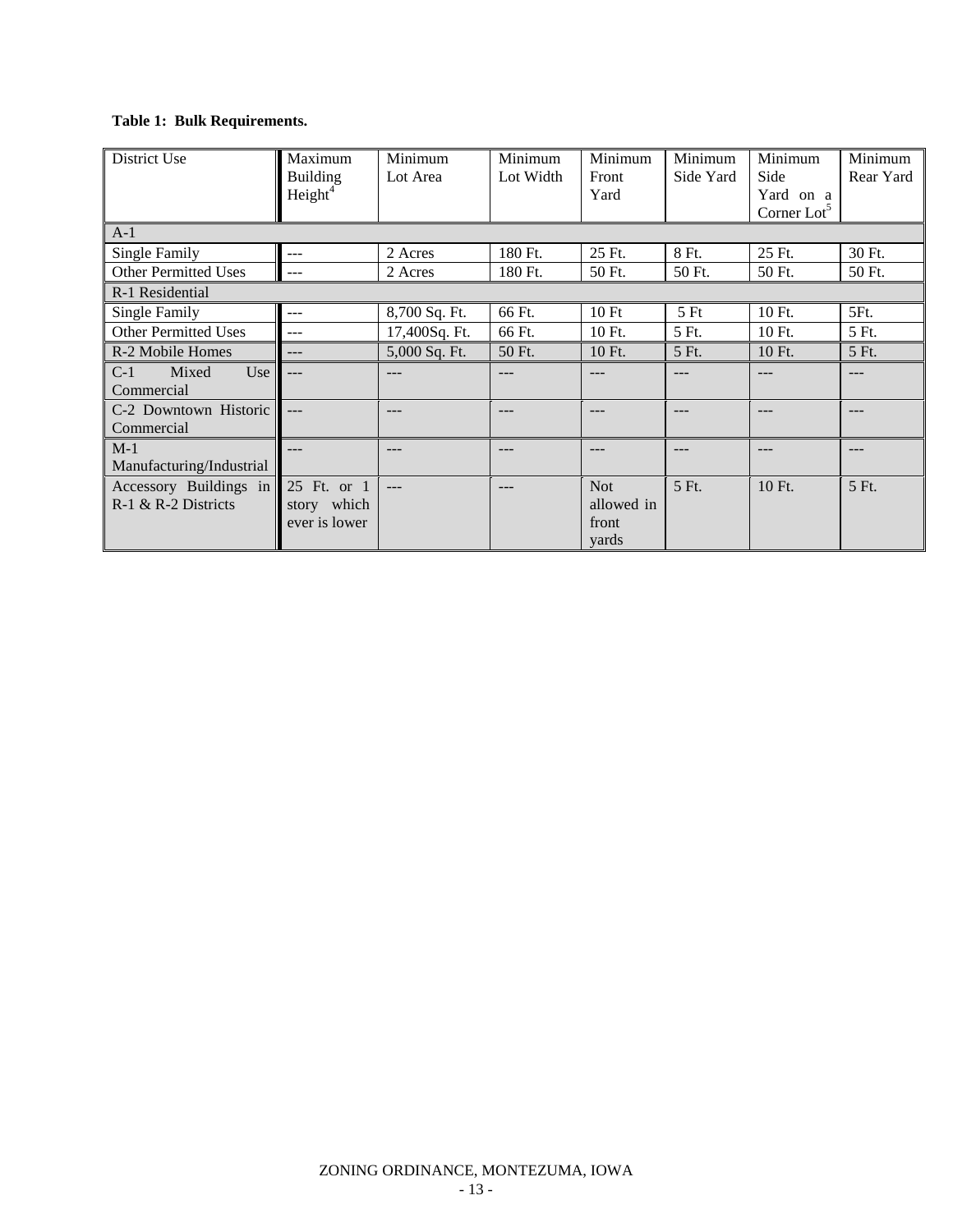# 3.17 Requirements for Rezoning, Variances and Special Permits.

All petitions for rezoning, special exception, variance, etc. must be in writing, stating the exact legal description of land involved. Said petitions must be received by the Zoning Administrator twenty (20) days prior to a stated or special meeting of the Zoning Commission or Boad of Adjustment. A preliminary plat plan shall be submitted with a petition for rezoning for subdivisions.

#### 3.18 Home Occupation Standards

The following standards and criteria shall apply to home occupations.

- 1. The home occupation shall be clearly incidental and secondary to the use of the dwelling unit as a residence.
- 2. The home occupation shall be conducted entirely within an existing dwelling unit.
- 3. The home occupation shall be conducted by a member(s) of the family residing within the dwelling unit and no more than two (2) non-resident employee.
- 4. There shall be no evidence of such occupation being conducted within the dwelling unit, which is perceivable at or beyond the lot lines, by virtue of: outside storage, displays, noise, odors, smoke, vibration, heat, dust, electrical disturbances or excessive traffic generation.
- 5. Water, sewer, and waste disposal systems shall be subject to approval of the City Council.
- 6. Customer parking shall be provided and be as inconspicuous as possible on the premises.
- 7. The home occupation shall occupy less than fifty (50) percent of the floor area of the dwelling unit in which it is located.

## 3.19 Home Industry Standards

The following standards and criteria shall apply to home industries.

- 1. The home industry shall be clearly incidental and secondary to the residential occupancy of a dwelling unit located up on the property.
- 2. The home industry shall be conducted entirely and confined within an accessory detached building(s) located upon the property.
- 3. The home industry shall be conducted by a member(s) of the family residing within the dwelling unit located on the property and no more than two (2) non-resident employee.
- 4. There shall be no evidence of such industry being conducted within the accessory building(s) which is perceivable at or beyond the lot lines, by virtue of: outside storage, displays, noise, odors, smoke, vibration, heat, dust, electrical disturbances or excessive traffic generation.
- 5. Water, sewer, and waste disposal systems shall be subject to approval of the City Council.
- 6. Customer parking shall be provided and be as inconspicuous as possible on the premises.
- 7. Meet the accessory building requirements outlined in Section 3.16.

#### 3.20 Home Occupation and Home Industry Sign Regulations

Only one (1) identification sign may be displayed upon the lot, subject to the following requirements.

- 1. Contains only the name of the occupant and the nature of the occupation.
- 2. Shall not contain more than four (4) square feet and shall be attached to the principal building.
- 3. Shall not be illuminated.
- 4. If located along a state or federal highway, an Iowa Department of Transportation permit must be obtained.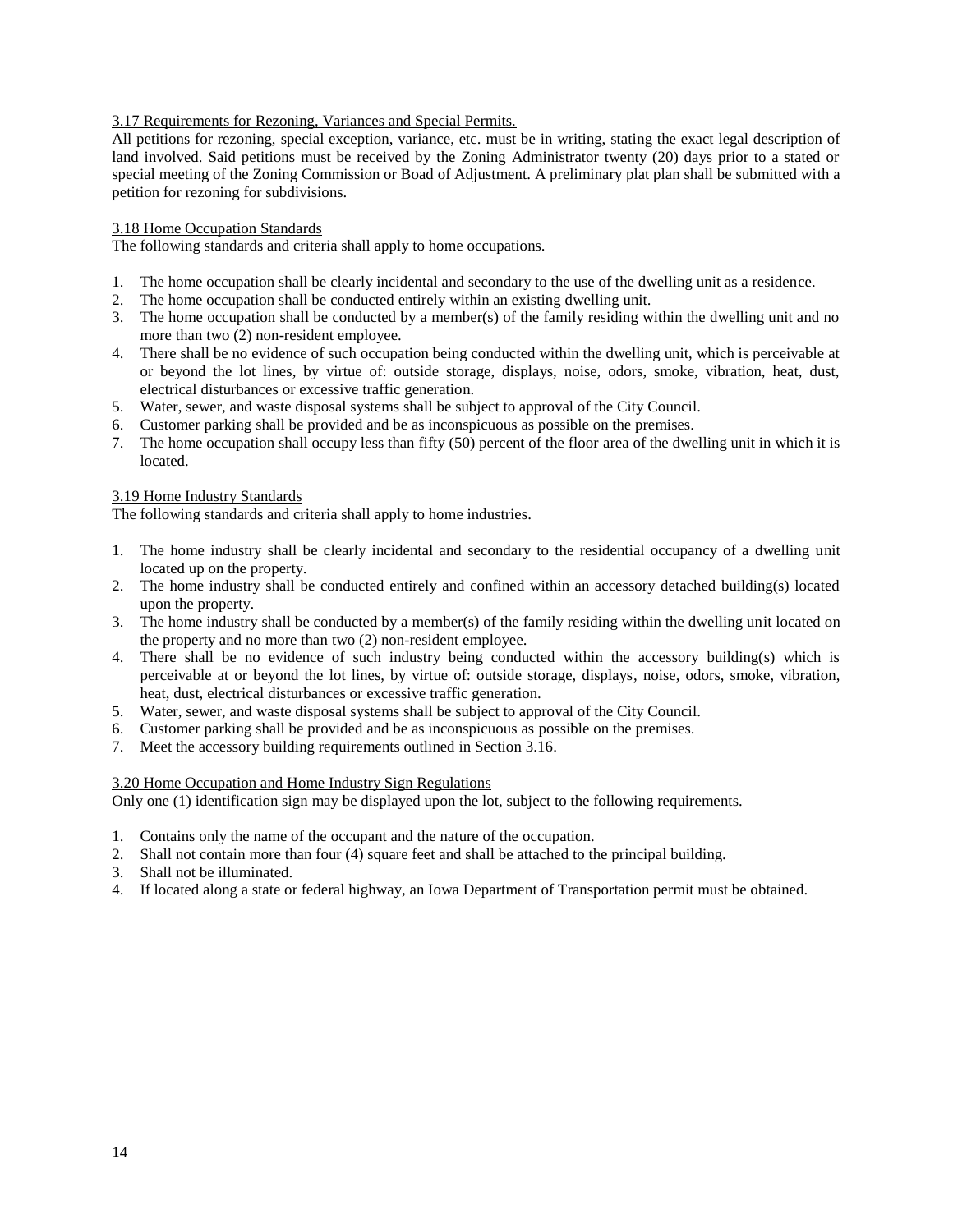# **Chapter 4 A-1 AGRICULTURAL DISTRICT**

## 4.1 General Description.

The A-1 agricultural district is intended to provide regulations for land situated on the fringe of the urban area that is used primarily for agricultural purposes. Many tracts in this district will be in close proximity to residential, commercial or industrial uses. The purpose of this district is to restrict the permitted uses to those which are compatible with both agricultural uses and developing residential, commercial or industrial uses.

## 4.2 Principal Uses Permitted

- 1. Agricultural crops and farm animals which are open grazed on the land;
- 2. Single family dwellings;
- 3. Manufactured housing;
- 4. Churches and temples;
- 5. Public schools, elementary, junior high and high schools;
- 6. Parochial or private schools having similar curricula as public schools and having no rooms used regularly for housing or sleeping purposes;
- 7. Public buildings; public, semipublic parks, playgrounds or community buildings;
- 8. Golf courses and country clubs, miniature courses or driving ranges;
- 9. Accessory uses and buildings which are customarily incidental to any of the above stated uses, but not involving the conduct of business;
- 10. Roadside stand for sale of produce raised on the premises;
- 11. Public buildings and facilities, including essential service buildings; and
- 12. Home occupations and home industries

#### 4.3 Special Exceptions.

The following special exceptions deemed appropriate on review by the board of adjustment in accordance with provisions contained herein:

- 1. Hospitals; rest, nursing, convalescent, and family homes; homes for children and aged; off-street parking and yards comparable for other institutional uses to be provided under its chapter;
- 2. Public utilities;
- 3. Cemetery or mausoleum;
- 4. Recreational development for seasonal or temporary use;
- 5. Extraction of sand, gravel, topsoil or other natural resources provided the land is restored to a condition suitable for the permitted uses of this district;
- 6. Dog kennels;
- 7. Greenhouses and plant nurseries operated for commercial purposes;
- 8. Telecommunications towers and other towers.

# 4.4 Lot Area, Frontage and Yard Requirements.

In the A-1 agricultural district, lot area, frontage and yard requirements shall be those regulations as specified in Section 3.16.

#### 4.5 Off-Street Parking.

In the A-1 agricultural district, off-street parking and loading requirements shall be those regulations as specified in Chapter 9.

# 4.7 Sign Regulations.

In the A-1 agricultural district, sign regulations shall be those regulations as specified in Chapter 10.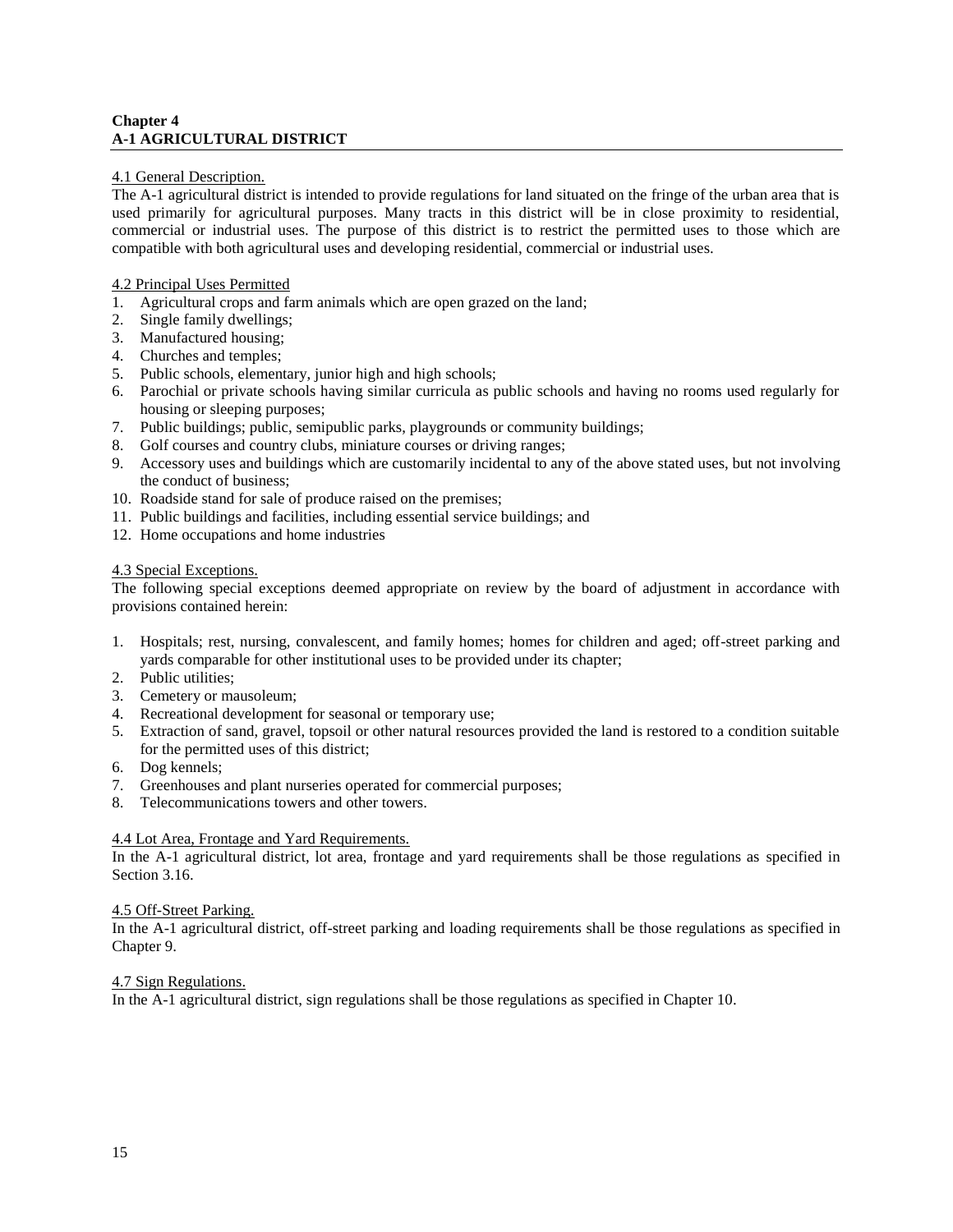# **Chapter 5 R-1 RESIDENTIAL DISTRICT**

# 5.1 General Description.

The residential district is to provide for dwelling structures. The principle use of land may range from single family, multi-family, and condominiums and row housing. Certain other uses are permitted which are more compatible functionally with intensive residential uses than with commercial uses. Internal stability, attractiveness, order and efficiency are encouraged by providing for adequate light, air and open space for dwellings and related facilities and through consideration of the proper functional relationship of each use permitted in the district.

#### 5.2 Principal Uses Permitted.

Property and buildings in an R-1 single-family residential district shall be used only for the following purposes:

- 1. Single family detached dwellings;
- 2. Condominiums, townhouses, and rowhouses provided each unit has individual access to essential services.
- 3. Multi-family housing that complies with the standards in 5.8 and 5.9;
- 4. Manufactured housing;
- 5. Churches and temples;
- 6. Public schools, elementary, junior high and high schools;
- 7. Parochial or private schools having similar curricula as public schools and having no rooms used regularly for housing or sleeping purposes;
- 8. Public, semi-public parks and playgrounds;
- 9. Public buildings and facilities, including essential service buildings;
- 10. Family Homes;
- 11. Home occupations and home industries; and
- 12. Accessory uses which are customarily incidental to any of the above stated uses, but not involving the conduct of business. Accessory uses shall include private garages and carports, private swimming pools, and private greenhouses not operated for commercial purposes.

#### 5.3 Special Exceptions.

The following special exceptions deemed appropriate on review by the Board of Adjustment in accordance with the provisions contained herein:

- 1. Family homes, nursing homes, convalescent homes, public buildings, and/or community buildings, with the same off-street parking and yards as those required for other institutional uses under this title;
- 2. Public utilities;
- 3. Swimming pools, golf courses and country clubs, miniature golf courses, and driving ranges;
- 4. The taking of boarders or the leasing of rooms by a resident family, providing total number does not exceed two per building.
- 5. Private kindergartens and day nurseries, and child care centers;
- 6. Medical and dental clinics;
- 7. Planned unit developments upon tracts of ten acres or more, subject to the requirements in Chapter 11;
- 8. Group care facilities.
- 9. Offices such as: Accountants, Dental Offices, Architects, Insurance, Attorneys, Barber shop, Medical offices, Beauty shop, Dispensary, Church offices, Home health nurses, Civil engineers, Psychologists, Collection agency, Public stenographers, Credit bureau, and Real estate. Other uses similar to the foregoing designated uses, but subject to review by the Board of Adjustment with the final review and approval by the City Council.
- 10. Accessory uses and buildings which are customarily incidental to any of the above uses.

# 5.4 Lot Area, Frontage and Yard Requirements.

In the R-1 single-family residential district, lot area, frontage and yard requirements shall be those regulations as specified in Section 3.16.

#### 5.5 Sign Regulations.

In the R-1 single-family residential district, sign regulations shall be those regulations as specified in Chapter 10.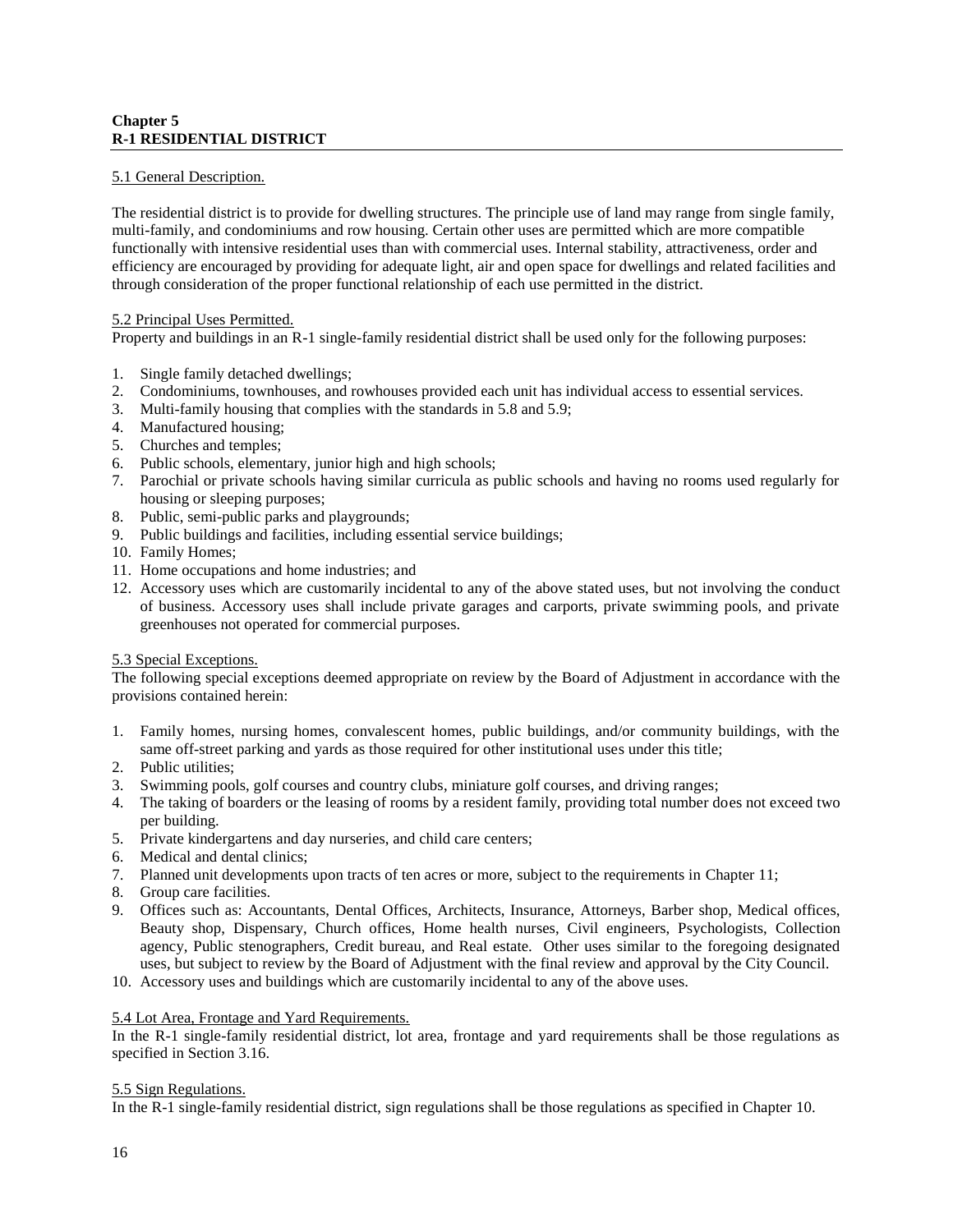### 5.6 Height Regulations, Lot Area, Frontage and Yard Requirements.

1. On a corner lot the least width of a side yard along the side street lot line shall be equal to the required front yard along the side street. No part of any accessory building shall be nearer a side street lot line than the least depth on any front yard required along such side street.

#### 5.7 Off-Street Parking.

1. Each multi-family living unit shall have 2 parking spaces per living unit. These parking spaces shall be in the side or rear yard. The parking spaces shall be graveled or hard surface and free of ruts and weeds.

#### 5.8 Accessory Buildings, Structures, and Uses in Residential District.

- 1. General Provisions: The provisions in this section shall apply to all accessory buildings constructed within the City.
- 2. Percentage of Rear Yard Occupied. No detached accessory building or buildings shall occupy more than thirty (30) percent of the area of a rear yard.
- 3. Height of Accessory Buildings. No detached accessory building or structure shall exceed twenty five (25) feet in height.
- 4. Location on Lot. No accessory building or structure shall be erected in any front yard. Accessory buildings or structures shall be no closer than five (5) feet from any main buildings.

#### 5.9 More Than One Principal Structure on Lot.

1. No more than one single-family detached dwelling may be erected on a single lot.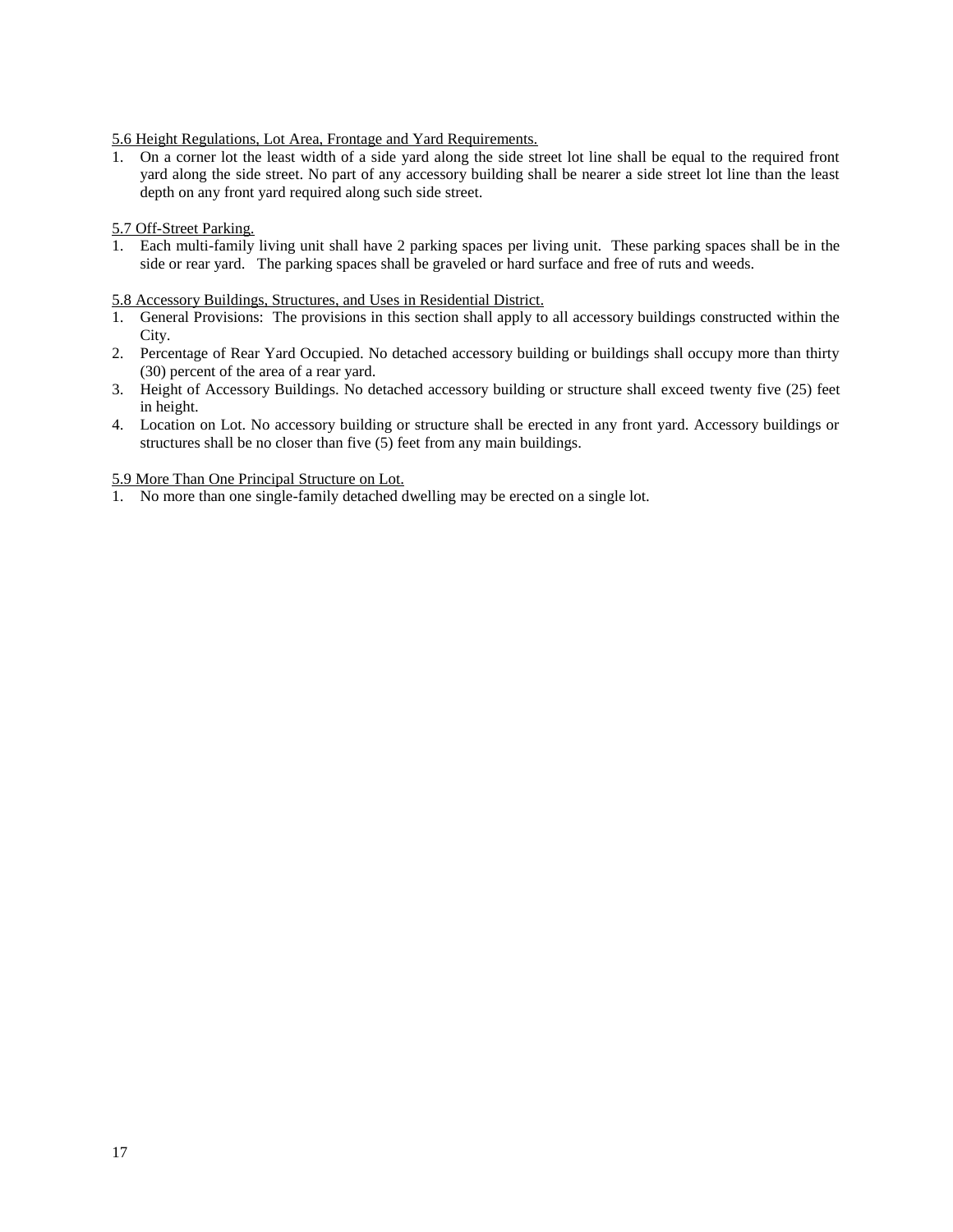# **Chapter 6 R-2 PLANNED MOBILE HOME DISTRICT**

#### 6.1 General Description

The intent of the R-2 District is to provide sites only for the location of current mobile home parks. The city does not desire any new mobile home facilities.

#### 6.2 Principal Permitted Uses

- 1. Single-wide or double-wide mobile homes in mobile home parks, as regulated herein.
- 2. Non-commercial community recreational facilities that are intended exclusively for the use of the residents and their guests of the mobile home development.
- 3. Buildings used for the management and maintenance of the development.
- 4. Tornado shelters.

#### 6.3 Accessory Uses

- 1. Buildings and uses customarily accessory to mobile homes such as garages and storage buildings.
- 2. One (1) indirectly lighted, non-flashing sign not to exceed one (1) square foot for each five (5) feet of frontage of said mobile home park.

## 6.4 Lot Area, Frontage, and Yard Requirements

Shall be those regulations as specified in Section 3.16, Table 1

#### 6.5 Land Use and Density Requirements for Current & New Mobile Home Parks

- a. Alterations or changes may be made within existing mobile home parks provided that the spacing requirements are in conformance with the zoning ordinance. The placement or alterations of any additional structures, including mobile homes, manufactured homes, accessory buildings, and all other buildings shall require zoning approval.
- b. Any nonconforming mobile home or mobile home park which is hereafter damaged to an extent exceeding 60% or more of its replacement cost, shall not be restored or reconstructed until it is brought into compliance with the zoning ordinance. This requirement also includes constructing a storm/emergency shelter that is sufficient in size for the park at the rate of 5 spaces in the shelter for each mobile home lot.
- c. Nothing in this chapter shall prohibit the maintenance and repair of nonconforming mobile homes and mobile home parks to keep such mobile homes and parks in safe and sound condition, provided no enlargement, extension, alteration, or change shall be made to increase the degree of nonconformity.
- d. There shall be no less than 25 feet between any mobile homes.
- e. There shall be at least 3 feet between any mobile home and an accessory building.
- f. No part of any mobile home or other structure shall be located within twenty-five (25) feet of any public road, nor within twenty (20) feet of any exterior boundary of the R-2 district.
- g. Parking facilities shall be provided within the mobile home lot at the rate of two (2) spaces per mobile home.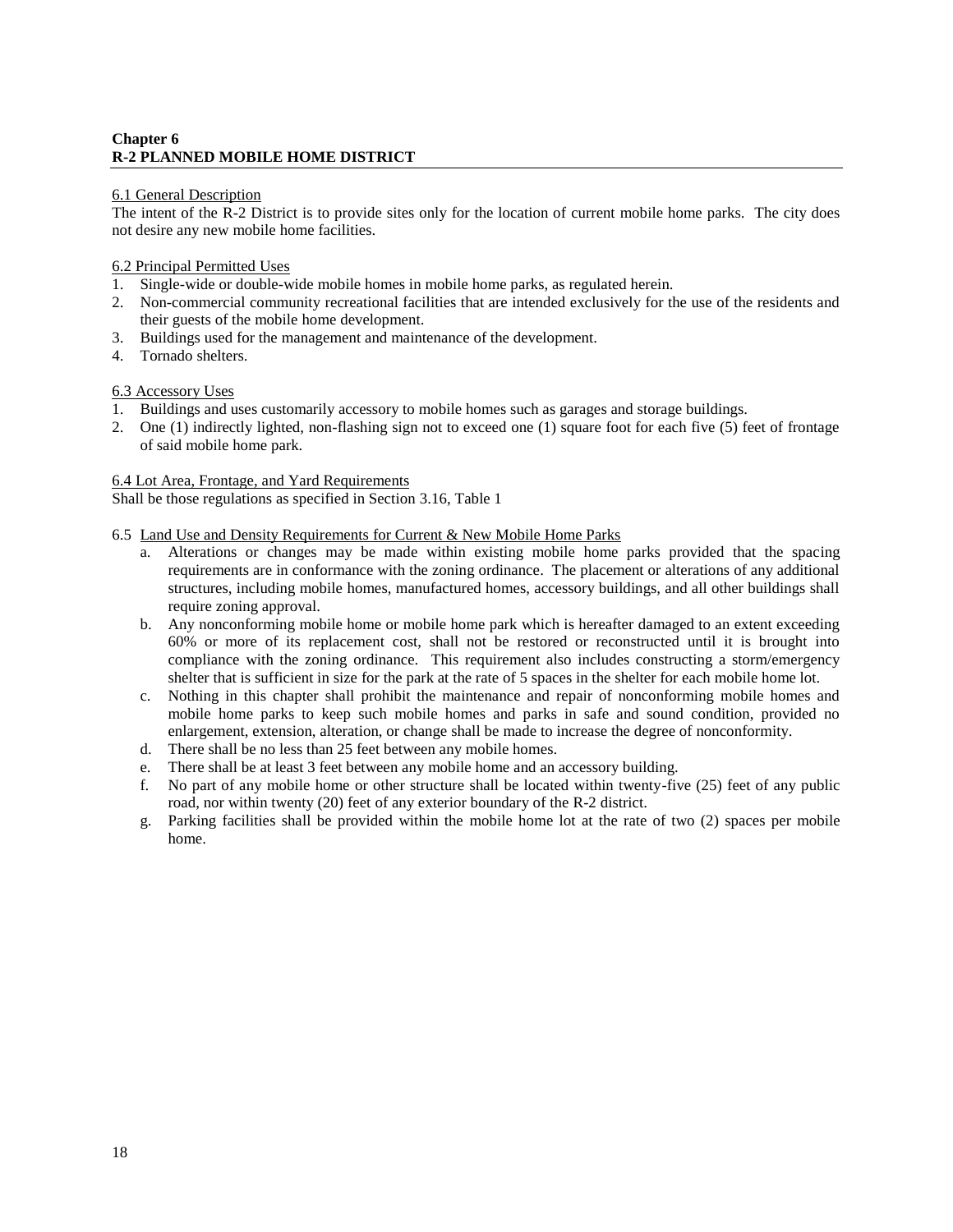# **Chapter 7 C-1 MIXED USE COMMERCIAL DISTRICT**

## 7.1 General Description.

The C-1 commercial district is intended and designed for business, professions, and occupations and some residential activities in good locations in areas other than the central business district.

## 7.2 Principal Uses Permitted.

Property and buildings in a C-1 commercial district shall be used only for the following purposes:

- 1. Any use permitted in the R-1district;
- 2. Antique shops;
- 3. Multi-family housing, with off-street parking;
- 4. Automobile accessory stores;
- 5. Automobiles, trailer, motorcycle, boat and farm implement establishments for display, hire, rental, and sales (including sales lots);
- 6. Bakeries or bakery outlets, retail sales only;
- 7. Banks, savings and loan associations, and similar financial institutions;
- 8. Barbershops and beauty parlors;
- 9. Business offices, professional offices and studios;
- 10. Car washes, including truck bays.
- 11. Carpenter and cabinet making shops;
- 12. Churches;
- 13. Clothes cleaning and laundry pick-up stations;
- 14. Commercial sales;
- 15. Confectionery stores, including ice cream or snack bars;
- 16. Dance studio;
- 17. Dental and medical clinics;
- 18. Restaurants;
- 19. Drug stores;
- 20. Dry goods stores;
- 21. Florist shops;
- 22. Furniture stores;
- 23. Gift shops;
- 24. Grocery stores, including supermarkets;
- 25. Hardware stores;
- 26. Health club;
- 27. Hotels and motels;
- 28. Household appliances, sale and repair. No items shall be stored or displayed outside of the building.;
- 29. Jewelry stores and watch repair shops;
- 30. Lawn mower repair shops;
- 31. Locker plant for storage and retail sales only;
- 32. Lumber yards;
- 33. Music studios;
- 34. Paint and wallpaper stores;
- 35. Pet shops;
- 36. Photographic studios, printing and developing establishments;
- 37. Playgrounds and public parks.
- 38. Plumbing and heating shops. No items shall be stored or displayed outside of the building;
- 39. Post offices;
- 40. Printing and lithographing shops;
- 41. Public buildings and facilities, including essential service buildings.
- 42. Publishing and engraving establishments;
- 43. Radio and television sales and repair shops. No items shall be stored or displayed outside of the building;
- 44. Rental storage buildings provided that all items are stored inside of the buildings;
- 45. Sporting goods stores;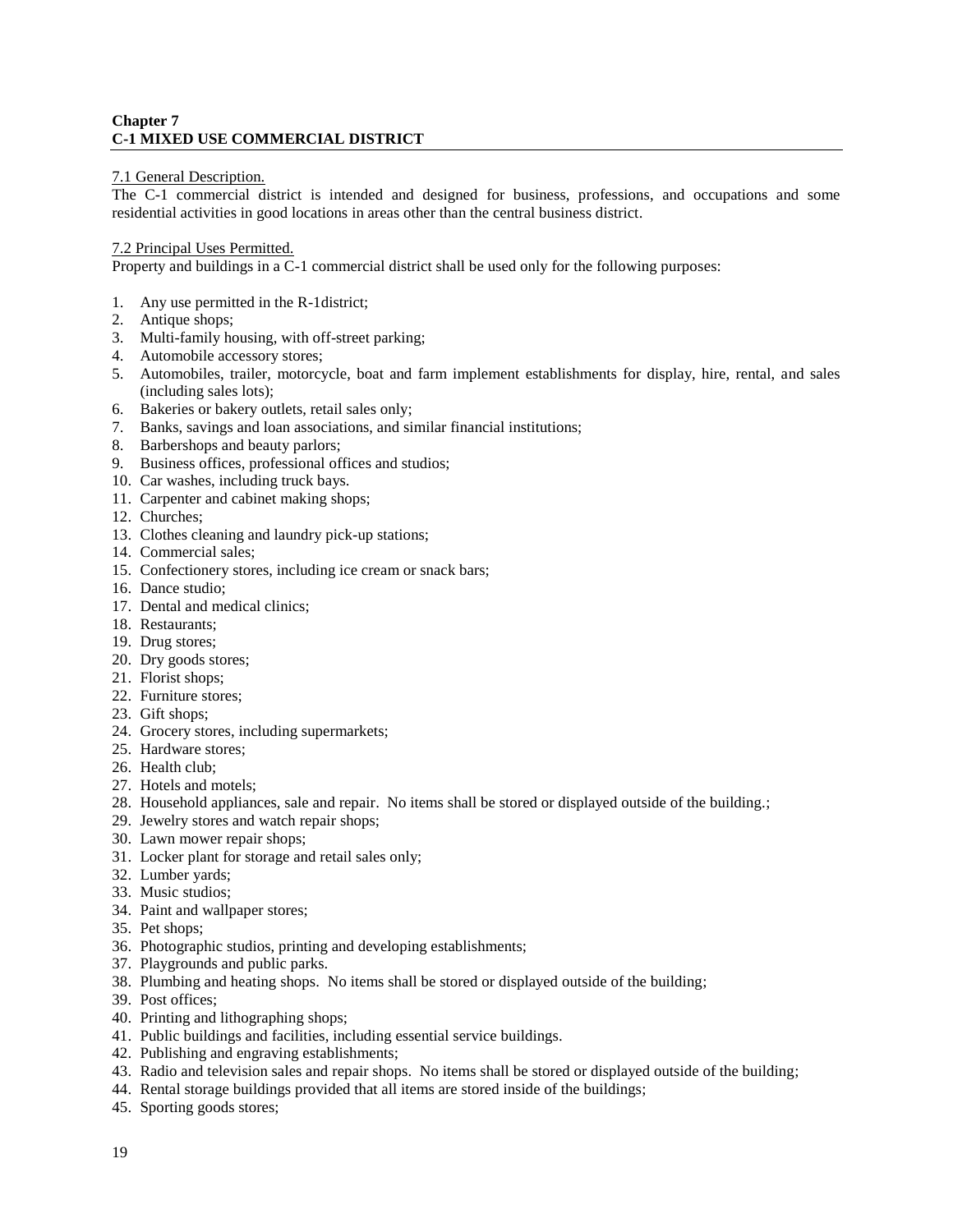- 46. Upholstering shops;
- 47. New & used car lots. All the vehicles shall be in immediately operable condition. No junk or unrepaired wrecked vehicles shall be stored in public view on the lot;
- 48. Variety stores;
- 49. Animal hospitals and veterinary clinics;
- 50. Service stations and convenience stores;
- 51. Welding and machine shops. No items shall be stored outside of the building;
- 52. Funeral homes and mortuaries;
- 53. Wholesale display and sales rooms and offices;
- 54. Accessory uses and buildings which are customarily incidental to the above stated uses;
- 55. Other uses similar to the foregoing designated uses after review and approval of the Board of Adjustment.

#### 7.3 Special Exception.

The following special exception deemed appropriate on review by the Board of Adjustment in accordance with the provisions stated herein:

- 1. Sheet metal shops;
- 2. Automobile, trailer, motorcycle, boat and farm implement service/repair establishments. The city may place site standards on storage of repair items and other requirements so that there is a good view from the public right of way;
- 3. Agricultural feed and seed sales, but excluding grinding, mixing and bleeding;
- 4. Billiard parlors and pool halls;
- 5. Book stores;
- 6. Dance halls;
- 7. Liquor stores and lounges;
- 8. Nightclubs
- 9. Private clubs and lodges;
- 10. Video equipment rental and sales, including film rental.

#### 7.4 Off-Street Parking Areas

In the C-1 commercial district, off-street parking areas and loading requirements shall be those regulations as specified in Chapter 9.

#### 7.5 Signs.

In the C-1 commercial district, sign regulations shall be those regulations as specified in Chapter 10.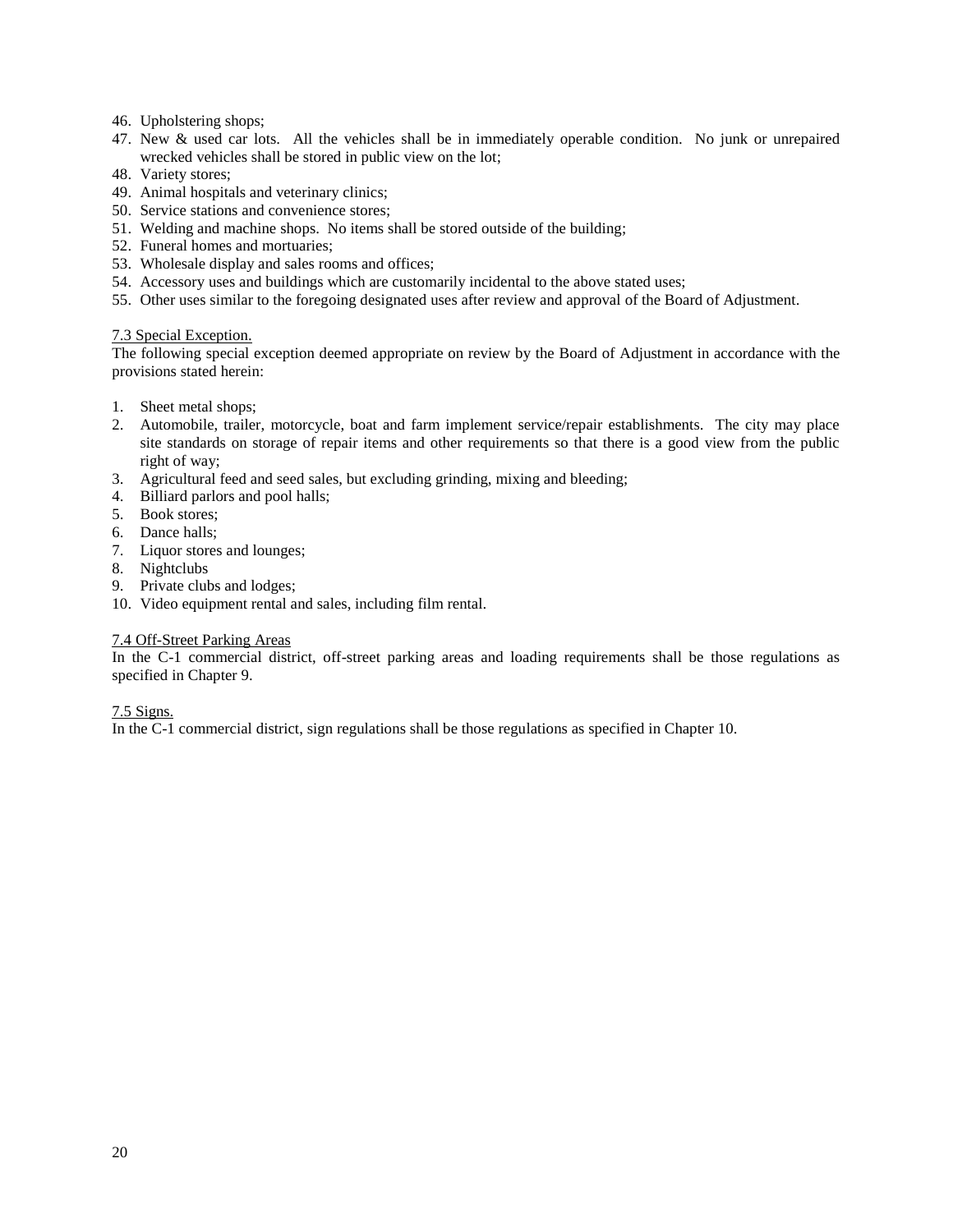# **Chapter 8 C-2 DOWNTOWN HISTORIC COMMERCIAL DISTRICT**

# 8.1 General Description.

The C-2 central commercial district is designed to accommodate the needs of the central business district, allowing a wide range of services and goods permitted for consumer daily and occasional shopping and service needs. This district will also assist with protecting and enhancing the visual character of development and to preserve the unique streetscape of downtown by encouraging compatibility among downtown structures.

## 8.2 Principal Uses Permitted.

Property and buildings in a C-2 central commercial district shall be used only for the following purposes:

- 1. Antique shops;
- 2. Multi-family and owner occupied housing, see housing restrictions in Section 7.5;
- 3. Automobile accessory stores;
- 4. Automobiles, establishments for display, rental, and sales (including sales lots). All the vehicles shall be in immediately operable condition. No junk or unrepaired wrecked vehicles shall be stored in public view on the lot.;
- 5. Bakeries or bakery outlets, retail sales only;
- 6. Banks, savings and loan associations, and similar financial institutions;
- 7. Barbershops and beauty parlors;
- 8. Business offices, professional offices and studios;
- 9. Churches;
- 10. Clothes cleaning and laundry pick-up stations;
- 11. Commercial sales;
- 12. Confectionery stores, including ice cream or snack bars;
- 13. Dance studio;
- 14. Dental and medical clinics;
- 15. Restaurants;
- 16. Drug stores;
- 17. Dry goods stores;
- 18. Florist shops;
- 19. Furniture stores;
- 20. Gift shops;
- 21. Grocery stores, including supermarkets;
- 22. Hardware stores;
- 23. Health club;
- 24. Household appliances, sale and repair;
- 25. Jewelry stores and watch repair shops;
- 26. Locker plant for storage and retail sales only;
- 27. Music studios;
- 28. Paint and wallpaper stores;
- 29. Pet shops;
- 30. Photographic studios, printing and developing establishments;
- 31. Plumbing and heating shops. No items shall be stored outside of the building.;
- 32. Post offices;
- 33. Printing and lithographing shops;
- 34. Public buildings and facilities, including essential service buildings.
- 35. Publishing and engraving establishments;
- 36. Radio and television sales and repair shops. No items shall be stored or displayed outside of the building;
- 37. Sporting goods stores;
- 38. Upholstering shops;
- 39. Variety stores;
- 40. Funeral homes and mortuaries;
- 41. Wholesale display and sales rooms and offices;
- 42. Accessory uses and buildings that are customarily incidental to the above stated uses.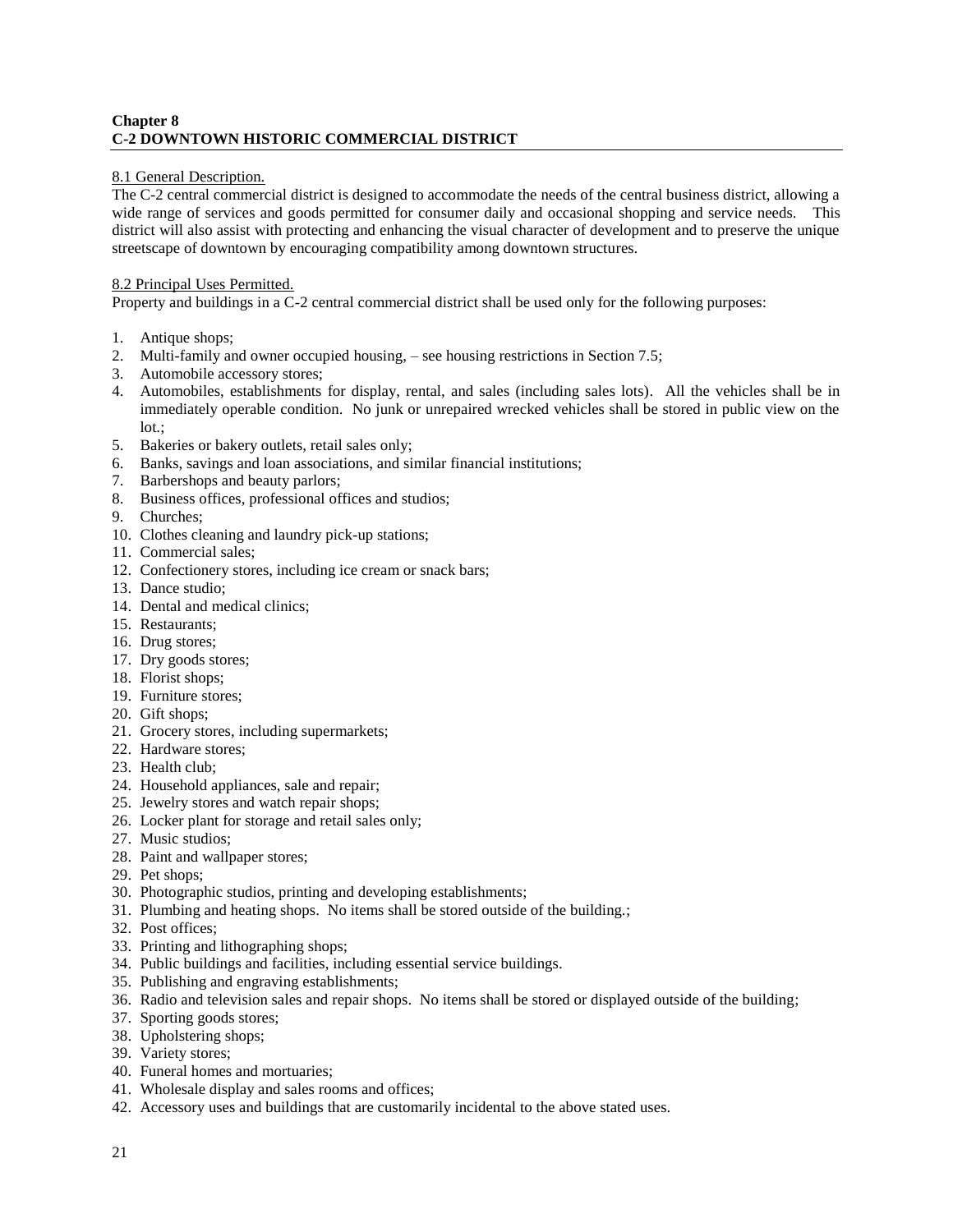43. Other uses similar to the foregoing designated uses after review and approval of the Board of Adjustment.

#### 8.3 Special Exception.

The following special exception deemed appropriate on review by the Board of Adjustment in accordance with the provisions stated herein:

- 1. Billiard parlors and pool halls;
- 2. Book stores;
- 3. Dance halls;
- 4. Liquor stores and lounges;
- 5. Nightclubs
- 6. Private clubs and lodges;
- 7. Animal hospitals and veterinary clinics; and
- 8. Video equipment rental and sales, including film rental.

#### 8.4 Off-Street Parking Areas.

1. In the C-2 central commercial district, off street parking areas and loading requirements shall be those regulations as specified in Chapter 9.

#### 8.5 Appearance Expectations

- 1. All downtown businesses shall not store items outside of the building that makes the business or area look bad. The city may place standards on buildings, set by the Board of Adjustment, to ensure that the buildings look good.
- 2. No junk or unrepaired vehicles or equipment shall be stored in public view on any lot.
- 3. There shall be no residential use on the  $1<sup>st</sup>$  floor public street frontage. There can be residential use on the  $1<sup>st</sup>$ floor but it shall be behind the permitted commercial space. The commercial space shall be at least two-thirds of the  $1<sup>st</sup>$  floor square feet. That commercial space shall be on the frontage of the building.
- 4. Building entrances shall face the public street.
- 5. The front of building shall be adjacent to the public right of way sidewalk.
- 6. For new buildings and existing buildings with low or no sloped roofs, the front roof line shall appear to be flat. Awnings and signs may protrude from the front wall. There may be a roof pitch behind the front wall but the roof pitch shall not be visible from the public road.
- 7. The front façade shall be covered in materials that are representative of the downtown construction time frame and the original building construction. Permitted front façade material types for new construction shall be glass, stucco, tile, wood, and masonry or the appearance thereof. No vinyl siding or sheet metal shall be used on the building frontage. Existing buildings shall use front façade materials that are similar in appearance to the original building construction methods. A current building owner must comply with the historic material types specified in this chapter if they cover, change, or alter the current façade.

#### 8.6 Signs.

In the C-2 central commercial district, sign regulations shall be those regulations as specified in Chapter 10.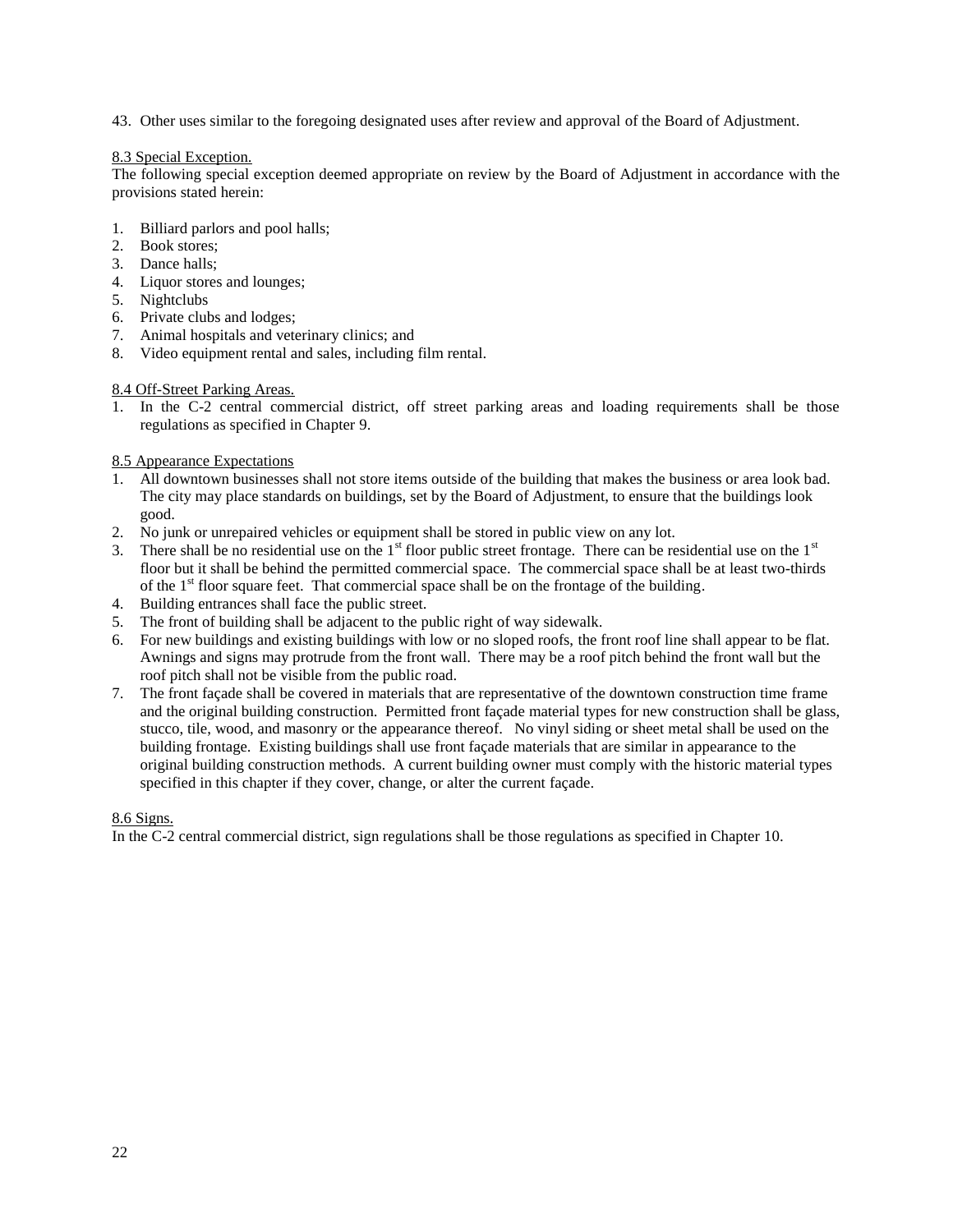# **Chapter 9 M-1 MANUFACTURING/INDUSTRIAL DISTRICT**

## 9.1 General Description.

The "M-1" Manufacturing/Industrial District is intended primarily for the conduct of manufacturing, assembling, and fabrication. It is designed to provide an environment suitable for industrial activities that do not create appreciable nuisances or hazards. The uses permitted in this District make it most desirable that they be separated from residential uses.

## 9.2 Principal Uses Permitted.

Property and buildings in an M-1 manufacturing/Industrial district shall be used only for the following purposes:

- 1. Any use permitted in the C-1 and C-2 district, except any type of residential use. This would include single family, two-family, multi-family, condominium, manufactured housing, mobile homes, and apartments. Hotels and motels are permitted.
- 2. Automobile body repair and paint shop.
- 3. Automobile restoration and rebuilding shops.
- 4. Automobile, trailer, motorcycle, boat, and farm implement service or repair establishments.
- 5. Cabinet making plants or factories with more than three (3) employees.
- 6. Consignment and auction sales operations of any kind having no more than four (4) public sales per month, but excluding the sale of livestock, fish, fowl, or animals of any kind.
- 7. Construction businesses, contractor's shops, and storage yards.
- 8. Farm implement sales, service, repair and assembly.
- 9. Rental storage buildings, including mini-storage facilities.
- 10. Semi-tractor trailer parking.
- 11. Tool and die operations.
- 12. Truck or bus garage and repair shop.
- 13. Welding and machine shops.
- 14. Wholesaling and warehousing.
- 15. Sheet metal products manufacture;
- 16. Brick and clay products and central mixing and proportioning plant;
- 17. Flour, feed and grain milling and storage;
- 18. Structural iron and steel fabrication;
- 19. Machinery manufacture;
- 20. Mini-steel plants;
- 21. PVC products manufacturing;
- 22. Accessory uses and buildings which are customarily incidental to the above stated permitted uses and including temporary buildings used in conjunction with construction work, provided such buildings are removed promptly upon completion of the construction work.
- 23. Other uses similar to the foregoing designated uses.

#### 9.3 Special Exceptions.

The following uses deemed appropriate on review by the board of adjustments in accordance with provisions contained herein:

- 1. Carnivals, circuses, fairs, road shows;
- 2. Cleaning and dyeing plants;
- 3. Animal processing facilities;
- 4. Foundry operations;
- 5. Junkyards, including automobile wrecking and/or salvage, enclosed by a presentable solid fence eight feet high.
- 6. Fertilizer manufacture;
- 7. Stock yards, slaughterhouses and/or sale barns and yards;
- 8. Explosive manufacture;
- 9. Bulk storage and manufacturing of petroleum products and liquid fertilizers;
- 10. Acid manufacture;
- 11. Paint and varnish manufacture;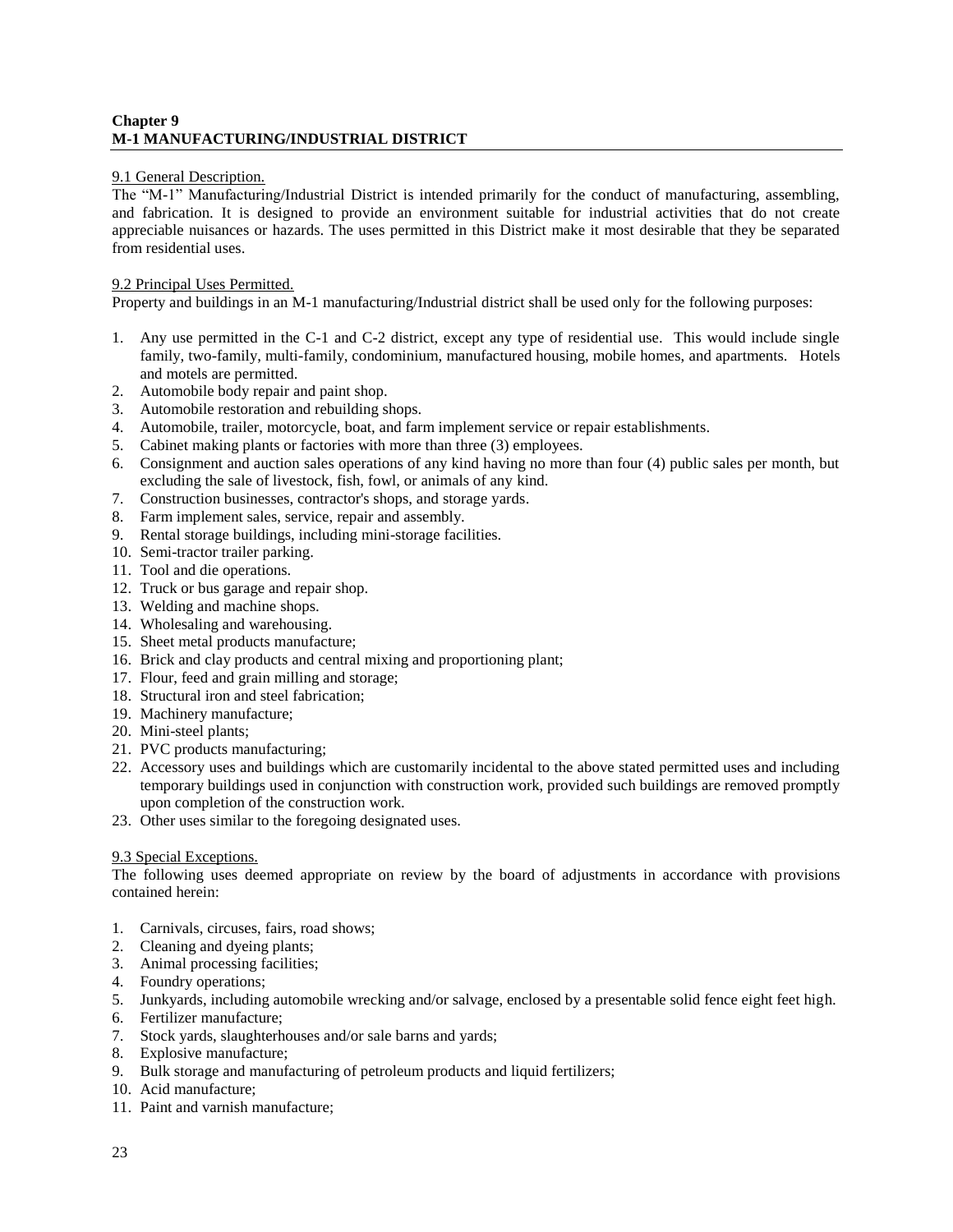- 12. Wholesaling and warehousing of hazardous chemicals.
- 13. Kennel and/or animal rescue shelters.
- 14. Accessory uses and buildings which are customarily incidental to the above stated permitted uses and including temporary buildings used in conjunction with construction work, provided such buildings are removed promptly upon completion of the construction work;
- 15. Other uses after the review of the Board of Adjustment and final approval by the city council.

#### 9.4 Off-Street Parking Areas

In the M-1 light industrial and/or manufacturing district, off-street parking areas and loading requirements shall be those regulations as specified in Chapter 9.

#### 9.5 Signs.

In the M-1 Manufacturing district, sign regulations shall be those regulations as specified in Chapter 10.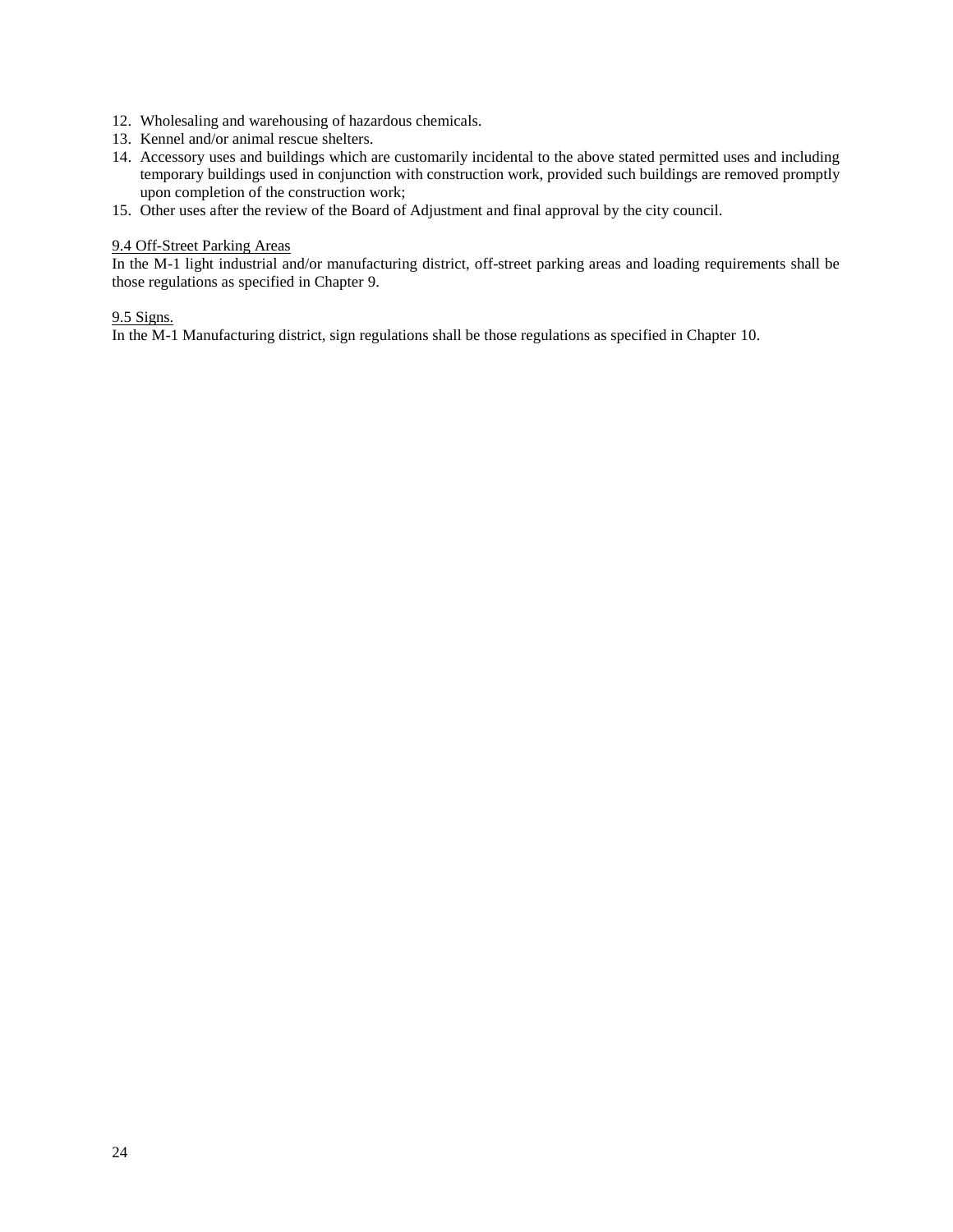# **Chapter 10 OFF-STREET PARKING AREAS AND LOADING SPACES**

#### 10.1 Development Standards.

1. Any lighting used to illuminate such parking areas shall be arranged as to reflect light away from adjoining premises in an R district.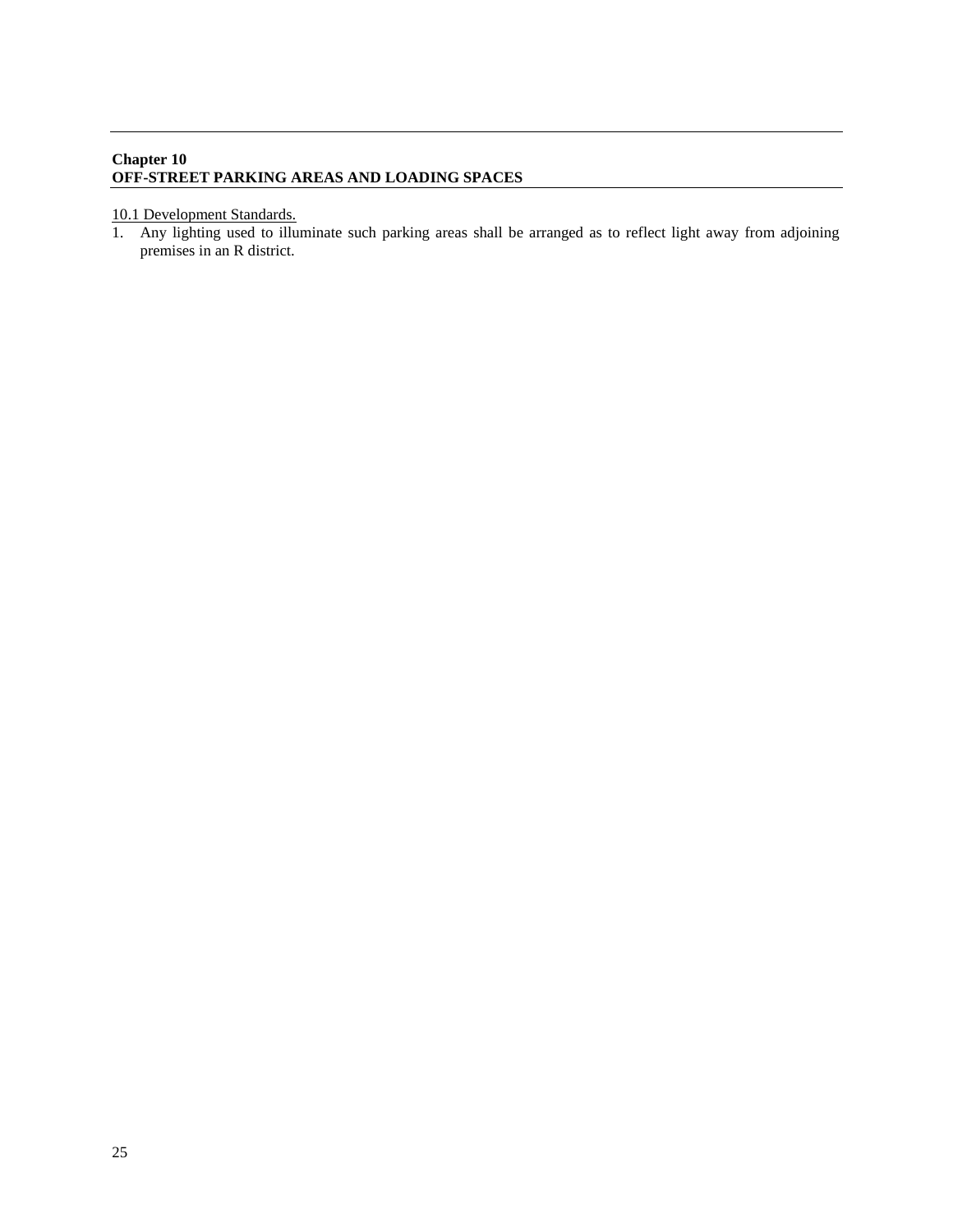#### 11.1 General Provisions.

1. All signs and billboards shall be maintained in a neat and presentable condition and in the event their use will cease, they shall be removed promptly and the surrounding area restored to a condition free from refuse and debris.

## 11.2 Agricultural Districts.

In any agricultural district the following signs are permitted:

- 1. Name plates not to exceed one (1) square foot in area;
- 2. Church or public bulletin boards;
- 3. Temporary signs advertising the lease or sale of the premises, not to exceed twelve square feet in area;
- 4. Bulletin boards and signs pertaining to the lease, hire or sale of a building or premises, or signs pertaining to any material that is grown or treated within the district; provided, however, that such signs shall be located upon or immediately adjacent to the building or in the area in which such materials are treated, processed or stored.

# 11.3 Residential District.

In any residential district the following signs are permitted:

- 1. Name plates not to exceed one (1) square foot;
- 2. Church or public bulletin boards;
- 3. Temporary signs advertising the lease or sale of the premises, not to exceed twelve square feet in area;
- 4. Facilities, other than single family dwellings, normally required to provide an attractive residential area may illuminate signs, bulletin boards and name plates only with indirect non-intermittent lights that do not exceed sixty watts;
- 5. Signs for home occupations not exceeding four (4) square feet in area;
- 6. Signs must not project more than four feet above the roofline.

# 11.4 Commercial Districts.

The following signs are permitted in the commercial districts:

- 1. Signs permitted in the residential districts;
- 2. Two signs per business shall be permitted in the C-1 and C-2 district. There shall only be one (1) post sign for each business, however, that said post any exterior sign shall pertain only to a use conducted within the building and be integral or attached thereto. No sign may project over any street line (back of curb) or sidewalk. The maximum height of any post sign is 24 feet. Where the lot adjoins the R-1 district, the exterior sign shall be attached flat against the building and shall not face the R district.
- 3. In the C-1 and C-2 districts no sign shall project more than four (4) feet above the roof line. Signs shall not have a surface of greater than forty (40) square feet on any one (1) side thereof and not more than two (2) sides of post sign shall be used for advertising purposes.

# 11.5 Industrial Districts.

All signs allowed within the commercial district are allowed within the industrial district.

11.6 Outdoor Advertising Signs (off-site signs).

- 1. In all districts where permitted, signs shall be set back from the proposed right-of-way line of any state or federal highway, any major City thoroughfare so designated by the official major street plan, and from the rightof-way line of any other street or highway.
- 2. No signs shall be permitted on corner lots in the triangle formed by measuring 100 feet along the curb line of each street and then running a line between the two end points.
- 3. No such sign shall be permitted which faces the front or side lot line of an R-1 lot and is within one hundred (100) feet of such R-1 lot lines,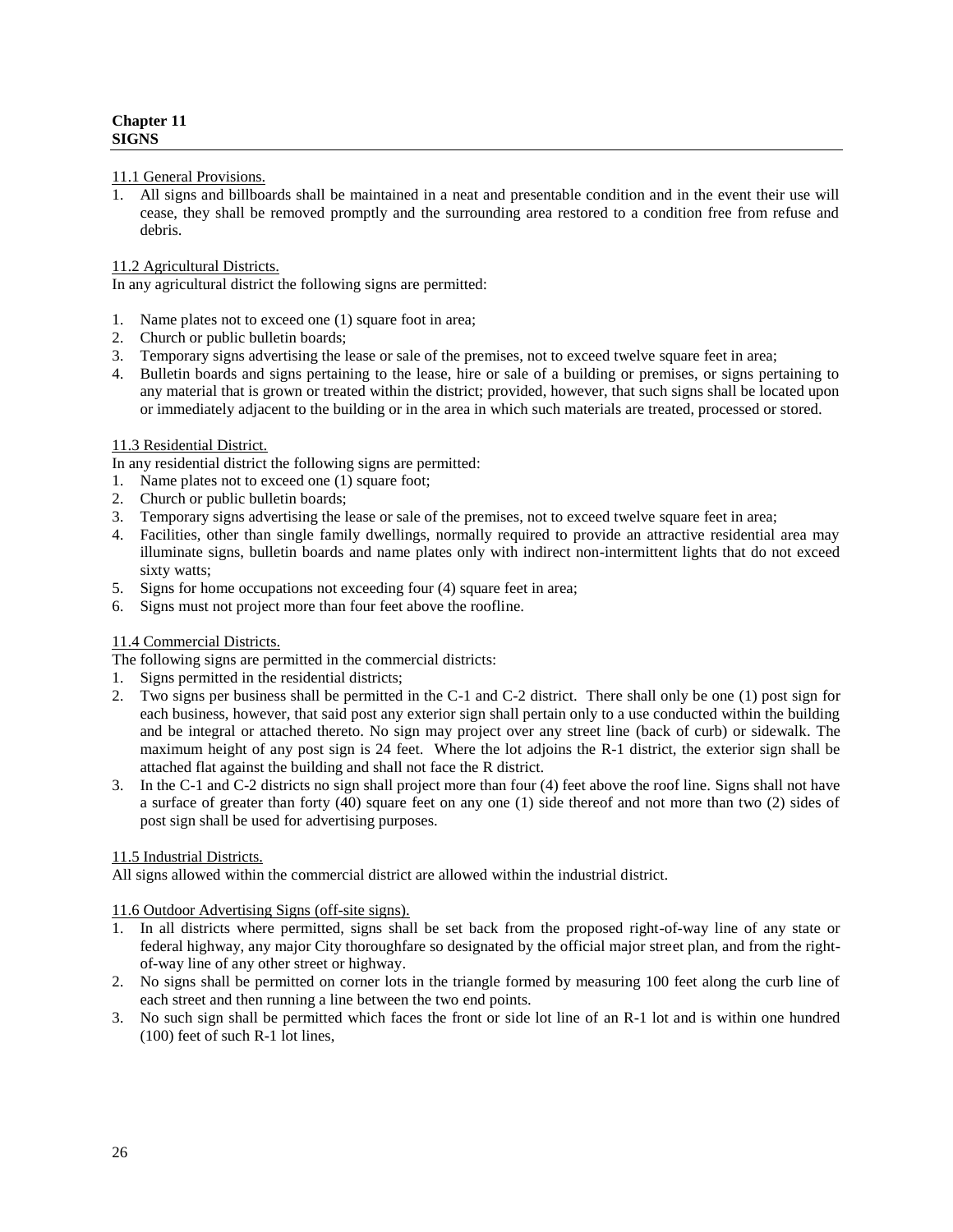# **Chapter 12 PLANNED UNIT DEVELOPMENTS**

## 12.1 Purpose.

Any such planned unit development shall promote to the extent possible and without adversely affecting adjacent property:

- 1. A maximum choice in the types of environment available to the public by allowing a development which would not be possible under the strict application of the Zoning Code;
- 2. The permanent preservation of open areas and recreational facilities;
- 3. A creative approach to the use of land and related physical facilities which results in better development, design and construction;
- 4. A development which is consistent with the spirit and intent of the City's comprehensive plan;
- 5. The efficient use of land resulting in more economic networks of utilities, streets and other facilities;
- 6. A use of land which promotes the health, safety, comfort, morals, and welfare of the public;
- 7. The foregoing shall not be interpreted to permit the reduction of the other zoning standards.

#### 12.2 Permitted Uses.

The permitted uses within any planned unit development shall be limited to the following:

- 1. Single-family, two-family, townhouse, row house and multiple-family residential;
- 2. Parks and playgrounds;
- 3. Customary accessory or associated uses, such as private garages, storage spaces and recreational and community facilities.

#### 12.3 Density.

The maximum residential density within any planned unit development shall be as follows:

- 1. Type of Development Maximum Density
	- Single-family dwellings 7 units per acre.
	- Two-family dwellings 8 units per acre.
	- Townhouse dwellings 11 units per acre
	- Multifamily dwellings 12 units per acre

#### 12.4 Yard Requirements.

The minimum yard requirements within any planned unit development shall be as follows:

| 1. | Type of Development    | Front | Rear | Side |
|----|------------------------|-------|------|------|
| 2. | Single-family dwelling | 10    | 5    | 5    |
| 3. | Two-family dwelling    | 10    | 5    | 5    |
| 4. | Townhouse dwellings    | 10    | 5    | 5    |
| 5. | Row house dwellings    | 10    | 5    | 5    |
| 6. | Multifamily dwellings  | 10    | 5    | 5    |

Provided that nothing herein contained shall reduce the yard abutting upon any public street to less than ten feet.

# 12.5 Signs.

Signs within any planned unit development shall be restricted to those signs permitted by Chapter 10.

#### 12.6 Design Standards.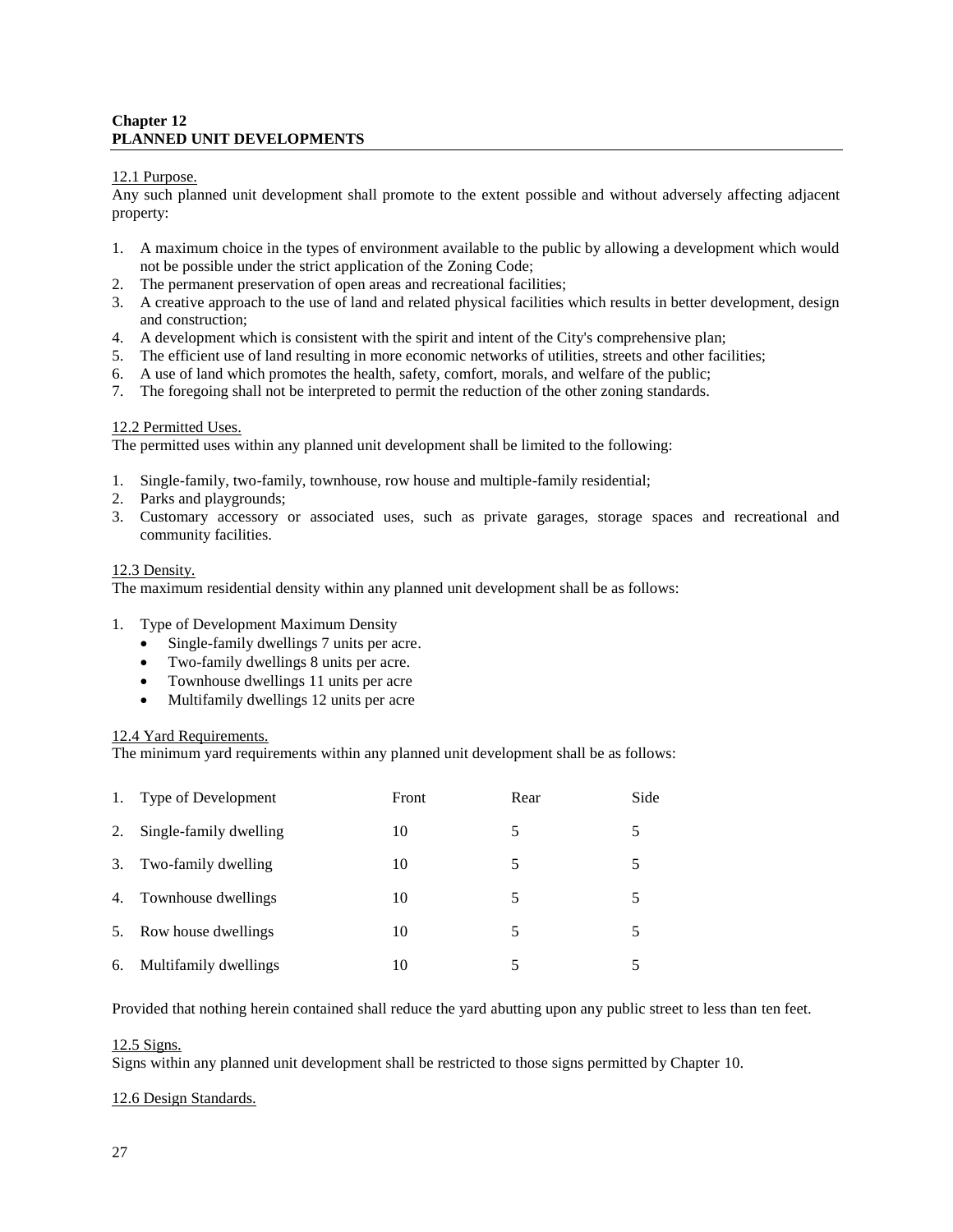All improvements within any planned unit development, including street pavement, the sidewalks and the electric, sewer, water and gas lines and mains, shall be built to the design standards of the City.

12.7 Special exceptions.

- 1. The petition for special exception pursuant to the provisions of this chapter shall include a site development plan.
- 2. Prior to the granting of special exception pursuant to this chapter, the board of adjustment shall refer the petition for the special exception and all supporting documents to the Zoning Commission for its review and recommendation.
- 3. Any decision of the board of adjustment relative to the development shall include, but not by limitation, findings of fact on the following:
	- a. The extent to which the development is consistent with the purposes of planned unit developments as set forth in this chapter;
	- b. The extent to which the development meets the requirements and standards of planned unit developments as set forth in this chapter;
	- c. The manner in which the development conforms with the intent and spirit of the City's comprehensive plan;
	- d. The reasons why the granting of the special exception is deemed to be in the public interest;
	- e. The relationship and compatibility of the development to the adjacent properties and neighborhood;
	- f. The desirability of the development as it relates to the well-being of the City.
- 4. Any special exception granted pursuant to this chapter shall be expressly subject to such conditions as may be necessary to fully carry out the intents and purposes of this chapter, the City's comprehensive plan and the zoning ordinance of the City
- 5. The petition for the special exception and all supporting documents and the conditions to which the special exception is subject shall be binding upon the titleholders and upon their successors in interest, and shall limit and control the use of the development and the location of buildings and structures within the development as therein set forth.
- 6. Upon the granting of a special exception pursuant to this chapter, the zoning administrator shall issue building permits for construction within the development, provided that the application for such permits conforms to the petition for the special exception and all supporting documents and the conditions to which the special exception is subject.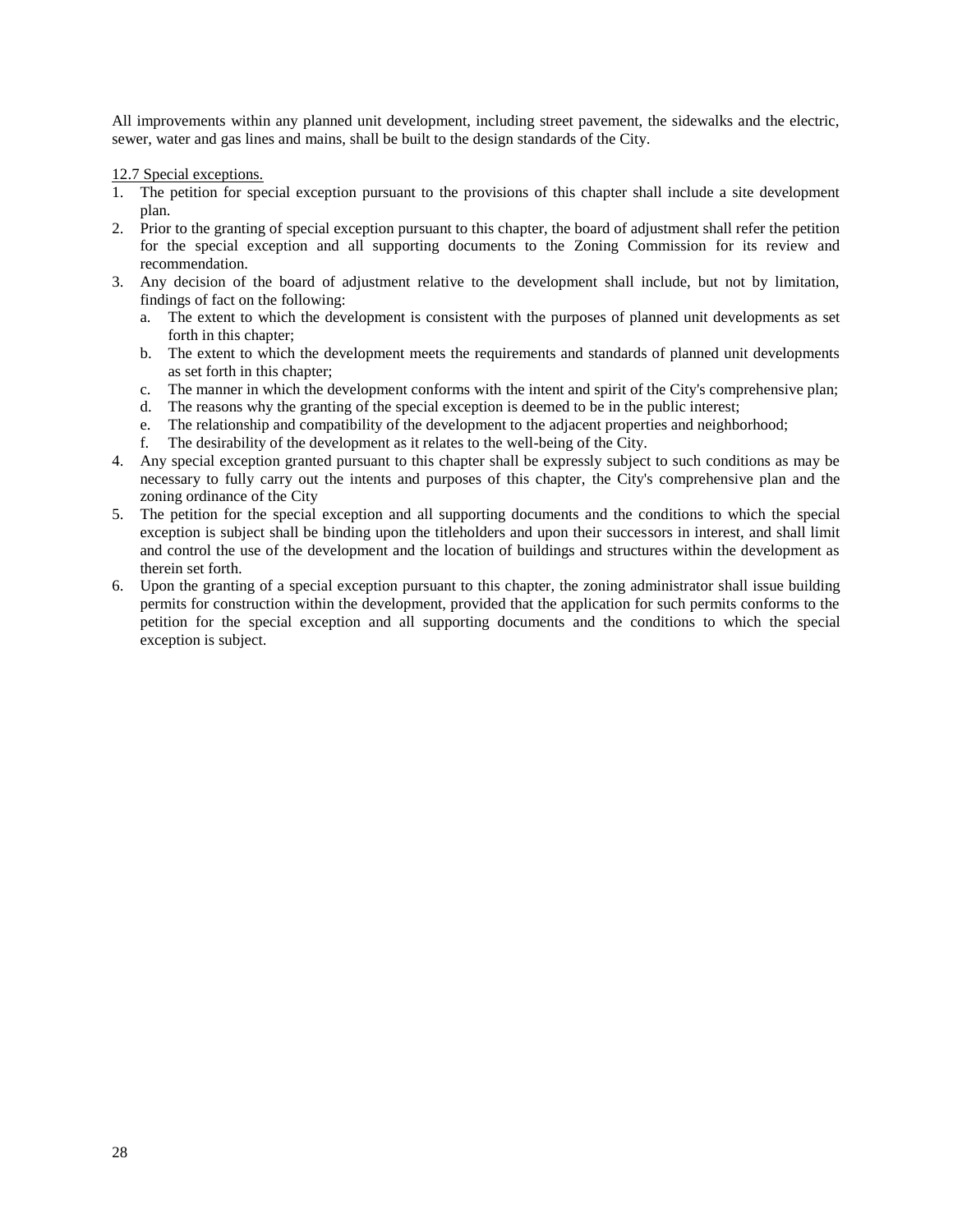# **Chapter 13 NONCONFORMING BUILDINGS, STRUCTURES AND USES OR LAND**

## 13.1 Nonconforming Building.

General: A lawful, or authorized, nonconforming building or structure existing at the time of adoption of this Ordinance may be continued, maintained, and repaired, except as otherwise provided in this Section even though said building or structure may not conform with the regulations of this Ordinance for the District in which it is located. Nothing in this Ordinance shall prevent the strengthening or restoring to a safe condition any part of any building or structure declared unsafe.

#### 13.2 Alteration or Enlargement of Building and Structures.

A nonconforming building or structure shall not be added to or enlarged in any manner unless said building or structure, including additions and enlargements, is made to conform to all the regulations of the district in which it is located; provided, however, that if a building or structure is conforming as to its use, but nonconforming as to yards or height or off-street parking space, said building or structure may be enlarged or added to provided that the enlargement or addition complies with the yard and height and off-street parking requirements of the district in which said building or structure is located. No nonconforming building or structure shall be moved in whole or part to another location on the lot unless every portion of said building or structure is made to conform to all of the regulations of the district in which it is located.

#### 13.3 Building Vacancy.

A building or structure or portion thereof, which is nonconforming as to use, which is or hereafter becomes vacant and remains unoccupied for continuous period of one (1) year shall not thereafter be occupied except by a use which conforms to the use regulations of the district in which it is located.

#### 13.4 Destruction of Nonconforming Building or Structure.

Any nonconforming building or structure which has been or may be damaged by fire, flood, explosions, earthquake, war, riot, or any other act of God, may be reconstructed and used as before if it can be done within twelve months of such calamity, unless damaged more than fifty (50) percent of its fair market value, as determined by the board of adjustment, at the time of the damage, in which case reconstruction shall be in accordance with the provisions of this title.

# 13.5 Change of Uses.

- 1. A nonconforming use of a conforming building or structure may be expanded or extended into any other portion of the structure provided the structure was manifestly arranged or designed for such use at the time of adoption or amendment of the ordinance codified in this title, but no such use shall be extended to occupy any land outside such building.
- 2. If such a nonconforming use, or a portion thereof, is discontinued or changed to a conforming use, any future use of such building, structure or portion thereof shall be in conformity with the regulations of the district in which such building or structure is located. A vacant or partially vacant conforming building or structure may be occupied by a use for which the building or structure was designed or intended if occupied within a period of one (1) year after the effective date of this Ordinance, but otherwise it shall be used in conformity with the regulations of the district in which it is located.
- 3. The use of a nonconforming building or structure may be changed to a use of the same or a more restricted district classification; but where the use of nonconforming building or structure is changed to a use of a more restricted district classification it thereafter shall not be changed to a use of a less restricted district classification; provided, however, that a building or structure that is nonconforming at the time of adoption of this title is not in violation. For the purpose of this subsection only, the R-1 district shall be considered the most restrictive and the M-1 Manufacturing/Industrial District the least restrictive district.

#### 13.6 Nonconforming Uses of Land.

1. General: A lawful, or authorized, nonconforming use existing at the time of adoption of this Ordinance may be continued, maintained, and repaired, except as otherwise provided in this Section. Any nonconforming use in existence at the adoption hereof that was not a lawful, or authorized use under previous zoning ordinances shall not be authorized to continue as a nonconforming use pursuant to this Ordinance, or amendments thereto.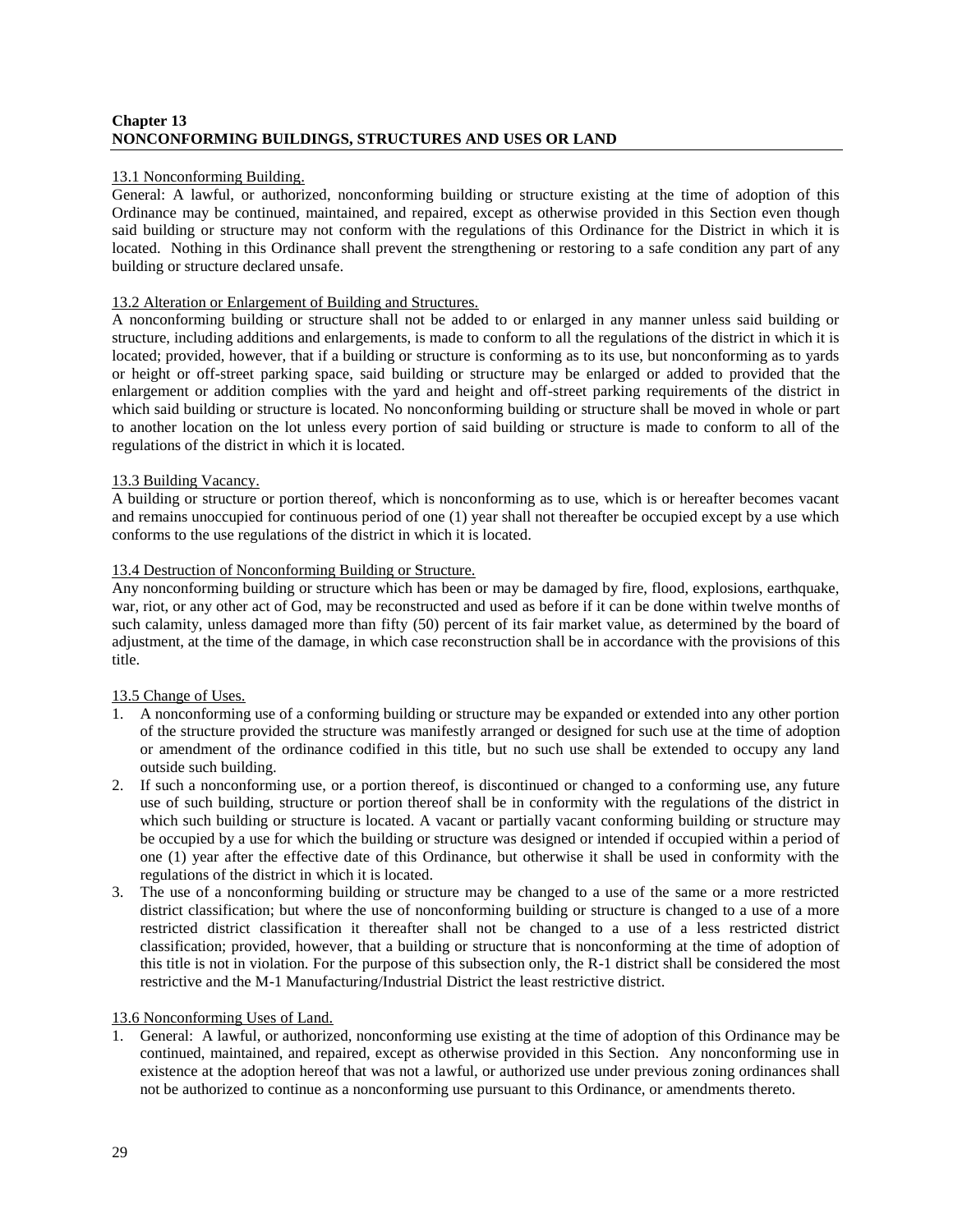2. Extension or Expansion of Use: A nonconforming use may not be extended or expanded, nor shall it occupy more lot area or be considered a more intense use than was in existence on the effective date of this Ordinance.

## 13.7 Nonconforming Lots

- 1. General: A lawful, or authorized, nonconforming lot existing at the time of adoption of this Ordinance may be continued, maintained, and repaired, except as otherwise provided in this Section. Any nonconforming lot in existence at the adoption hereof that was not a lawful, or authorized use under previous zoning ordinances shall not be authorized to continue as a nonconforming lot pursuant to this Ordinance, or amendments thereto.
- 2. Nonconforming Lots as Lots of Record: A nonconforming lot in existence on the effective date of this Ordinance shall be considered a "lot of record", as defined and regulated within this Ordinance.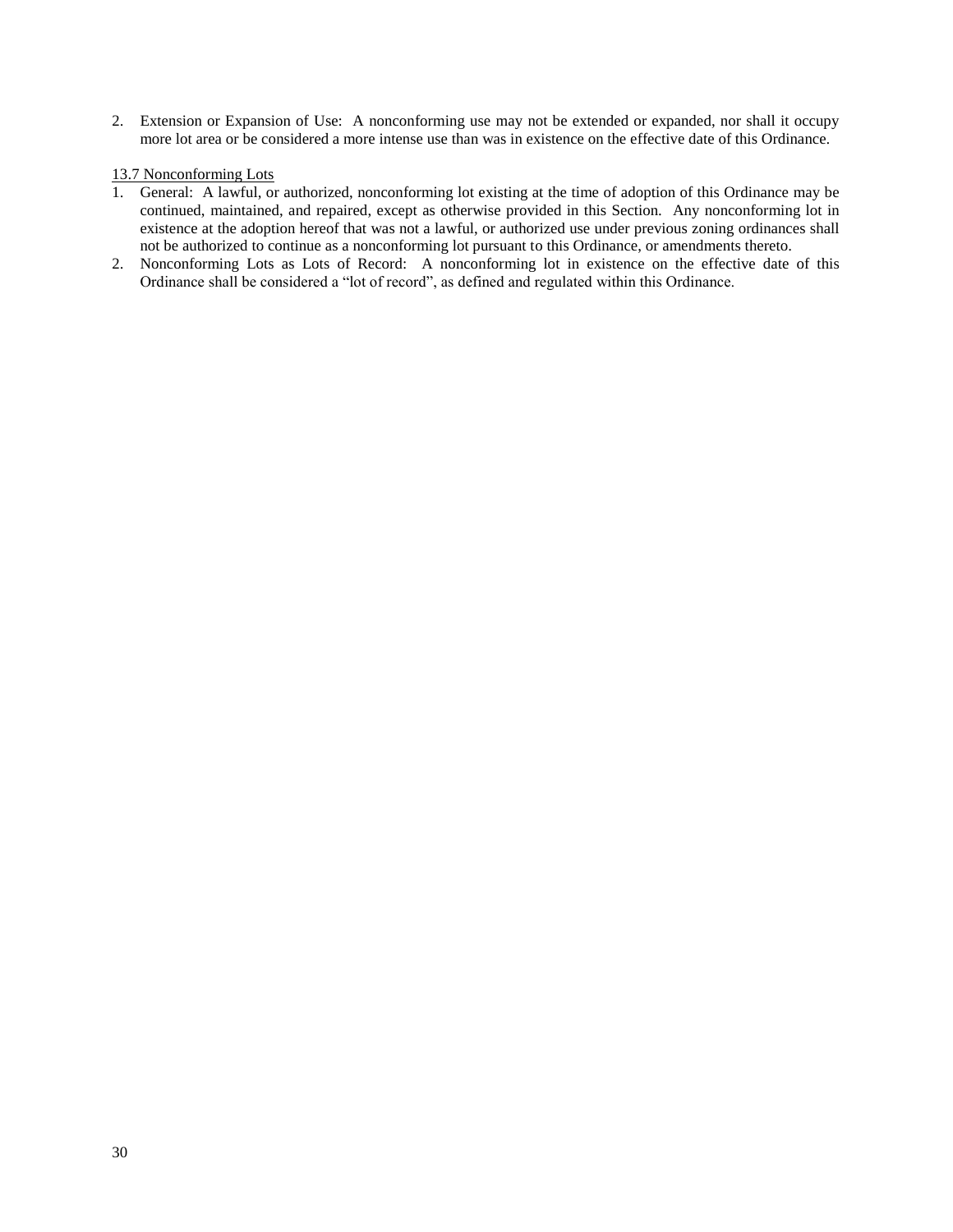## **Chapter 14 ADDITIONAL REQUIREMENTS, EXCEPTIONS, MODIFICATIONS AND INTERPRETATIONS**

## 14.1 Generally.

The requirements and regulations specified elsewhere in this title shall be subject to additional requirements, exceptions, modifications, and interpretations contained in this chapter.

#### 14.2 Height and Size Limits.

Height limitations stipulated elsewhere in this title shall not apply in the following situations:

- 1. To barns, silos, or other farm buildings or structures on farms provided these are not less than fifty (50) feet from every lot line; to church spires, belfries, cupolas and domes, monuments, water towers, fire and hose towers, masts, and aerials; to parapet walls extending not more than four (4) feet above the limiting height of the building. However, if in the opinion of the zoning administrator, such structure would adversely affect adjoining or adjacent properties, such greater height shall not be authorized except by the Board of Adjustment;
- 2. To bulkheads, conveyors, derricks, elevator penthouses, water tanks, monitors, wind generators and scenery lofts; to monuments, fire towers, hose towers, cooling towers, grain elevators, gas holders or other structures, where the manufacturing process requires a greater height than specified, such may be authorized by the board of adjustment;
- 3. Telecommunication towers and other towers.

#### 14.3 Rear Yard Exceptions and Modifications.

The following projections or structures may be permitted in rear yards:

- 1. Accessory buildings or structures subject to the provisions contained elsewhere in this Ordinance.
	- a. In any Commercial or Residential District, a building which is non-conforming as to rear yard setbacks may be expanded or enlarged, provided the enlargement or expansion does not encroach closer to the rear property line than the already existing building. All other Bulk Requirements must be met.
	- b. Accessory buildings or structures subject to the provisions contained elsewhere in this title;
	- c. Fences or walls, not over six (6) feet above the average natural grade;
	- d. Fire escapes, bays and balconies.
	- e. Chimneys, flues, belt courses, leaders, sills, pilasters, lintels, ornamental features, cornices, eaves, and the like.
	- f. Terraces, steps, uncovered porches, or similar features.
	- g. Swimming pools.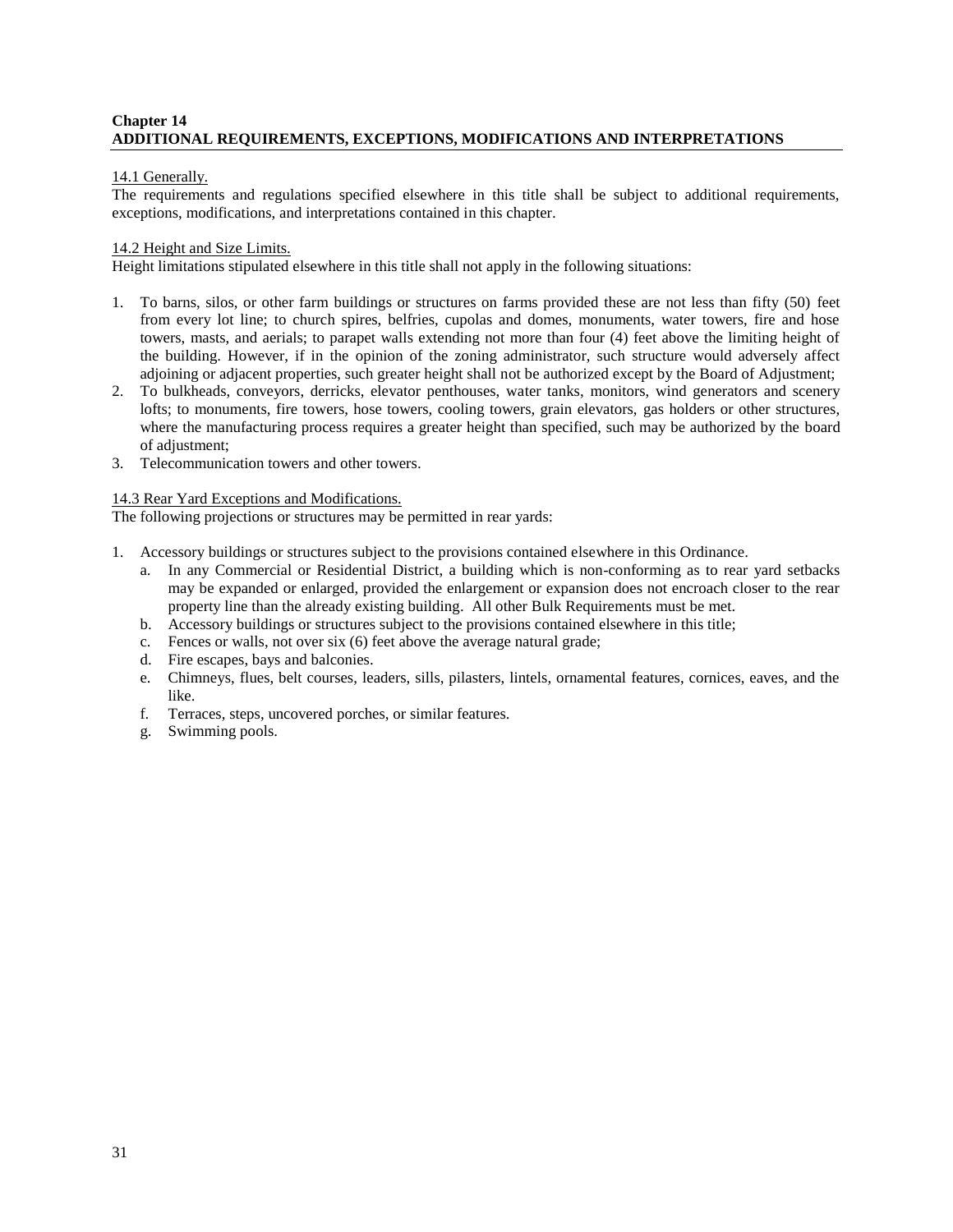# **Chapter 15 ADMINISTRATION AND ENFORCEMENT**

#### 15.1 Organization

The administration of this Ordinance is vested in the following four (4) offices of the government of the City of Montezuma: Mayor and City Council; Board of Adjustment; Zoning Commission; and Zoning Administrator.

#### 15.2 Basis of Regulations

Regulations are made in accordance with Iowa Code, Chapter 414, as amended, and with the City's Comprehensive Plan. These regulations designed to preserve the availability of agricultural land; to consider the protection of soil from wind and water erosion; to encourage efficient urban development patterns; to lessen congestion in the street; to secure safety from fire, flood, panic, and other dangers; to promote health and the general welfare; to provide adequate light and air; to prevent the overcrowding of land; to avoid undue concentration of population; to promote the conservation of energy resources; to promote reasonable access to solar energy; and to facilitate the adequate provision of transportation, water sewerage, schools, parks, and other public requirements.

#### 15.3 Mayor and City Council

- 1. Jurisdiction: The Mayor and City Council of the City of Montezuma, Iowa, shall discharge the following duties under this Ordinance. Appointments shall be made by the Mayor, subject to approval by the City Council.
	- a. Appoint a Zoning Administrator whose responsibilities it will be to enforce the provisions of this Ordinance.
	- b. Appoint members of the Board of Adjustment as provided for in this Ordinance.
	- c. Appoint members to the Zoning Commission as provided for in this Ordinance.
	- d. Receive and decide upon all recommendations concerning amendments, supplements, and changes presented by the Zoning Commission.
	- e. Receive from the Zoning Commission all recommendations on the effectiveness of this Ordinance.
	- f. To decide all matters upon which it is required to pass under this Ordinance.

#### 15.4 Board of Adjustment

- 1. Creation: the Board of Adjustment, as established under applicable provisions of the Code of Iowa, is the Board referred to in this Ordinance.
- 2. Appointment-Terms-Removal: The Board shall consist of five (5) members, who are residents, to be appointed by the Mayor and subject to approval by City Council for a term of five (5) years except when the Board shall first be created then one (1) member shall be appointed for a term of five (5) years, one (1) for a term of four (4) years, one (1) for a term of three (3) years, one (1) for a term of two (2) years, and one (1) for a term of one (1) year. A majority of the members of the Board shall be persons representing the public at large. The Board of Adjustment members shall not also be members of the Zoning Commission or City staff, and members shall not hold an elective office in municipal government nor shall a majority of the members be involved in the business of purchasing or selling real estate. Members of the Board may be removed from office by the City Council for cause upon written charges and after public hearing. Vacancies shall be filled by the Mayor, subject to City Council approval for the unexpired term of the member affected. There shall be no term limits for the Board of Adjustment.
- 3. Powers and Duties: The Board of Adjustment is hereby vested with the following powers and duties:
	- a. To hear and decide all applications for variances from the terms provided in the Ordinance in the manner prescribed and subject to the standards herein.
	- b. To hear and decide all applications for special exceptions in the manner prescribed in this Ordinance.
	- c. To hear and decide appeals where it is alleged there is an error in any order, requirement, decision, or determination made by the Zoning Administrator in the enforcement of this Ordinance. The Board shall also interpret the Official Zoning Map, if necessary.
- 4. Meetings and Rules: The Board of Adjustment shall adopt rules necessary to the conduct of its affairs, and in keeping with the provisions of this article. Meetings shall be held at the call of the chairperson and at such other times as the board may determine. The chairperson, or in their absence, the acting chairperson, may administer oaths and compel attendance of witnesses. All meetings shall be open to the public. The Board of Adjustment shall keep minutes of its proceedings showing the vote of each member upon each agenda item requiring action, or if absent or failing to vote indicating such fact, and shall keep records of its examinations and other official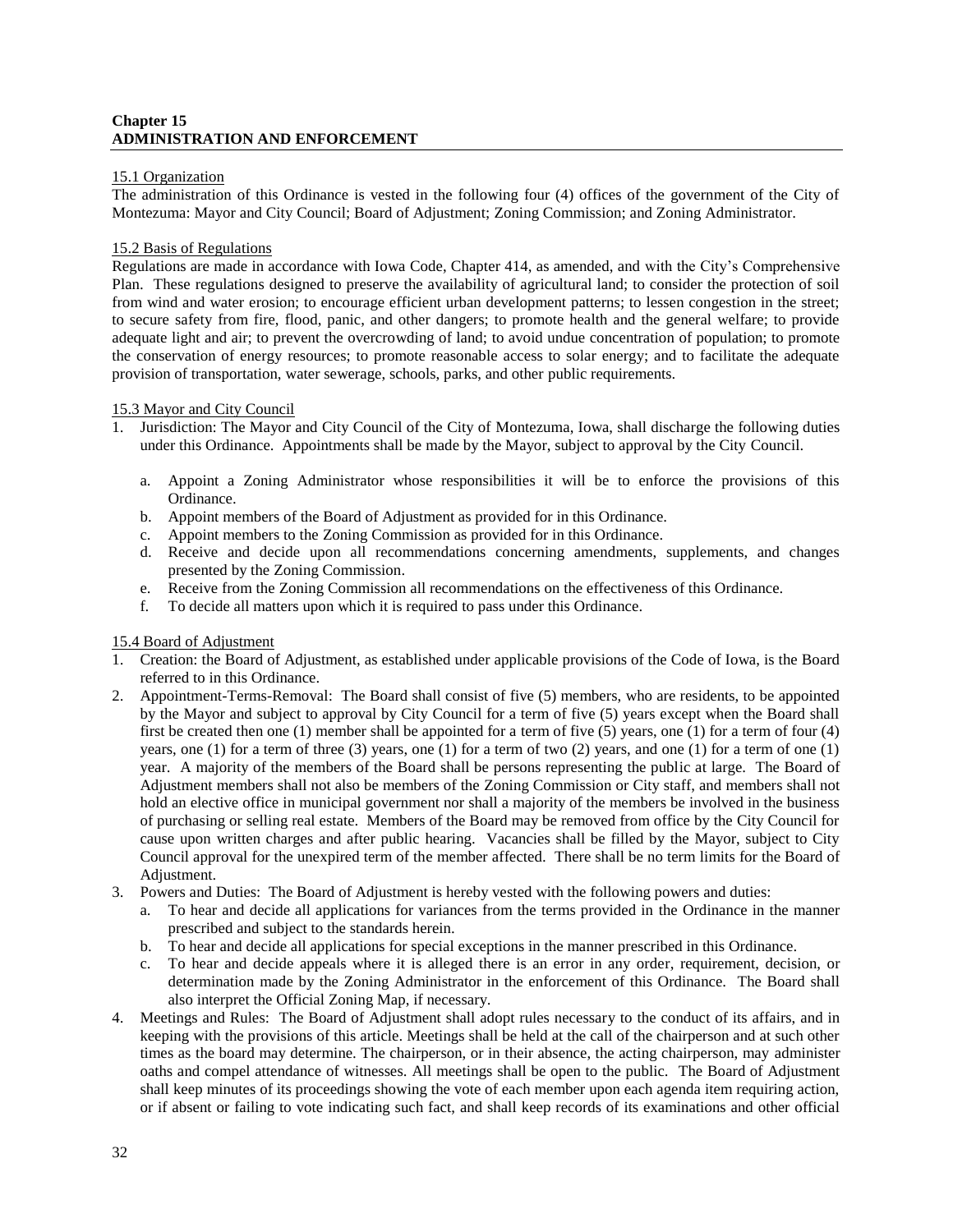actions, all of which shall be public record and be filed in the office of the Zoning Administrator and City Clerk. The concurring vote of three (3) members of the Board shall be necessary to reverse any order, requirement, decision, or determination of the Zoning Administrator, or to decide in favor of the applicant on any matter upon which it is required to pass under this title, or to effect any variation in application of this title. At the first meeting of each calendar the Board of Adjustment members shall name a chair and vice-chair for that coming year. If one of those officers shall choose not to be a member of the board during the year, a new officer shall be selected by the remaining board members for the remaining term of that calendar year. A chair can serve for multiple terms.

5. Finality of Decisions of the Board of Adjustment: All decisions and findings of the Board of Adjustment on appeals applications, applications for a variance, or application for a special exception, after a hearing, shall, in all instances, be final administrative decisions and shall be subject to judicial review as is stated in the Code of Iowa.

#### 15.5 Variances

- 1. Purpose and Findings of Fact: The Board of Adjustment, after a public hearing, may determine and vary the regulations of this Ordinance in harmony with their general purpose and intent, only in the specific instances hereinafter set forth, where the Board of Adjustment makes written findings of fact in accordance with the standards hereinafter prescribed and further, finds that there are no practical difficulties or particular hardships in the way of carrying out the strict letter of the regulations of this Ordinance.
- 2. Application for Variance: An application for a variance shall be filed in writing with the Zoning Administrator. Said application shall contain such information, and appropriate non-refundable fee, as the Board of Adjustment may, by rules, require.
- 3. Hearing on Application: Upon receipt in proper form of the application, the Board of Adjustment shall hold at least one (1) public hearing on the proposed variance. Notice of time and place of such hearing shall be published not less than seven (7) days nor more than twenty (20) days in advance of the public hearing in a newspaper of general circulation in the City of Montezuma. Property owners within two hundred (200) feet of the property for which the change is being requested shall be notified as a courtesy as well. Before an application is filed with the Board of Adjustment, the applicant shall pay a non-refundable fee to the City of Montezuma to cover the publishing and administration costs of said request, per the adopted fee schedule.
- 4. Standards for Variance: The Board of Adjustment shall not vary the regulations of this Ordinance, as authorized in this Section, unless there is evidence presented to it in each specific case that:
	- a. Special conditions and circumstances exist which are unique to the land, structure, or building involved and which are not applicable to other lands, structures, or buildings in the same district. Special conditions shall include but not be limited to a property owner who can show that their property was acquired in good faith and where by reason of exceptional narrowness, shallowness, or shape of a specific piece of property, or where by reason of exceptional topographic conditions or other exceptional or extraordinary situations the strict application of the terms of this Ordinance actually prohibits the use of the property in manner reasonably similar to that of other property in the district.
	- b. Literal interpretation of the provisions of this Ordinance would deprive the applicant of rights commonly enjoyed by other properties in the same district under the terms of this Ordinance. In other words, an unnecessary hardship would result from literal enforcement of this Ordinance.
	- c. Special conditions and circumstances do not result from the actions of the applicant.
	- d. Granting the variance requested will not confer on the applicant any special privilege that is denied by this Ordinance to other lands, structures, or buildings in the same district.
- 5. Further Requirements:
	- a. The Board of Adjustment shall make a finding that the reasons set forth in the application justify the granting of the variance, and that the variance is the minimum variance that will make possible the reasonable use of the land, building, or structure.
	- b. The Board of Adjustment shall further make a finding that the granting of the variance will be in harmony with the general purpose and intent of this Ordinance and the Montezuma Comprehensive Plan, and will not be injurious to the neighborhood, or otherwise detrimental to the public welfare.
	- c. In granting any variance, the Board of Adjustment may prescribe appropriate conditions and safeguards in conformity with this Ordinance. Violations of such conditions and safeguards, when made a part of the terms under which the variance is granted, shall be deemed a violation of this title and punishable under this Ordinance.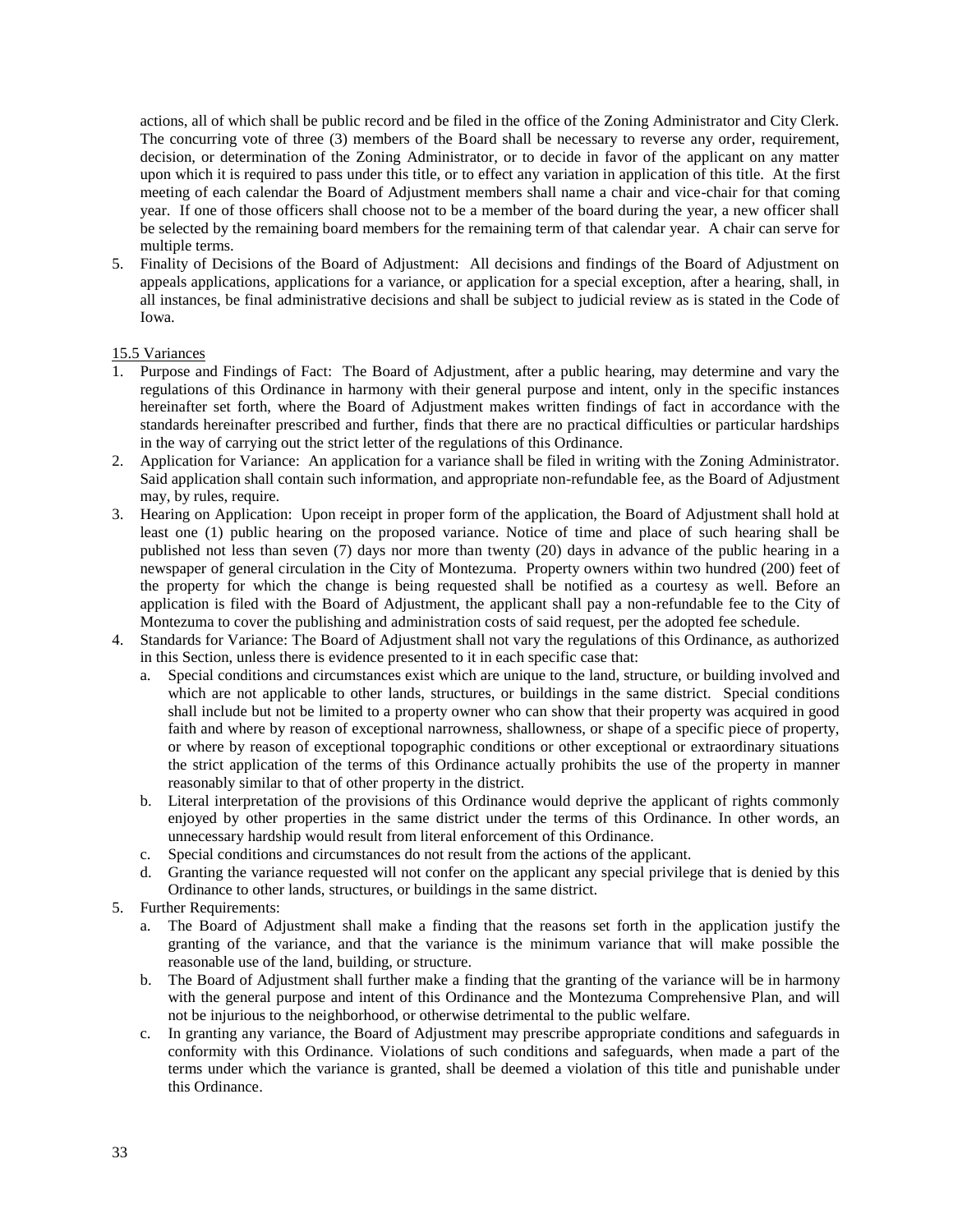- d. Under no circumstances shall the Board of Adjustment grant a variance to allow for a use not permissible under the terms of this Ordinance in the District involved, or any use expressly or by implication prohibited by the terms of this Ordinance in the District.
- e. If property lines cannot be determined through existing surveys or property markers, the request must be accompanied by a certified survey.
- 6. Denial and Revocation of Variance:
	- a. Denial: No application for a variance that has been denied wholly or in part by the Board of Adjustment shall be resubmitted for a period of one (1) year from the date of denial, except on the grounds of new evidence or proof of change of conditions that may be found to be valid by the Board of Adjustment.
	- b. Revocation: In any case where variance has not been established within one (1) year after the date of granting thereof, the Board shall provide notice to the applicant that the approved variance may be revoked. Said notice shall offer the applicant an opportunity to be heard by the Board of Adjustment. The Board may, after this process, revoke or extend the approved variance.

# 15.6 Special Exceptions

Special Exception Requirements:

- 1. Purpose: The development and administration of this Ordinance is based upon the division of the City into Zoning Districts, within said Districts the use of land and buildings and the bulk and location of buildings and structures in relation to the land are substantially uniform. It is recognized that there are certain uses, because of their unique characteristics, cannot be properly classified in any particular District or Districts, without special consideration in each case, of the impact of those uses upon neighboring land and of the public need for the particular use that locations. Such special exceptions fall into two categories:
	- a. Uses publicly operated or traditionally affected with a public interest, and
	- b. Uses entirely private in character, but of such an unusual nature that their operation may give rise to unique problems with respect to their impact upon neighboring property or public facilities.
- 2. Initiation of Special Exceptions: Any person having a freehold interest in land, a possessory interest entitled to exclusive possession, or a contractual interest which may become a freehold interest of an exclusive possessory interest, either of which is specifically enforceable, may file an application to use such land for one (1) or more of the special exceptions provided for in this Ordinance in the zoning district in which the land is located.
- 3. Application for Special Exception: An application for a special exception shall be filed with the Zoning Administrator on a form as the Zoning Administrator shall prescribe. The application shall be accompanied by an appropriate non-refundable fee and such plans and/or date prescribed by the Board of Adjustment and shall include a statement indicating the Section of this Ordinance under which the special exception is sought and stating the grounds on which it is requested.
- 4. Hearing on Application: Upon receipt in proper form of the application and statement, the Board of Adjustment shall hold at least one (1) public hearing on the proposed special exception. Notice of time and place of such hearing shall be published not less than seven (7) days nor more than twenty (20) days in advance of the public hearing in a newspaper of general circulation in the City of Montezuma. Property owners within two hundred (200) feet of the property for which the exception is being requested shall be notified as a courtesy as well. Before an application is filed with the Board of Adjustment, the applicant shall pay a non-refundable fee to the City of Montezuma to cover the publishing and administration costs of said request, per the adopted fee schedule.
- 5. Authorization: For each application for a special exception the Zoning Administrator shall prepare and file with the Board of Adjustment findings and recommendations, including the recommended stipulations of additional conditions and guarantees that are deemed necessary for the protection of the public interest.
- 6. Standards: No special exception shall be granted by the Board of Adjustment unless such Board shall find:
	- a. That the establishment, maintenance, or operation of the special exception will not be detrimental to or endanger the public health, safety, morals, comfort, or general welfare;
	- b. That the special exception will not be injurious to the use and enjoyment of other property already permitted, nor substantially diminish and impair property values within the neighborhood;
	- c. That the establishment of special exceptions will not impede the normal and orderly development and improvement of the surrounding property for uses permitted in the district;
	- d. That adequate utilities, access roads, drainage and/or necessary facilities have been or are being provided and that the request not impair an adequate supply of air or light to adjacent properties;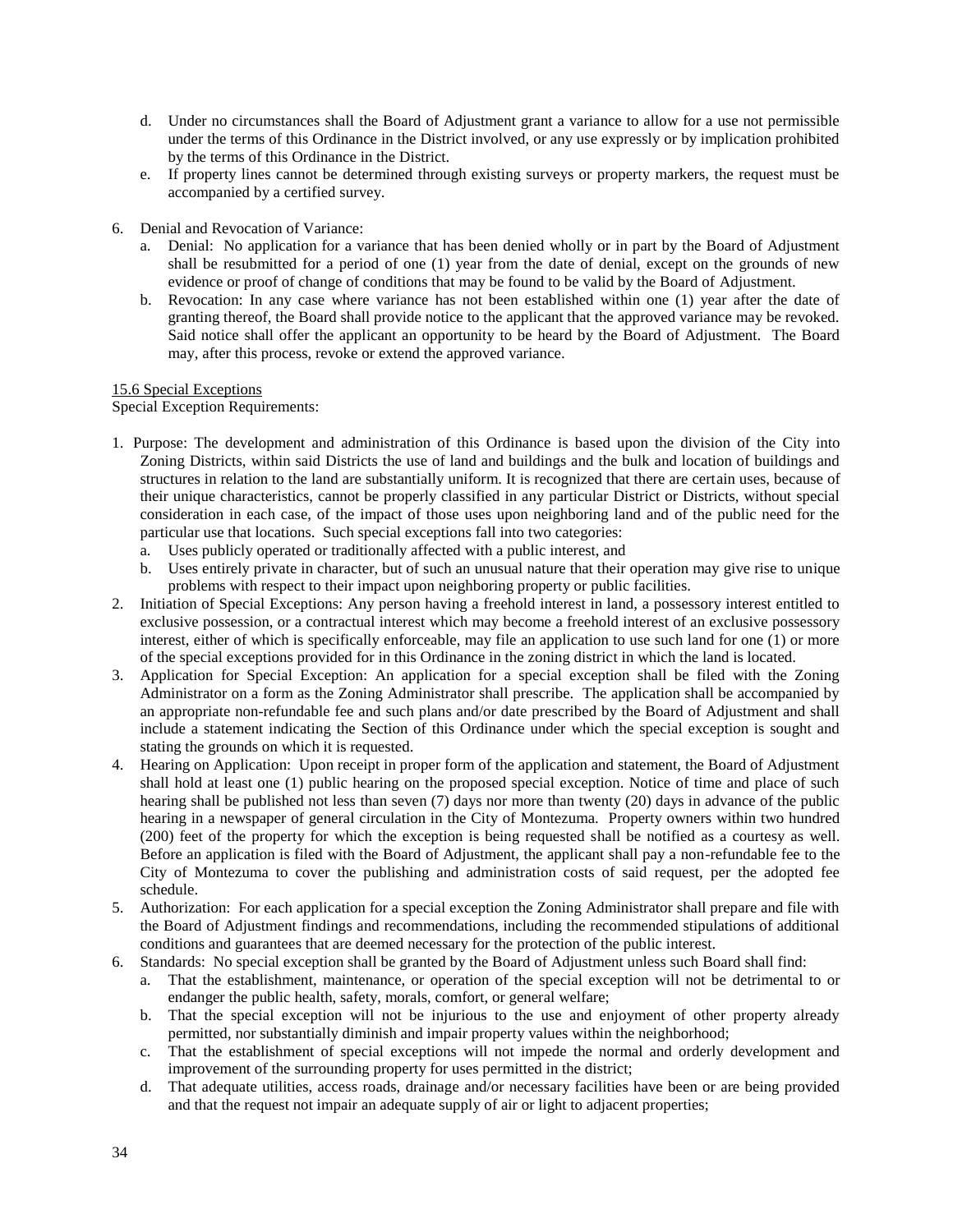- e. That adequate measures have been or will be taken to provide ingress and egress so designed as to minimize traffic congestion in the public streets; and
- f. That the special exception shall, in all other respects, conform to the applicable regulations of the district in which it is located, except as such regulations may, in each instance, be modified by the Board of Adjustment;
- g. That the special exception shall be consistent with the Montezuma Comprehensive Plan and the Code of Ordinances.
- 7. Conditions and Guarantees: Prior to the granting of any special use, the Board of Adjustment shall stipulate such conditions and restrictions upon the establishment, location, construction, maintenance, and operation of the special exception as is deemed necessary for the protection of the public interest and to secure compliance with the Standards and requirements specified in Subsection (f) above. In all cases in which special exceptions are granted, the Board of Adjustment shall require such evidence and guarantees as it may deem necessary as proof that the conditions stipulated in connection therewith are being and will be met.
- 8. Denial and Revocation of Special Exception:
	- a. Denial: No application for a special exception that has been denied wholly or in part by the Board of Adjustment shall be resubmitted for a period of one (1) year from the date of denial, except on the grounds of new evidence or proof of change of conditions found to be valid by the Board of Adjustment.
	- b. Revocation: In any case where special exception has not been established within one (1) year after the date of granting thereof, the Board shall provide notice to the applicant that the approved exception may be revoked. Said notice shall offer the applicant an opportunity to be heard by the Board of Adjustment. The Board may, after this process, revoke or extend the approved exception.

### 15.7 Appeals of the Staff and Other Powers of the Board of Adjustment

1. Appeals of Staff Interpretations and Decisions

Appeals to the Board of Adjustment may be taken by any person aggrieved or by any officer, department, board, or bureau of the City affected by a decision of the Zoning Administrator or official in enforcement of this Ordinance. Such appeal shall be taken to the Board within a reasonable time, as prescribed by the Board's Rules of Procedure. The Zoning Administrator shall forthwith transmit to the Board all the papers constituting the record upon which the action appealed from is taken.

An appeal stays all proceedings in furtherance of the action appealed from, unless the Zoning Administrator certifies to the Board, after notice of appeal shall have been filed, that by reason of the facts stated in the certificate a stay would, in the Administrator's opinion, cause imminent peril to life or property. In such case, proceedings shall not be stayed otherwise than by a restraining order that may be granted by the Board or by a court of record on application of notice to the Zoning Administrator and due cause shown.

The Board shall hold one (1) public hearing and shall give a reasonable time for the hearing on the appeal. Notice of time and place of such hearing shall be published not less than seven (7) days nor more than twenty (20) days in advance of the public hearing in a newspaper of general circulation in the City of Montezuma. Property owners within two hundred (200) feet of the property for which the appeal is being requested shall be notified as a courtesy as well. Before an application is filed with the Board of Adjustment, the applicant shall pay a non-refundable fee to the City of Montezuma to cover the publishing and administration costs of said request, per the adopted fee schedule.

In exercising the above-mentioned powers, the Board may, in conformity with the provisions of the law, reverse or affirm, wholly or partly, or modify the order, requirement, decision, or determination as it believes proper and to that end will have the powers of the Zoning Administrator. The concurring vote of three (3) members of the Board shall be necessary to reverse any order, requirement, decision or determination of the Zoning Administrator, or to decide in favor of the applicant on any matter which it is required to pass under this Ordinance, provided that the action of the Board shall not become effective until after the written decision or resolution of the Board, setting forth the full reason for its decision and the vote of each participating member has been recorded in the minutes. Said written decision or resolution shall be filed in the office of the Zoning Administrator and shall be open to public inspection.

2. Other Powers of the Board of Adjustment

The Board of Adjustment is hereby vested with the following additional authority and jurisdiction: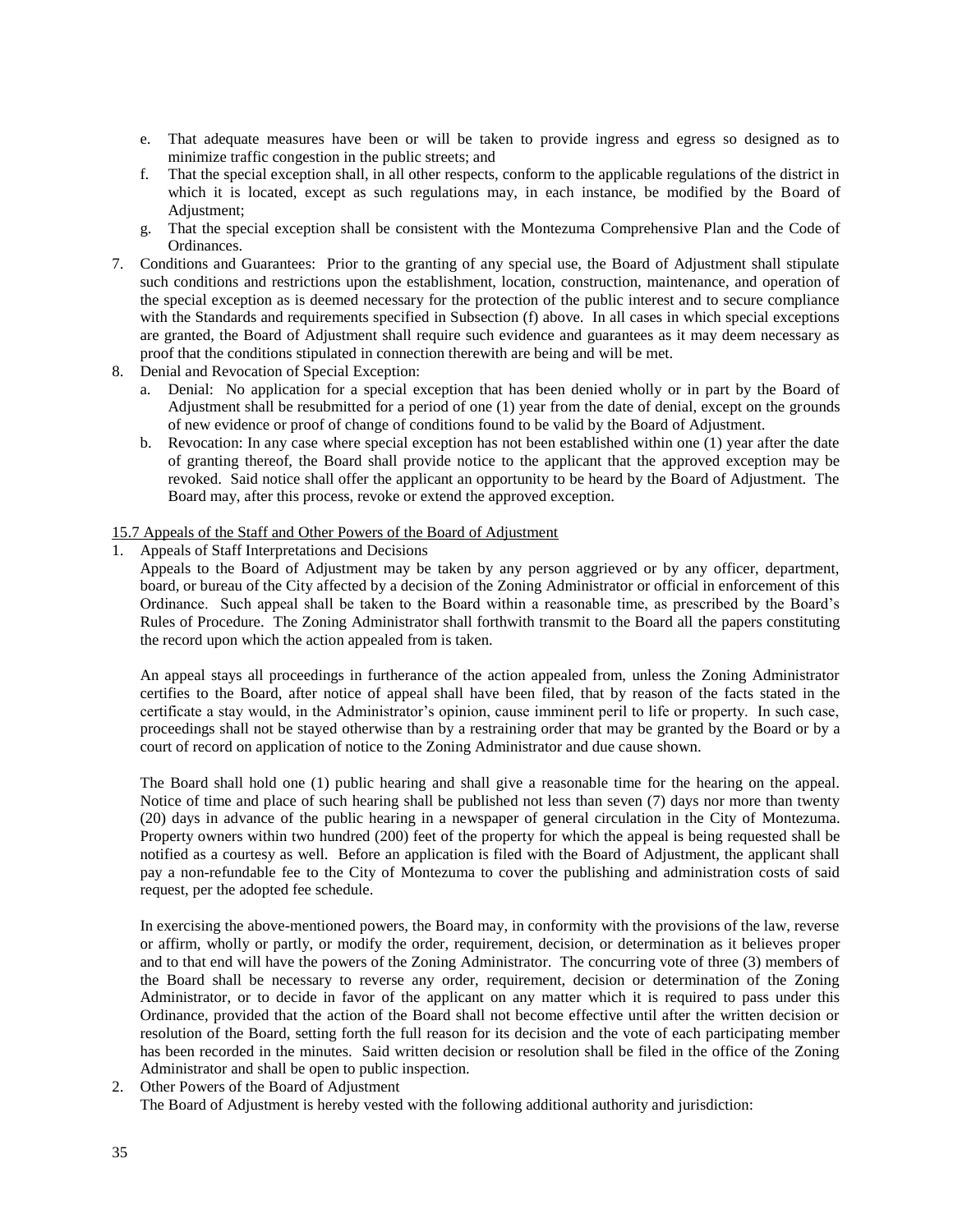a. Interpretation of District Map: Where the application of the rules for interpretation of district boundaries leaves a reasonable doubt to the boundary between two (2) Zoning Districts the Board of Adjustment after notice to the owners of the property and after public hearing, shall interpret the Map in such a way as to carry out the intent and purposes of this Ordinance.

#### 15.8 Appeals of Board of Adjustment Decisions

Any person or persons, or any board, taxpayer, department, board or bureau of the City aggrieved by any decision of the Board of Adjustment may seek review by a court of record of said decision, in the manner provided by the laws of the state and particularly by the Code of Iowa.

#### 15.9 Zoning Commission

- 1. Creation: the Zoning Commission of the City of Montezuma, as established under the applicable provisions of the Code of Iowa, is the Zoning Commission referred to in this Ordinance.
- 2. Membership: The Zoning Commission shall consist of three (3) members, who are residents, to be appointed for a term of five (5) years except when the Commission shall first be created then one (1) member shall be appointed for a term of five  $(5)$  years, one  $(1)$  for a term of four  $(4)$  years, and one  $(1)$  for a term of three  $(3)$ years. Said Zoning Commission shall consist of persons who are qualified by knowledge or experience to act in matters pertaining to the development of a city planning and who shall not hold any elective office in the municipal government or be a member of the Board of Adjustment or City staff. Members shall be appointed by the Mayor, subject to the approval of the City Council.

Vacancies shall be filled by appointments for unexpired terms only. All members of the Commission shall serve without compensation except for actual expenses, which shall be subject to the approval of the City Council.

Immediately following their appointment, the members of the Zoning Commission shall meet, organize, elect such officers as it may deem necessary, and adopt and later change or alter, rules and regulations of organization and procedure consistent with City Ordinances and state laws. The Commission shall keep written records of its proceedings which shall be filed with the Zoning Administrator and City Clerk and open at all times to public inspection.

- 3. Powers and Duties: The Zoning Commission shall hold the following powers, discharge the following duties, and make recommendations to the City Council under this Ordinance. Included are the following responsibilities:
	- a. Review and make recommendations regarding the adoption, or amendment of, the Montezuma Comprehensive Plan;
	- b. Review and make recommendations regarding the adoption, or amendment of, this Ordinance. This includes all amendments to the written, map, and application components of the Ordinance, as well as any other duties or responsibilities assigned to the Commission within this Ordinance;
	- c. Conduct the necessary public hearings, as prescribed under the Montezuma Comprehensive Plan, this Ordinance, or the Iowa Code;
	- d. Review, adopt, and amend the Commission's Administrative Rules or Rules of Procedure, which govern the actions of the Commission;
	- e. Rely on the City Council to provide sufficient staffing in order to ensure that the business of the Commission is addressed in a timely fashion; and
	- f. Review any other land use change or issue, which at the direction of the City Council, are sent to the Commission for consideration and recommendation.
	- g. Amendments made to the Montezuma Comprehensive Plan and to this Ordinance shall, when directed by the City Council or an applicant, be considered by the Zoning Commission within thirty (30) days of their receipt.

# 15.10 Zoning Administrator

- 1. Designation of Zoning Administrator: The Zoning Administrator shall be designated by the Mayor and subject to the approval of the City Council.
- 2. Powers and Duties of the Zoning Administrator: The Zoning Administrator shall enforce this Ordinance and in addition shall:
	- a. Issue all building permits and collect any fees.
	- b. Process and review all applications for variances, special exceptions, and interpretation for referral to the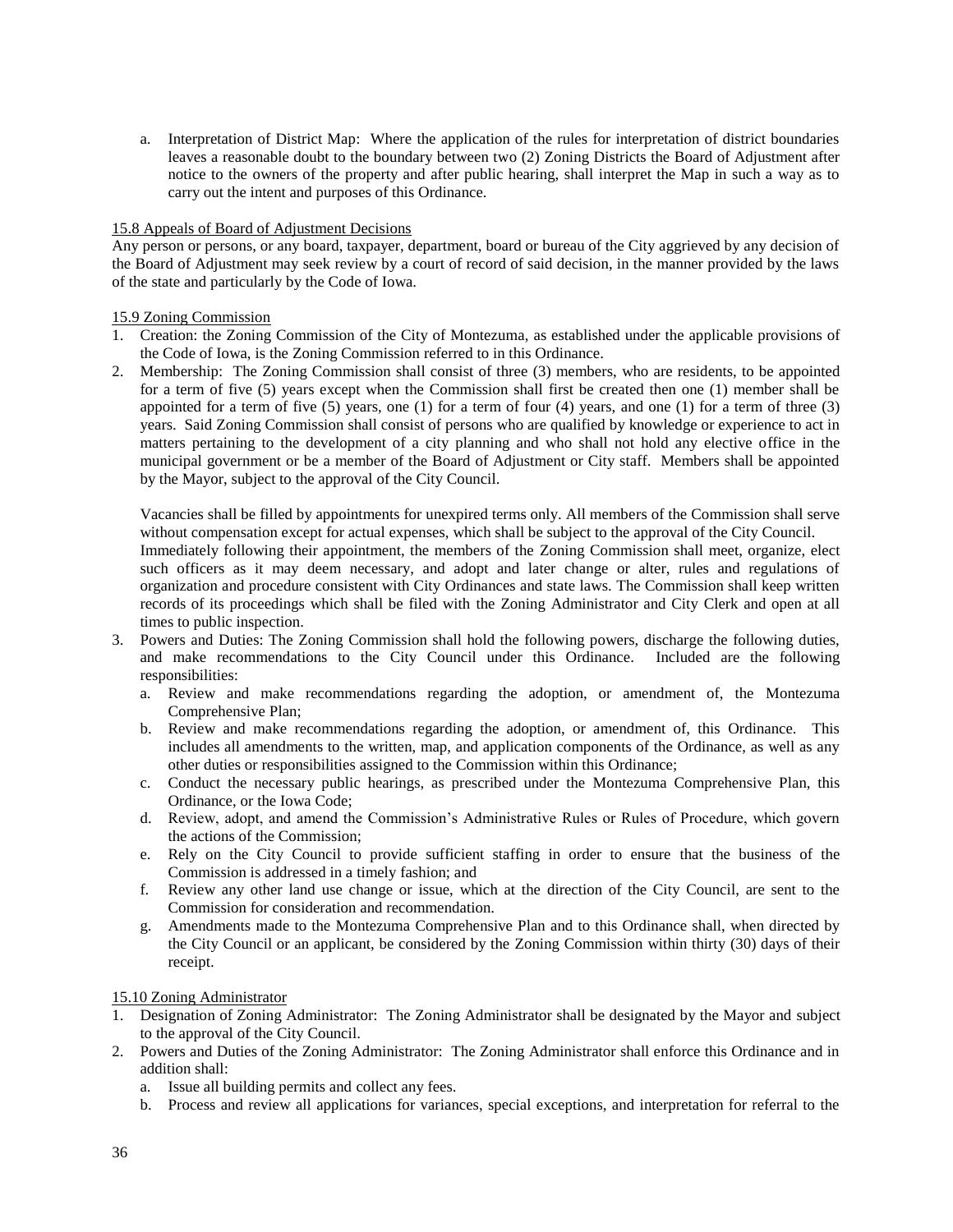Board of Adjustment.

- c. Respond to complaints of alleged violations to the Ordinance. If after response by the Zoning Administrator the complaint remains unresolved, the issue shall be referred by the Administrator to the Mayor and City Council for resolution.
- d. Provide applications and forms and maintain public information relative to all matters arising out of this Ordinance.
- e. Process and review all applications for rezoning prior to consideration by the Zoning Commission.
- f. Review site plans for conformance with this Ordinance.
- g. Attend meetings of the Zoning Commission and the Board of Adjustment, as well as carry out duties that may be requested by both bodies.

# 15.11 Amendments to this Ordinance

1. Procedure: The regulations, restrictions, and boundaries may from time to time, be amended, supplemented, changed, modified, or repealed by the City Council. No such amendments shall be made final without: (1) the applicant completing a rezoning application, unless the City is the applicant; (2) holding a public hearing before the Zoning Commission, who shall thereafter send a recommendation to the City Council; and (3) after a public hearing is held by the City Council and the proper ordinance amendment procedures, as required by the Code of Iowa, are followed by the City Council. The notice of the time and place of the hearings shall be published in a newspaper with general circulation in the City not less than seven (7) days nor more than twenty (20) days before either of the public hearings. Property owners within two hundred (200) feet of the property for which the amendment is being requested shall be notified of the hearings as a courtesy as well In no case shall the City Council hearing be held earlier than the next regularly scheduled City Council meeting after the Zoning Commission hearing.

In case the Zoning Commission does not approve the change, or in the case of a protest filed with the City Council against such change signed by the owners of twenty (20) percent or more, either of the area of the lots included in such proposed change or of those immediately adjacent to, not to exceed two hundred (200) feet, such amendments shall not be passed except by the favorable vote of three-fourths ( $\frac{3}{4}$ ) of all members of the City Council. As part of an amendment to this Ordinance changing land from one (1) zoning district to another zoning district, or as part of approving a site development plan, the City Council may impose conditions on a property owner which are in addition to existing regulations if the additional conditions have been agreed to in writing by the property owner before the public hearing required under this Section or any adjournment of that hearing. The conditions must be reasonable and imposed to satisfy public needs that are directly caused by the requested change.

- 2. Ordinance Amendment Application: (Text or Map/Rezoing Amendments): An application for rezoning shall contain the following items:
	- a. The legal description and local address, if applicable, of the property to be rezoned.
	- b. The present zoning classification and the zoning classification requested for the property.
	- c. The existing use and proposed use of the property.
	- d. The names and addresses of the owners of all property within two hundred (200) feet of the property for which the change is requested.
	- e. A statement of the reasons why the applicant feels the present zoning classification is no longer valid.
	- f. A plat or sketch showing the locations, dimensions, and use of the applicant's property and all property within two hundred (200) feet thereof, including streets, alleys, railroads, and other physical features.
	- g. The property owner's signature.
- 3. Fees: Before any action is taken upon an application as provided in this section, the applicant shall pay the Zoning Administrator a non-refundable fee. The applicant shall pay this fee to the credit of the general revenue fund of the City. Failure to approve the change, by either the Zoning Commission or City Council, will not be construed as any reason for refunding the fee to the applicant.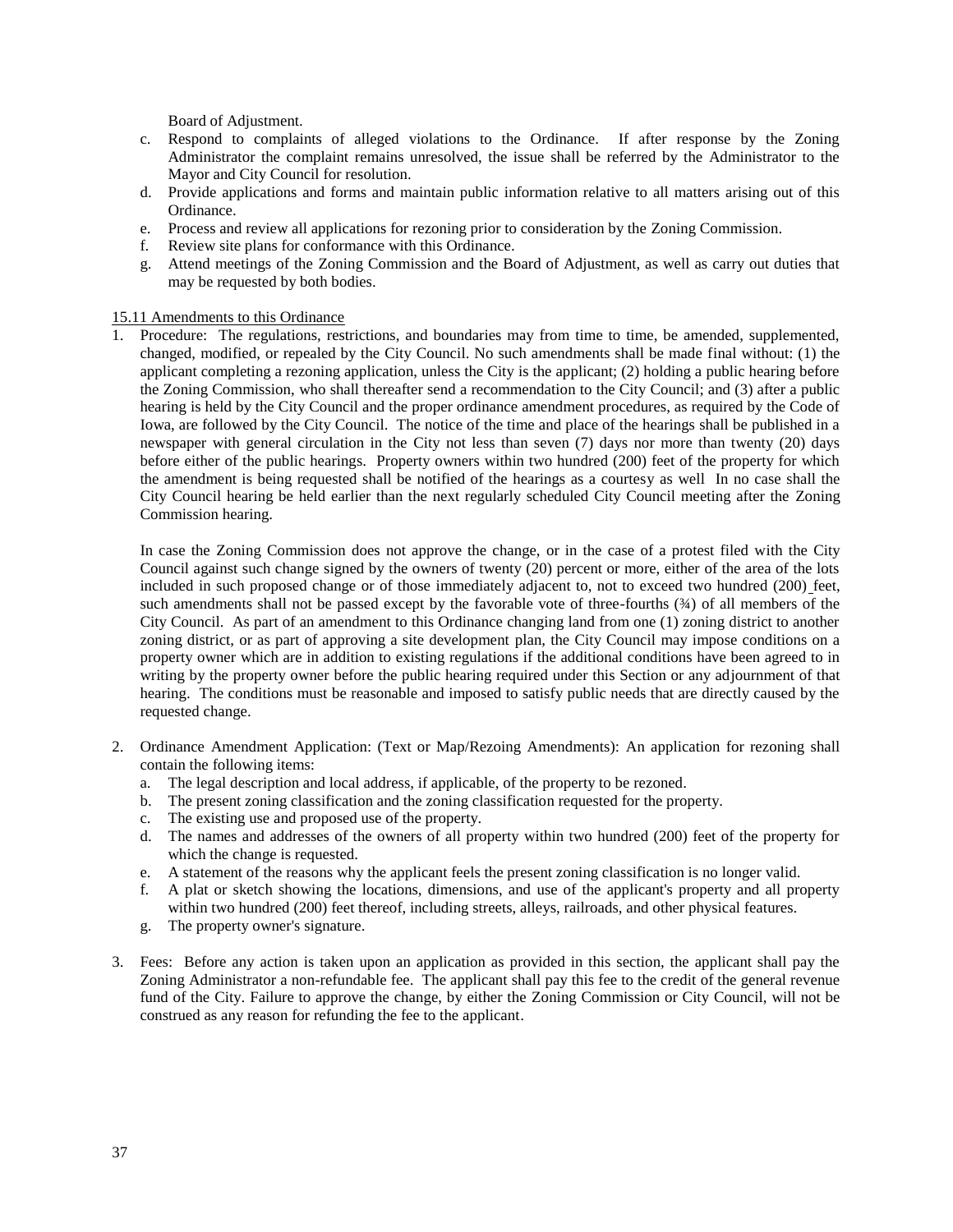# **Chapter 16 BUILDINGS CONSTRUCTION, CERTIFICATES, FEES**

#### 16.1 Building Construction

No building or structure shall hereafter be erected, constructed, reconstructed, enlarged, moved, or converted unless a separate permit for each building or structure has first been obtained from the Zoning Administrator. Said permit and the application for the permit shall contain a plot plan showing the actual dimensions of the lot to be built upon, the size, shape, and location of the building or structure to be erected or affected, the name and address of the owner or owners of the involved lot, and such other information as may be necessary to provide for the enforcement of this Ordinance. The application and permit shall be on forms prepared by the Zoning Administrator and approved by the Council. No permit shall be issued for any construction not in compliance with this Chapter. Any construction started without a permit shall be stopped immediately, and shall be subject to the remedies of Chapter 16.

#### 16.2 Commencement and Completion of Construction

An applicant who is issued a zoning permit under the provisions of this chapter is bound, by acceptance of the permit, to commence the construction for which the permit is issued within six (6) months from and after the date of issue of said permit, and is bound to finish said construction within twelve (12) months from and after said date of issue. Failure to commence construction within six (6) months shall cause the permit to expire. A zoning permit issued under the provisions of this chapter shall be valid for a period of twelve (12) months from and after the date of issue of said permit. Upon expiration of a permit, the holder shall make a new application for a new permit under the provisions of this chapter and shall otherwise go through the same procedure as required for issuance of the original zoning permit. The fee for the second permit, as in the case of the original permit fee, shall be set by resolution by the City Council. The zoning administrator can issue extensions as long as there is obvious progress.

#### 16.3 Structure Standards

The following standards shall apply to all structures and all construction for which building permits are issued on or after the effective date of the Ordinance codified by this chapter:

- 1. All dwellings shall be affixed to a permanent foundation system in accordance with building construction standards.
- 2. All structures shall comply with all requirements of this Chapter, including all requirements contained in the definitions of this Ordinance including, without limitation the definitions of "Dwelling(s)", and "Fence"; all bulk requirements; and all other provisions of this Ordinance.

# 16.4 Applications and Non-Refundable Fees

The Zoning Administrator is instructed to issue permits upon properly approved written applications under this Ordinance, and charge a non-refundable fee as determined by the City Council and adopted by resolution. If the City initiates any of the actions listed below, it shall not be required to pay the corresponding fee. Applicable fees include, but are not limited to, the following.

- 1. Zoning Map Amendments (Rezoning Requests) or Ordinance Text Amendments \$250 + fees for publications and mailings.
- 2. Variances \$50.
- 3. Special Exceptions \$50.
- 4. Appeals of Staff Interpretations and Decisions \$50
- 5. Building permits \$100 for commercial activities; and \$50 for residential activities, except \$10 for accessory uses that are 200 square feet or less.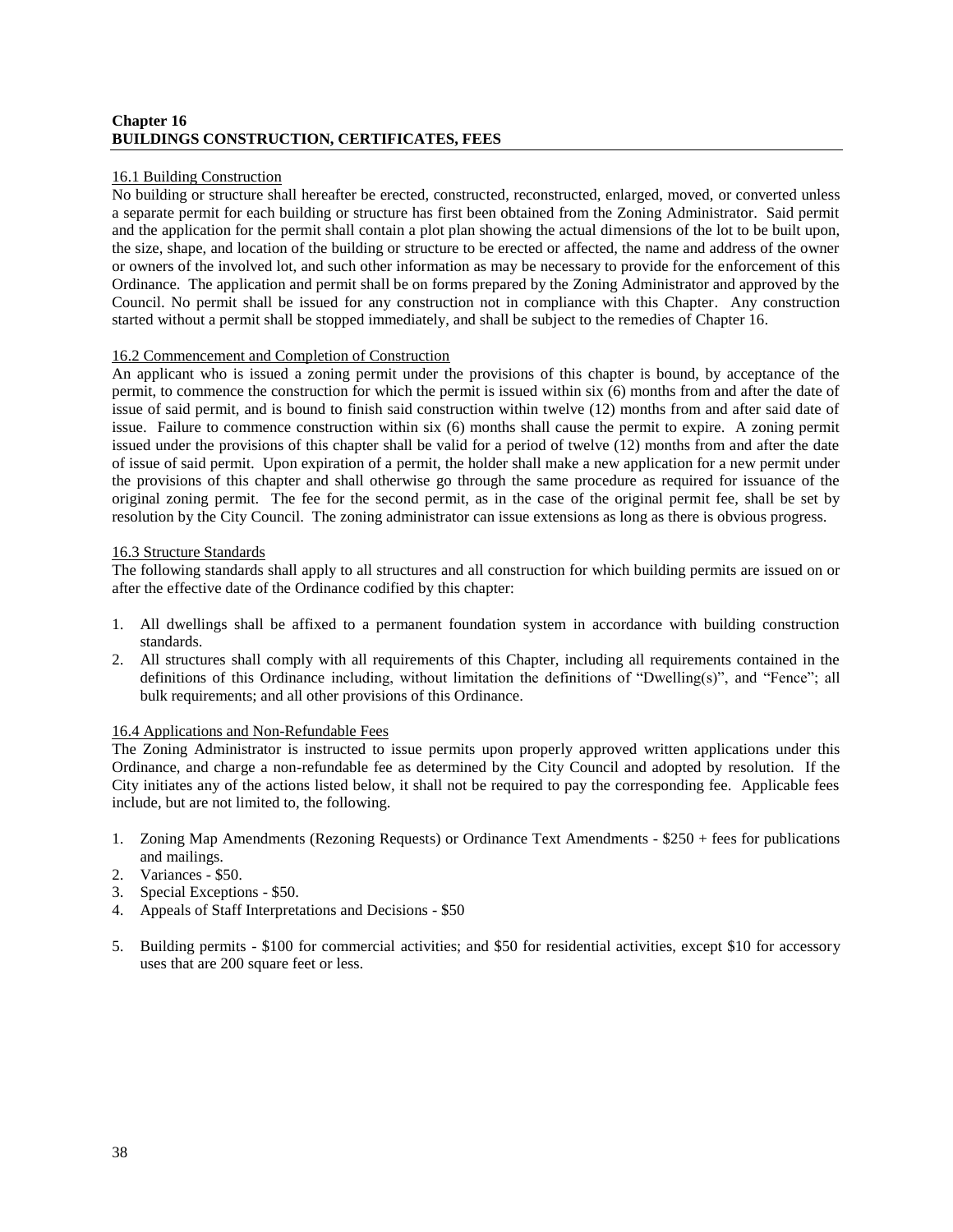# **Chapter 17 VIOLATIONS AND LEGAL REMEDIES PROVISIONS**

#### 17.1 Notice to Violators

If the Zoning Administrator finds that any provision of this Ordinance is being violated, they shall notify in writing the person responsible for such violations, indicating the nature of the violation and ordering the action necessary to correct it. The Zoning Administrator shall order discontinuance of illegal buildings or structures or of additions, alterations, or structural changes thereto; discontinuance of any illegal work being done; or shall take any other action authorized by this Ordinance or by the City Code to insure compliance with or to prevent violation of its provisions.

# 17.2 Responsibility

The owners, or tenant, of any building, structure, land or part thereof and any architect, builder, contractor, agent, or other person who commits, participates in, assists in, or maintains a violation of this chapter may each be charged with a separate offense and upon conviction suffer the penalties herein provided.

#### 17.3 City Remedies

If any building or structure is erected, constructed, reconstructed, altered, repaired, converted, or maintained, or any building, structure, or land is used in violation of this Ordinance, the City may, in addition to other remedies, institute an injunction, municipal infraction, mandamus, or other appropriate lawful action necessary to prevent, correct, or abate such violation. A violation of this Ordinance shall be deemed a violation of City Code and thus a municipal infraction, under the Montezuma Code of Ordinances, and punishable as such. Any construction started without a permit or which does not comply with the requirements of the Code of Ordinances shall be removed immediately. The City Council may, without limitation, provide for abatement of such infraction, pursue civil action in court, or prosecute such violation, such action to be prosecuted in the name of the City, or may pursue any combination of remedies. Each day that said violation is continued shall constitute a separate violation. Nothing in this section shall limit the remedies and enforcement powers of the City, which shall include injunctive relief.